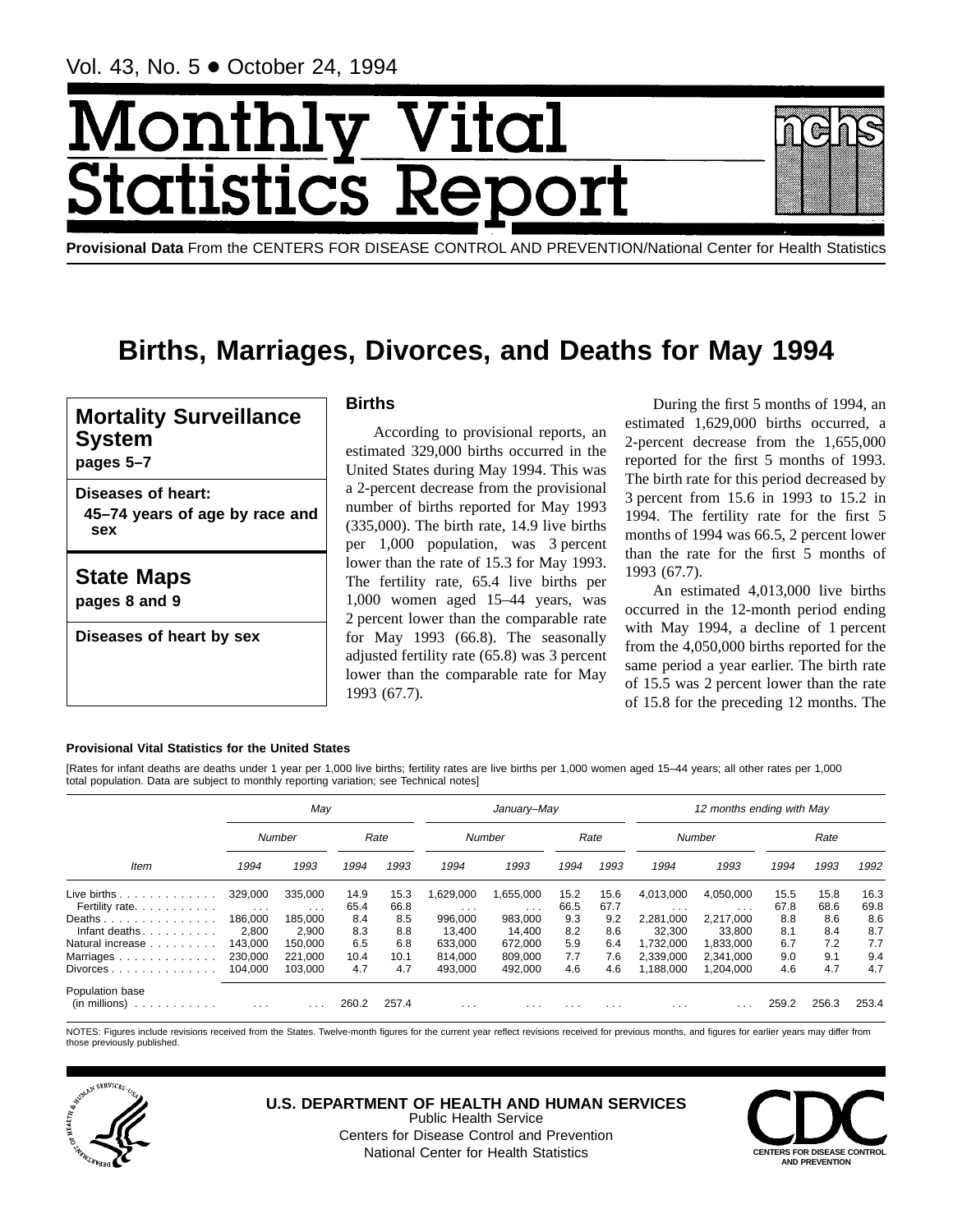fertility rate for the most recent 12-month period was 67.8, 1 percent lower than the rate for the 12 months ending with May 1993 (68.6). These lower rates continue the generally downward trend observed since early 1991.

#### **Natural increase**

As a result of natural increase, the excess of births over deaths, an estimated 143,000 people or 6.5 persons per 1,000 population were added to the population during May 1994.

For the 12-month period ending with May 1994, 1,732,000 persons were added to the population. This represented a rate of natural increase of 6.7, 7 percent lower than the rate of 7.2 for the preceding 12-month period. The decline in the rate of natural increase was due to a decrease in the birth rate and a rise in the death rate.

#### **Marriages**

An estimated 230,000 couples married in May 1994, a 4-percent increase over the number for May a year earlier (221,000). The marriage rate per 1,000 population for May was 3 percent higher in 1994 (10.4) than in 1993 (10.1).

For the first 5 months of 1994, the number of marriages and the marriage rate were 1 percent higher than for the same period in 1993. The number of marriages for the period increased from 809,000 in 1993 to 814,000 in 1994 while the marriage rate increased from 7.6 to 7.7.

The number of marriages performed during the 12-month period ending with May 1994 (2,339,000) was slightly lower than for the same period a year earlier (2,341,000). The marriage rate for the current 12-month period was 9.0, 1 percent lower than the rate for the 12-month period ending with May 1993 (9.1).

#### **Divorces**

There were an estimated 104,000 divorces granted in May 1994, 1 percent more than in May 1993 (103,000). Despite the slight increase in the number, the divorce rate per 1,000 population for May was 4.7 both years.



**Provisional birth rates per 1,000 population by month: United States, 1992–94**



**Provisional seasonally adjusted fertility rates per 1,000 women aged 15–44 years: United States, 1990–94**



**Provisional marriage rates per 1,000 population by month: United States, 1992–94**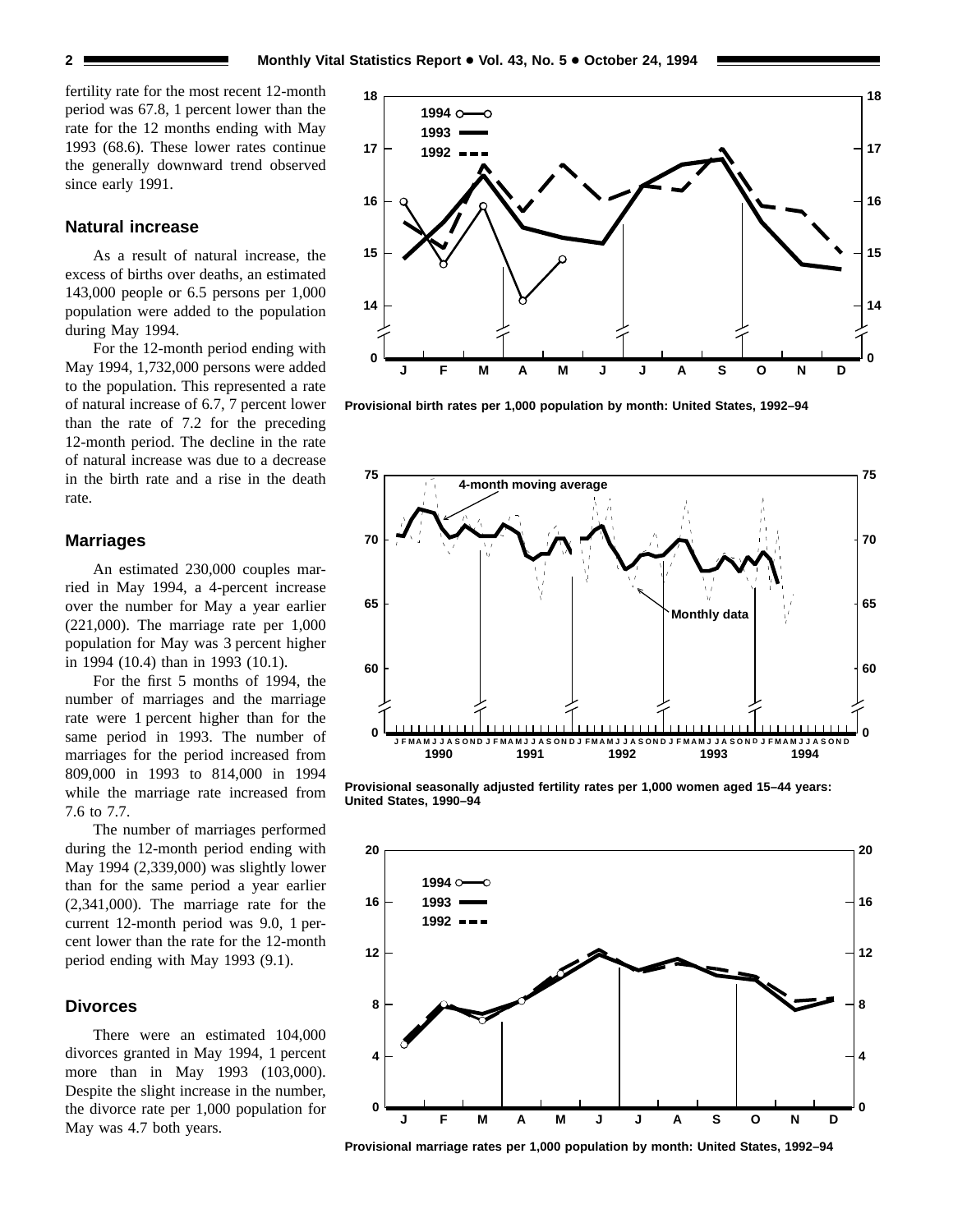The cumulative number of divorces for January–May 1994 was 493,000, a slight increase over the number for the same period of the previous year (492,000). The marriage rate for the 5-month period was 4.6 in 1993 and 1994.

Divorces granted during the 12-month period ending with May 1994 (1,188,000) numbered 1 percent fewer than for the same period a year earlier (1,204,000). The divorce rate for the current period was 4.6, a 2-percent decline compared with the rate for the 12-month period ending with May 1993 (4.7).

#### **Deaths**

For May 1994 there were an estimated 186,000 deaths in the United States. The death rate was 8.4 deaths per 1,000 population, 1 percent lower than the rate of 8.5 for May a year earlier. Among the 186,000 deaths for May 1994 were 2,800 deaths at ages under 1 year.

According to provisional statistics, there were 996,000 deaths during the first 5 months of 1994, 1 percent higher than estimated for the first 5 months of 1993 (983,000). The death rate, 9.3 per 1,000 population, was 1 percent higher than the January to May 1993 rate of 9.2. Among the 996,000 deaths for the first 5 months of 1994 were 13,400 deaths at ages under 1 year, yielding an infant mortality rate of 8.2 per 1,000 live births. This rate was 5 percent lower than the rate of 8.6 for the comparable period in 1993.

The death rate for the 12 months ending with May 1994 was 8.8 deaths per 1,000 population, 2 percent higher than the rate of 8.6 for the comparable 12-month period a year earlier. The infant mortality rate for the most recent 12-month period was 8.1 per 1,000 live births, 4 percent lower than the rate of 8.4 for the 12 months ending with May 1993.

*Current Mortality Sample, 12 months ending with April 1994*—The provisional death rate for the 12 months ending with April 1994 was 880.5 per 100,000 population, 2 percent higher than the rate of 861.8 for the 12-month period ending April 1993. The increase







**Provisional birth rates per 1,000 population for successive 12-month periods ending with month indicated: United States, 1990–94**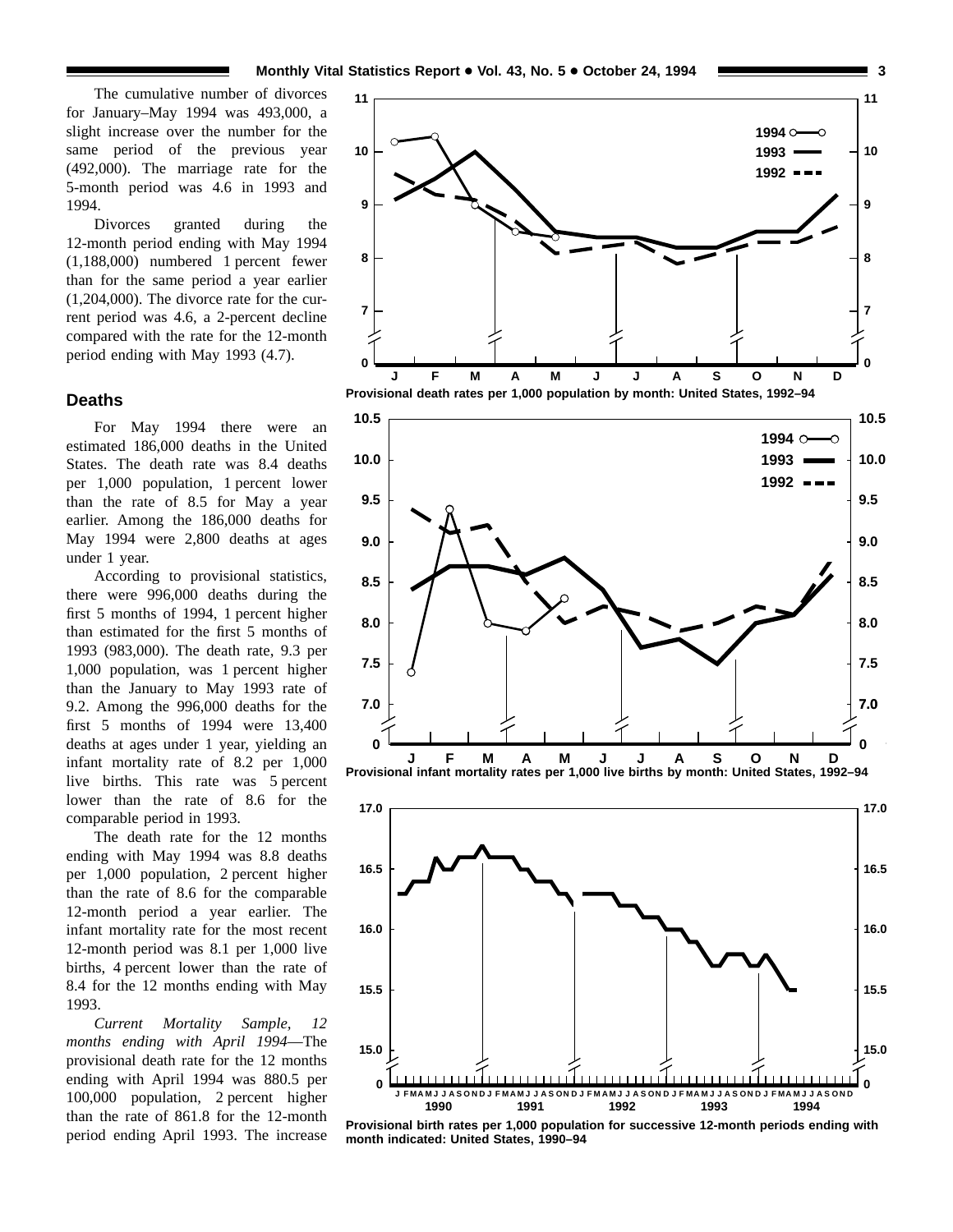in the death rate between the consecutive 12-month periods reflects higher mortality for several causes of death, many of which are believed to be associated with influenza epidemics in 1993 (1). The provisional age-adjusted death rate for the 12-month period ending with April 1994 was 512.4 per 100,000 U.S. standard million population, 1 percent higher than the rate of 506.6 for the 12-month period ending with April 1993. Age-adjusted death rates control for changes and variations in the age composition of the population; therefore, they are better indicators than crude rates for showing changes in mortality risk over time and for showing differences between racesex groups within the population. Among the race-sex groups, the estimated age-adjusted death rates increased for white males and black males. By age the death rate for the total population increased for the following age groups: 25–34 years, 45–54 years, 75–84 years, and 85 years and over.

Among the major causes of death, the estimated death rate increased between the two successive 12-month periods for Cerebrovascular diseases, Accidents and adverse effects, Chronic obstructive pulmonary diseases and allied conditions, Pneumonia and influenza, Diabetes mellitus, and Human immunodeficiency virus infection.

The death rate for injury by firearms for the 12 months ending with April 1994 was 15.1 per 100,000 population, 5 percent higher than the rate of 14.4 for the comparable 12 month period a year earlier.

The infant mortality rate for the 12 months ending with April 1994 was 815.2 per 100,000 live births, 2 percent lower than the rate of 832.1 for the same 12-month period a year earlier. For infants under 28 days, the 12-month rate ending with April 1994 was 526.3 compared with a rate of 523.8 for the 12-month period a year earlier. The infant mortality rate for infants 28 days to 11 months was 288.8 compared with a rate of 308.4 for the 12-month period a year earlier. The changes in the mortality rates for infants under 28 days and for those 28 days to 11 months were not statistically significant.



**Provisional marriage rates per 1,000 population for successive 12-month periods ending with month indicated: United States, 1990–94**



**Provisional divorce rates per 1,000 population for successive 12-month periods ending with month indicated: United States, 1990–94**



**Provisional death rates per 1,000 population for successive 12-month periods ending with month indicated: United States, 1990–94**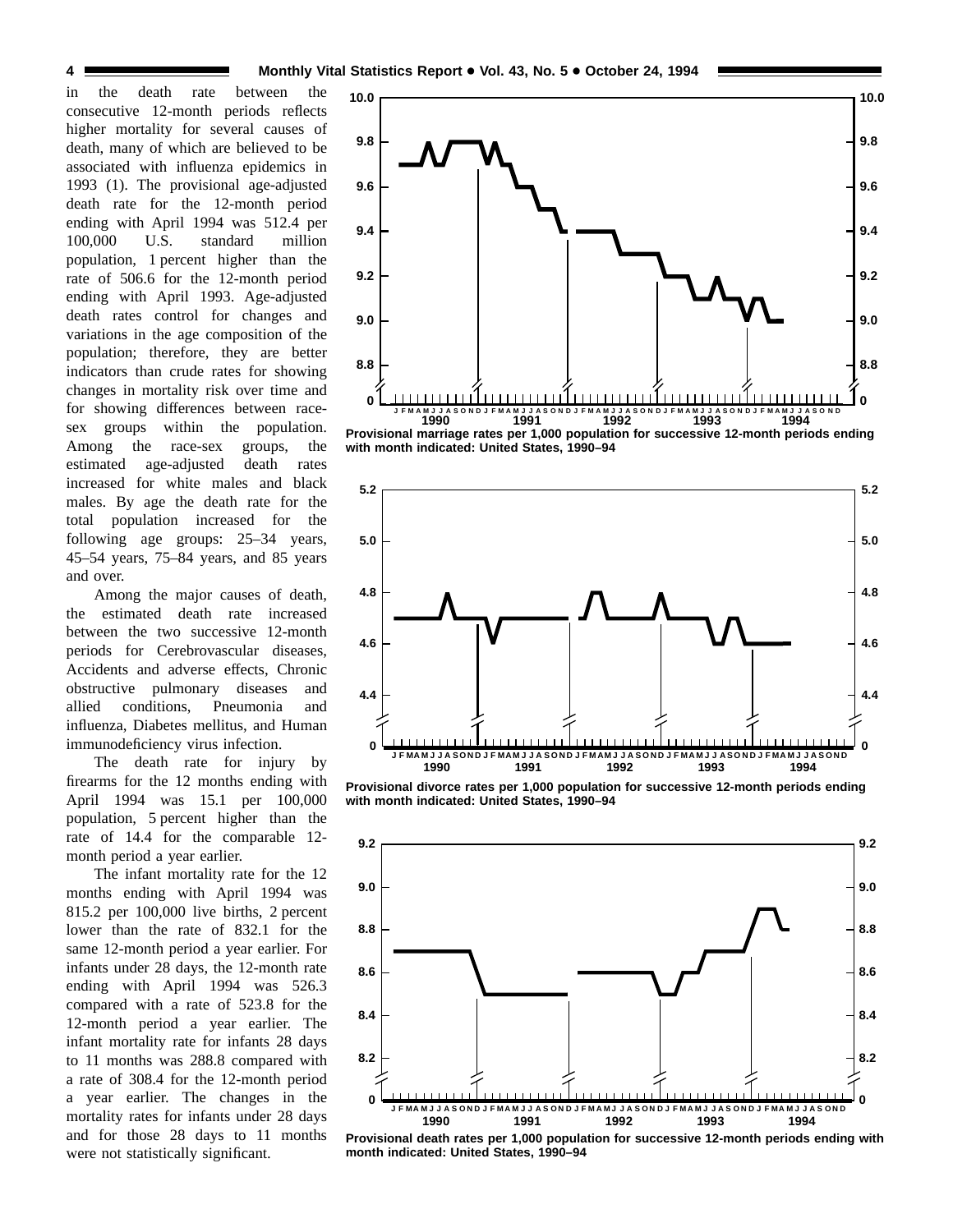#### **Mortality Surveillance System**

Discussed this month are recent trends in death rates for Diseases of heart for the black and white populations by sex for ages 45–74 years. In this issue final mortality data are analyzed for data year 1991 and provisional data from January 1985 to December 1993.

In 1991, the latest year for which final mortality data are available, Diseases of heart was the leading cause of death among black women aged 45–74 years and accounted for 16,144 deaths or 32 percent of all deaths for this agerace-sex group. Among white women aged 45–74 years, Diseases of heart was the second leading cause of death, after Malignant neoplasms, including neoplasms of lymphatic and hematopoietic tissues (cancer). It accounted for 75,293 deaths or 26 percent of all deaths for this age-race-sex group.

Among black men aged 45–74 years, Diseases of heart was the leading cause of death and accounted for 21,337 deaths or 31 percent of all deaths for this agerace-sex group. Among white men in this same age group, Diseases of heart was also the leading cause of death. It accounted for 148,381 deaths or 35 percent of all deaths for this age-race-sex group.

Based on 1991 final data, the death rate for Diseases of heart for black men aged 45–74 years was 1.4 times the rate for white men and 1.7 times the rate for black women in this age group. For black women aged 45–74 years, the death rate was 1.8 times the rate for white women in this age group. The rate for white men was 2.2 times the rate for white women. Trends based on provisional data for Diseases of heart for these demographic groups are presented in the Mortality Surveillance System charts and accompanying text that follow.



**Provisional infant mortality rates per 1,000 live births for successive 12-month periods ending with month indicated: United States, 1990–94**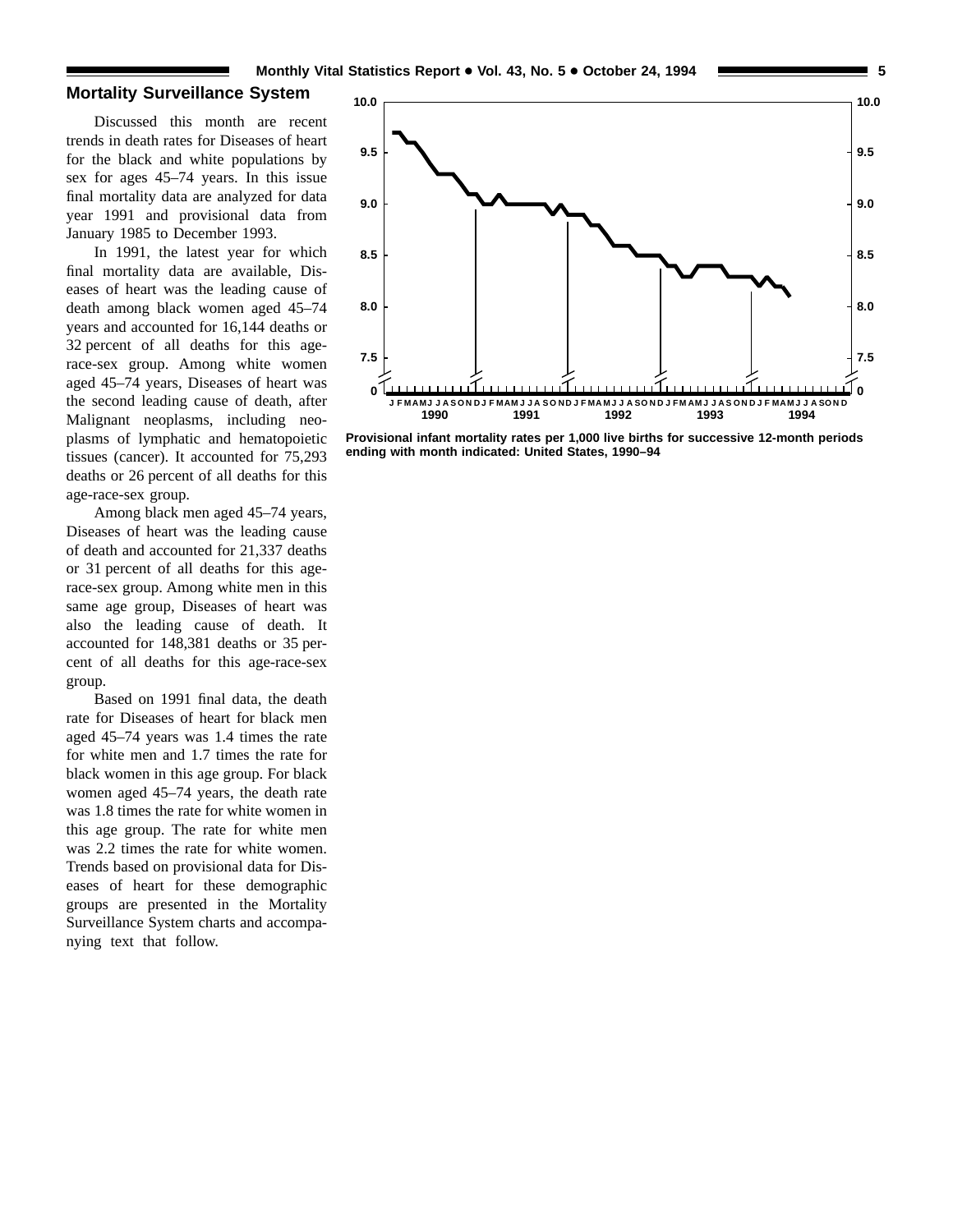### **Mortality Surveillance System charts**

[Observed and fitted provisional monthly death rates and 95-percent prediction intervals. Model fitted using death rates for January 1985–December 1992; projected for January 1993–December 1993. See Technical notes]

Trends in mortality from Diseases of heart (including coronary heart disease) are presented in the charts below. Reduction of mortality from coronary heart disease is addressed in *Healthy People 2000* (objectives 1.1, 2.1, 3.1, and 15.1) (2).



**Provisional death rates per 100,000 black females 45–74 years of age for Diseases of heart by month: United States, 1986–93**



For the modeled period, provisional death rates decreased.

- For the projection period, observed provisional monthly death rates fell within 95-percent prediction intervals.
- Mortality shows a seasonal pattern with death rates higher in winter.

- For the modeled period, provisional death rates decreased.
- For the projection period, observed provisional monthly death rates fell within 95-percent prediction intervals.
- Mortality shows a seasonal pattern with death rates higher in winter.

**Provisional death rates per 100,000 white females 45–74 years of age for Diseases of heart by month: United States, 1986–93**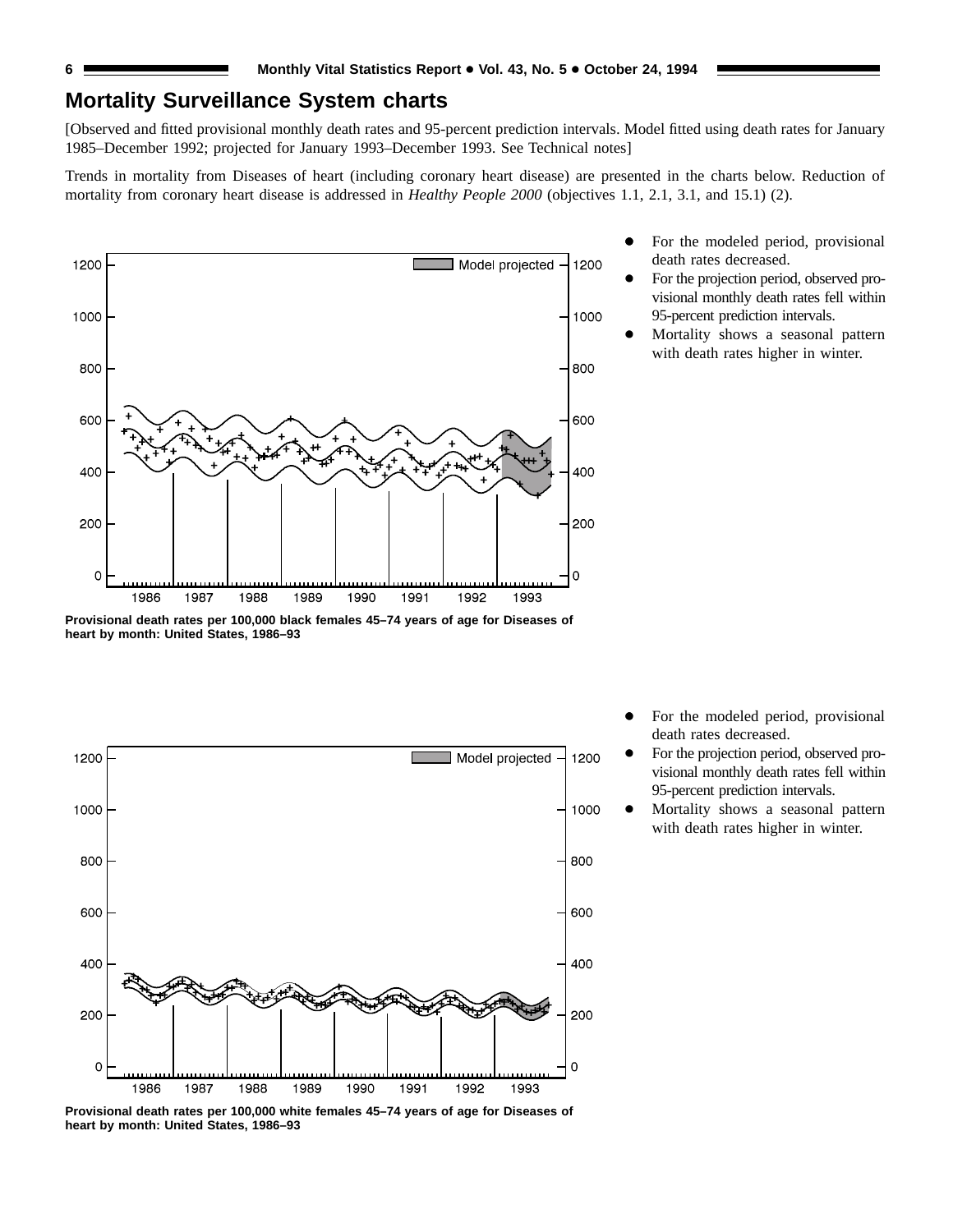### **Mortality Surveillance System charts—Con.**

[Observed and fitted provisional monthly death rates and 95-percent prediction intervals. Model fitted using death rates for January 1985–December 1992; projected for January 1993–December 1993. See Technical notes]

Trends in mortality from Diseases of heart (including coronary heart disease) are presented in the charts below. Reduction of mortality from coronary heart disease is addressed in *Healthy People 2000* (objectives 1.1, 2.1, 3.1, and 15.1) (2).



- For the modeled period, provisional death rates decreased.
- For the projection period, observed provisional monthly death rates, except for one, fell within 95-percent prediction intervals.
- Mortality shows a seasonal pattern with death rates higher in winter.

**Provisional death rates per 100,000 black males 45–74 years of age for Diseases of heart by month: United States, 1986–93**



- For the modeled period, provisional death rates decreased.
- For the projection period, observed provisional monthly death rates fell within 95-percent prediction intervals.
- Mortality shows a seasonal pattern with death rates higher in winter.

**Provisional death rates per 100,000 white males 45–74 years of age for Diseases of heart by month: United States, 1986–93**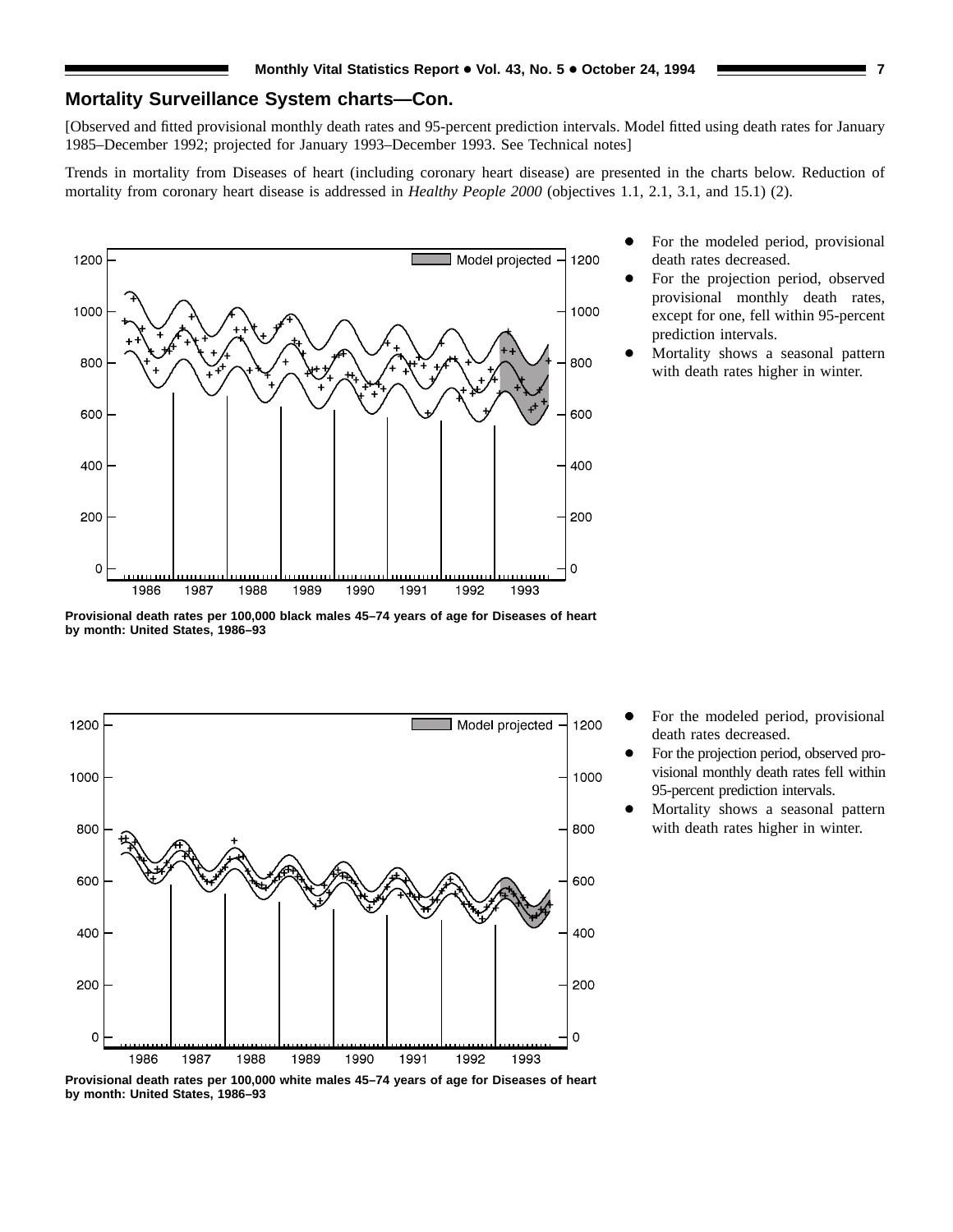**Final 3-year total number of deaths and average annual age-adjusted death rates and 95-percent confidence limits for Diseases of heart for males: United States and each State, 1989–91**

[Data are final by State of residence]



|                                | Deaths.<br>3-year total | Age-adjusted<br>rate |       | 95-percent confidence<br>limits |                                          | Deaths.<br>3-year total | Age-adjusted<br>rate      |                | 95-percent confidence<br>limits |
|--------------------------------|-------------------------|----------------------|-------|---------------------------------|------------------------------------------|-------------------------|---------------------------|----------------|---------------------------------|
| Area                           | (final)                 | (final)              | Lower | Upper                           | Area                                     | (final)                 | (final)                   | Lower          | Upper                           |
| United States                  | 1.088.804               | 208.0                | 207.6 | 208.4                           | South Atlantic-Con.                      |                         |                           |                |                                 |
| New England                    |                         |                      |       |                                 | West Virginia                            | 11,038                  | 11256.9                   | 251.9          | 261.9                           |
| Maine                          | 5,569                   | 11200.7              | 195.2 | 206.2                           | North Carolina                           | 29,004                  | $^{++227.9}$              | 225.2          | 230.6                           |
| New Hampshire                  | 4.156                   | <sup>11</sup> 194.6  | 188.5 | 200.7                           | South Carolina                           | 14,592                  | 11236.8                   | 232.9          | 240.7                           |
| Vermont                        | 2,135                   | <sup>11</sup> 186.0  | 177.8 | 194.2                           | Georgia.                                 | 24,921                  | $+1235.4$                 | 232.5          | 238.3                           |
| Massachusetts                  | 24,847                  | <sup>11</sup> 191.6  | 189.1 | 194.1                           | Florida                                  | 73,419                  | <sup>11</sup> 188.2       | 186.7          | 189.7                           |
| Rhode Island                   | 4,793                   | 202.7                | 196.6 | 208.8                           | <b>East South Central</b>                |                         |                           |                |                                 |
| Connecticut                    | 14,173                  | <sup>11</sup> 189.5  | 186.3 | 192.7                           | Kentucky                                 | 18,451                  | 11240.3                   | 236.7          | 243.9                           |
| Middle Atlantic                |                         |                      |       |                                 | Tennessee                                | 23,740                  | <sup>11</sup> 236.5       | 233.4          | 239.6                           |
| New York                       | 90.649                  | $\frac{+1}{2}31.1$   | 229.5 | 232.7                           | Alabama                                  | 19.919                  | <sup>t</sup> 1240.9       | 237.4          | 244.4                           |
| New Jersey $\ldots$            | 34,858                  | 11203.6              | 201.4 | 205.8                           | Mississippi                              | 14,105                  | 11276.1                   | 271.3          | 280.9                           |
| Pennsylvania                   | 64,266                  | <sup>††</sup> 223.6  | 221.8 | 225.4                           |                                          |                         |                           |                |                                 |
|                                |                         |                      |       |                                 | <b>West South Central</b>                |                         |                           |                |                                 |
| <b>East North Central</b>      |                         |                      |       |                                 | Arkansas                                 | 12.605                  | 11219.9                   | 215.8          | 224.0                           |
| Ohio.                          | 51.666                  | $\frac{+1}{224.3}$   | 222.3 | 226.3                           | Louisiana.                               | 18.766                  | <sup>++</sup> 247.7       | 244.1          | 251.3                           |
| Indiana                        | 25.035                  | $+1215.8$            | 213.0 | 218.6                           | Oklahoma                                 | 16,330                  | <sup>++</sup> 230.0       | 226.3          | 233.7                           |
| Illinois. $\ldots$ .           | 52,447                  | $\frac{+1}{221.5}$   | 219.5 | 223.5                           | Texas                                    | 61,350                  | 206.6                     | 204.9          | 208.3                           |
| Michigan                       | 41.755                  | <sup>11</sup> 222.6  | 220.4 | 224.8                           | Mountain                                 |                         |                           |                |                                 |
| Wisconsin                      | 22,178                  | $+1192.1$            | 189.4 | 194.8                           | Montana $\ldots$ , $\ldots$              | 3.269                   | <sup>††</sup> 170.1       | 163.9          | 176.3                           |
| West North Central             |                         |                      |       |                                 | Idaho                                    | 3,725                   | <sup>11</sup> 166.7       | 161.0          | 172.4                           |
| Minnesota                      | 16,933                  | $\frac{11171.4}{ }$  | 168.6 | 174.2                           | Wyoming                                  | 1,516                   | $\uparrow$ †174.1         | 165.1          | 183.1                           |
| $lowa. \ldots. \ldots. \ldots$ | 13,987                  | $+1192.0$            | 188.5 | 195.5                           | Colorado                                 | 9,398                   | $^{++}$ 157.7             | 154.4          | 161.0                           |
| Missouri                       | 26,073                  | <sup>11</sup> 218.4  | 215.6 | 221.2                           | New Mexico                               | 4,862                   | $^{\dagger\dagger}$ 163.5 | 158.7          | 168.3                           |
| North Dakota                   | 3,081                   | <sup>††</sup> 185.6  | 178.3 | 192.9                           | Arizona                                  | 14,333                  | <sup>††</sup> 176.5       | 173.4          | 179.6                           |
| South Dakota                   | 3.723                   | <sup>†</sup> 199.6   | 192.5 | 206.7                           | Utah.                                    | 4,356                   | $+1153.1$                 | 148.4          | 157.8                           |
| Nebraska.                      | 7,530                   | $+1190.7$            | 186.0 | 195.4                           | $N$ evada. $\ldots$                      | 5,098                   | <sup>††</sup> 220.4       | 214.4          | 226.4                           |
| Kansas                         | 11.173                  | <sup>††</sup> 187.9  | 184.1 | 191.7                           |                                          |                         |                           |                |                                 |
| South Atlantic                 |                         |                      |       |                                 | Pacific                                  | 17.432                  | <sup>††</sup> 169.6       | 167.0          | 172.2                           |
| Delaware.                      | 2.800                   | 210.2                | 202.3 | 218.1                           | Washington                               | 11,737                  | $^{\dagger\dagger}$ 171.4 | 168.1          | 174.7                           |
| Maryland                       | 17,795                  | 205.3                | 202.3 | 208.3                           | $O$ regon $\ldots$ , $\ldots$ , $\ldots$ |                         | $+1184.2$                 |                |                                 |
| District of Columbia           | 2,801                   | <sup>++</sup> 249.2  | 239.6 | 258.8                           | California.<br>Alaska                    | 102,312<br>931          | <sup>††</sup> 175.2       | 183.0<br>163.8 | 185.4<br>186.6                  |
| Virginia                       | 23,645                  | 11213.3              | 210.6 | 216.0                           | Hawaii                                   | 3,527                   | <sup>11</sup> 145.7       | 140.6          | 150.8.                          |

NOTES: Data are final. Rates per 100,000 U.S. standard million population; see Technical notes. The symbols  $\dagger$  and  $\dagger \dagger$  denote statistical significance of the difference between the U.S. and State rates at the 0.05 and 0.01 levels, respectively. For method of computation of rates, confidence limits, and tests of statistical significance, see Technical notes.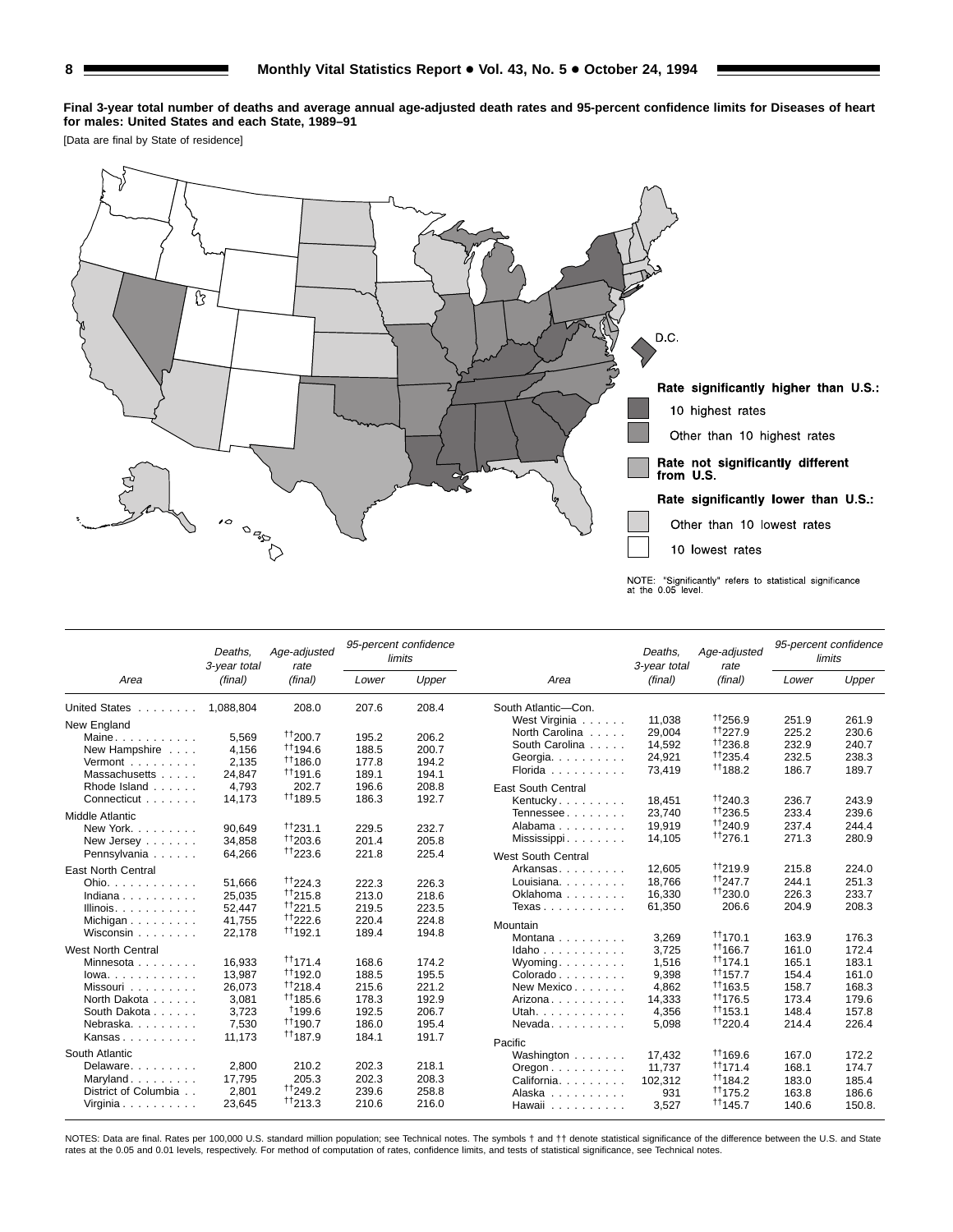**Final 3-year total number of deaths and average annual age-adjusted death rates and 95-percent confidence limits for Diseases of heart for females: United States and each State, 1989–91**

[Data are final by State of residence]



|                                | Deaths.<br>3-year total | Age-adjusted<br>rate |       | 95-percent confidence<br>limits |                                          | Deaths.<br>3-year total | Age-adjusted<br>rate      |       | 95-percent confidence<br>limits |
|--------------------------------|-------------------------|----------------------|-------|---------------------------------|------------------------------------------|-------------------------|---------------------------|-------|---------------------------------|
| Area                           | (final)                 | (final)              | Lower | Upper                           | Area                                     | (final)                 | (final)                   | Lower | Upper                           |
| United States                  | 1.085.983               | 109.6                | 109.4 | 109.8                           | South Atlantic-Con.                      |                         |                           |       |                                 |
| New England                    |                         |                      |       |                                 | West Virginia                            | 10,468                  | $+1130.0$                 | 127.0 | 133.0                           |
| Maine                          | 5.644                   | $+1100.1$            | 96.9  | 103.3                           | North Carolina                           | 27,495                  | $^{++}$ 114.2             | 112.6 | 115.8                           |
| New Hampshire                  | 4.177                   | <sup>+</sup> 198.1   | 94.5  | 101.7                           | South Carolina                           | 13,822                  | $^{\dagger\dagger}$ 125.0 | 122.7 | 127.3                           |
| Vermont                        | 2,233                   | <sup>++</sup> 92.8   | 88.0  | 97.6                            | Georgia.                                 | 24,690                  | $\uparrow$ 123.2          | 121.4 | 125.0                           |
| Massachusetts                  | 27,858                  | <sup>+</sup> 196.7   | 95.3  | 98.1                            | Florida                                  | 64,954                  | <sup>+</sup> 193.7        | 92.8  | 94.6                            |
| Rhode Island                   | 5,308                   | 11100.6              | 97.2  | 104.0                           | <b>East South Central</b>                |                         |                           |       |                                 |
| Connecticut                    | 14.815                  | <sup>+</sup> 198.2   | 96.3  | 100.1                           | Kentucky                                 | 17,625                  | $\uparrow$ 121.4          | 119.3 | 123.5                           |
| Middle Atlantic                |                         |                      |       |                                 | Tennessee                                | 22,720                  | $+1119.4$                 | 117.6 | 121.2                           |
| New York.                      | 101.571                 | $\uparrow$ 128.3     | 127.3 | 129.3                           | Alabama                                  | 19,332                  | <sup>††</sup> 123.8       | 121.7 | 125.9                           |
| New Jersey                     | 36,484                  | 109.2                | 107.9 | 110.5                           | Mississippi                              | 14,373                  | <sup>11</sup> 151.6       | 148.6 | 154.6                           |
| Pennsylvania                   | 67.767                  | <sup>††</sup> 118.6  | 117.5 | 119.7                           |                                          |                         |                           |       |                                 |
|                                |                         |                      |       |                                 | <b>West South Central</b>                |                         |                           |       |                                 |
| <b>East North Central</b>      |                         |                      |       |                                 | Arkansas                                 | 11,934                  | 1112.4                    | 109.9 | 114.9                           |
| Ohio.                          | 53.350                  | $^{++}$ 120.7        | 119.5 | 121.9                           | Louisiana.                               | 18.850                  | $^{\dagger\dagger}$ 137.1 | 134.8 | 139.4                           |
| Indiana                        | 25.841                  | $+113.5$             | 111.8 | 115.2                           | Oklahoma                                 | 16,058                  | <sup>++</sup> 117.9       | 115.6 | 120.2                           |
| Illinois. $\ldots$ .           | 55,226                  | <sup>††</sup> 118.5  | 117.3 | 119.7                           | Texas                                    | 57,818                  | 11107.2                   | 106.2 | 108.2                           |
| Michigan                       | 41.577                  | $+1120.9$            | 119.5 | 122.3                           | Mountain                                 |                         |                           |       |                                 |
| Wisconsin                      | 21,667                  | $+195.3$             | 93.7  | 96.9                            | Montana                                  | 2.694                   | <sup>++</sup> 79.6        | 75.9  | 83.3                            |
| West North Central             |                         |                      |       |                                 | Idaho                                    | 3,140                   | 1184.0                    | 80.5  | 87.5                            |
| Minnesota                      | 15,403                  | <sup>++</sup> 78.5   | 76.9  | 80.1                            | $W$ yoming                               | 1,334                   | <sup>++</sup> 89.8        | 84.2  | 95.4                            |
| $lowa. \ldots. \ldots.$        | 14,942                  | <sup>+</sup> 193.2   | 91.2  | 95.2                            | Colorado                                 | 8,985                   | 1181.4                    | 79.4  | 83.4                            |
| Missouri                       | 27,238                  | 111.1                | 109.4 | 112.8                           | New Mexico                               | 4,249                   | <sup>11</sup> 86.4        | 83.4  | 89.4                            |
| North Dakota                   | 2,555                   | $+182.0$             | 77.8  | 86.2                            | Arizona                                  | 12,032                  | <sup>++</sup> 89.6        | 87.8  | 91.4                            |
| South Dakota                   | 3,336                   | $+189.1$             | 85.0  | 93.2                            | Utah.                                    | 3,894                   | $+182.6$                  | 79.6  | 85.6                            |
| Nebraska.                      | 7.773                   | <sup>+</sup> 195.7   | 92.9  | 98.5                            | $N$ evada. $\ldots$                      | 3,702                   | $+116.6$                  | 112.6 | 120.6                           |
| Kansas                         | 11.745                  | <sup>+</sup> 195.6   | 93.3  | 97.9                            |                                          |                         |                           |       |                                 |
| South Atlantic                 |                         |                      |       |                                 | Pacific<br>Washington                    | 16.198                  | $+187.5$                  | 85.9  | 89.1                            |
| Delaware                       | 2.981                   | $\uparrow$ 122.3     | 117.2 | 127.4                           | $O$ regon $\ldots$ , $\ldots$ , $\ldots$ | 10,651                  | $+185.6$                  | 83.6  | 87.6                            |
| Maryland                       | 17,954                  | 111.4                | 109.5 | 113.3                           | California.                              | 102.306                 | $+1101.1$                 | 100.4 | 101.8                           |
| District of Columbia           | 2,924                   | $+1134.0$            | 128.2 | 139.8                           | Alaska                                   | 459                     | <sup>+1</sup> 79.4        | 72.0  | 86.8                            |
| Virginia $\ldots$ , $\ldots$ , | 23,248                  | $\uparrow$ 113.4     | 111.7 | 115.1                           | Hawaii                                   | 2,583                   | $+180.7$                  | 77.2  | 84.2                            |

NOTES: Data are final. Rates per 100,000 U.S. standard million population; see Technical notes. The symbols  $\dagger$  and  $\dagger \dagger$  denote statistical significance of the difference between the U.S. and State rates at the 0.05 and 0.01 levels, respectively. For method of computation of rates, confidence limits, and tests of statistical significance, see Technical notes.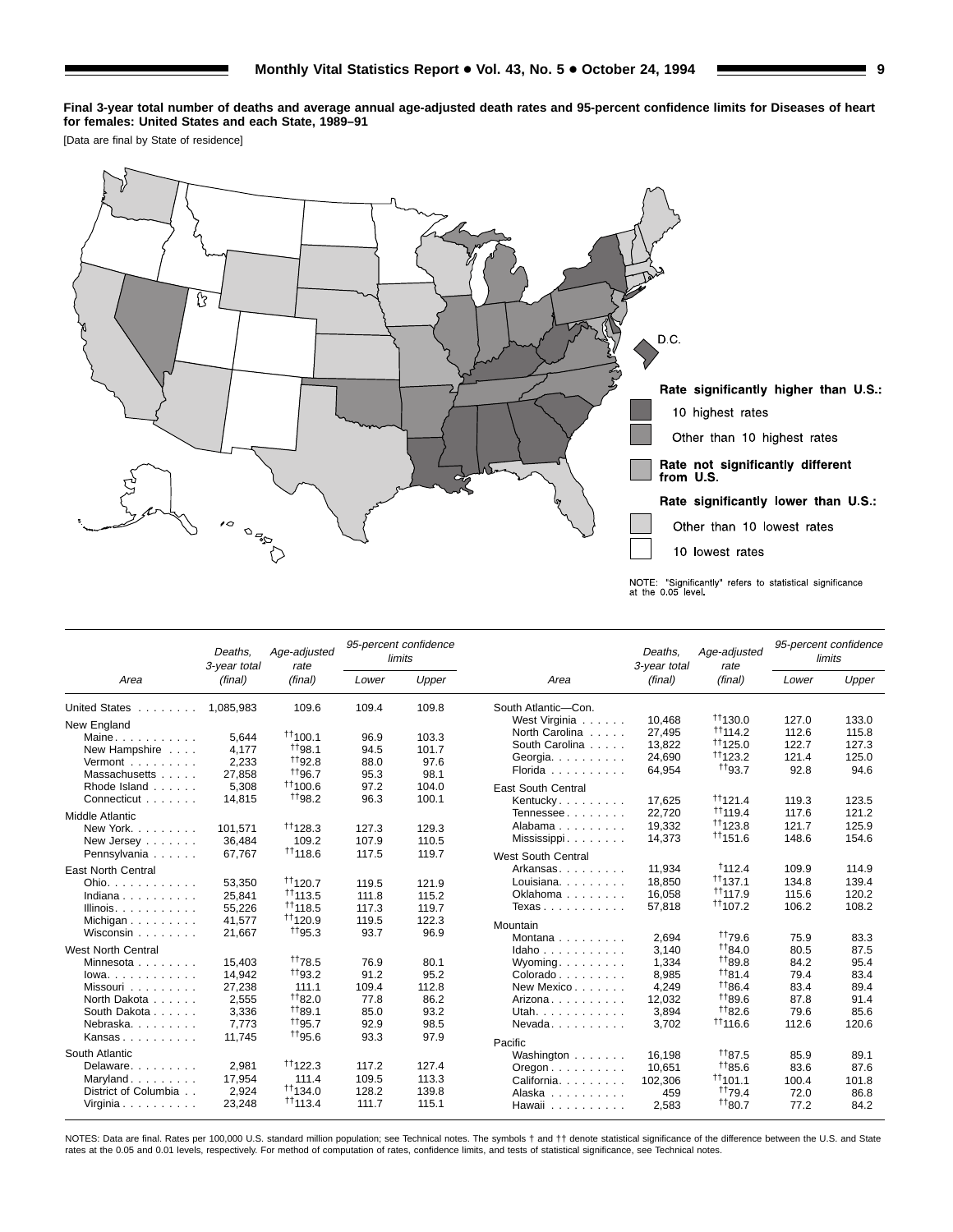#### **Table 1. Provisional number of live births, marriages, divorces, deaths, and infant deaths and rates, by month: United States, January 1993–May 1994**

[Data are provisional and are subject to monthly reporting variation; see Technical notes]

|                                                                                                      |         |                                 | Live births                              |                                     |         | Marriages                       |         | <b>Divorces</b>                 |         | Deaths                          |        | Infant deaths                    |
|------------------------------------------------------------------------------------------------------|---------|---------------------------------|------------------------------------------|-------------------------------------|---------|---------------------------------|---------|---------------------------------|---------|---------------------------------|--------|----------------------------------|
|                                                                                                      |         |                                 | Rate per 1,000 women<br>aged 15-44 years |                                     |         |                                 |         |                                 |         |                                 |        |                                  |
| Period                                                                                               | Number  | Rate per<br>1,000<br>population | Unadjusted                               | Seasonally<br>adjusted <sup>1</sup> | Number  | Rate per<br>1.000<br>population | Number  | Rate per<br>1,000<br>population | Number  | Rate per<br>1.000<br>population | Number | Rate per<br>1,000<br>live births |
| 1993:                                                                                                |         |                                 |                                          |                                     |         |                                 |         |                                 |         |                                 |        |                                  |
| January                                                                                              | 325,000 | 14.9                            | 64.7                                     | 68.1                                | 103,000 | 4.8                             | 92,000  | 4.2                             | 198.000 | 9.1                             | 2,800  | 8.4                              |
| February                                                                                             | 308,000 | 15.6                            | 68.0                                     | 69.6                                | 154,000 | 7.9                             | 87,000  | 4.4                             | 187,000 | 9.5                             | 2,700  | 8.7                              |
| March<br>and and and analysis                                                                        | 360.000 | 16.5                            | 71.7                                     | 73.1                                | 157.000 | 7.3                             | 113.000 | 5.2                             | 217.000 | 10.0                            | 3,000  | 8.7                              |
| April<br>$\alpha$ , and $\alpha$ , and $\alpha$ , and $\alpha$                                       | 328,000 | 15.5                            | 67.5                                     | 69.1                                | 174,000 | 8.3                             | 98,000  | 4.6                             | 196.000 | 9.3                             | 2,800  | 8.6                              |
| May<br>$\begin{array}{cccccccccccccc} . & . & . & . & . & . & . & . & . & . & . & . & . \end{array}$ | 335,000 | 15.3                            | 66.8                                     | 67.7                                | 221.000 | 10.1                            | 103.000 | 4.7                             | 185.000 | 8.5                             | 2,900  | 8.8                              |
| June<br>.                                                                                            | 321,000 | 15.2                            | 66.1                                     | 65.1                                | 252,000 | 11.9                            | 101,000 | 4.8                             | 178,000 | 8.4                             | 2,700  | 8.4                              |
| July                                                                                                 | 357.000 | 16.3                            | 71.2                                     | 68.4                                | 235.000 | 10.7                            | 100.000 | 4.6                             | 184.000 | 8.4                             | 2,700  | 7.7                              |
| August $\ldots$ , $\ldots$ , $\ldots$                                                                | 367.000 | 16.7                            | 73.0                                     | 69.0                                | 254,000 | 11.6                            | 100.000 | 4.6                             | 180.000 | 8.2                             | 2,700  | 7.8                              |
| September                                                                                            | 356.000 | 16.8                            | 73.3                                     | 68.6                                | 218,000 | 10.3                            | 101,000 | 4.8                             | 174.000 | 8.2                             | 2,600  | 7.5                              |
| October $\ldots$ , $\ldots$                                                                          | 344.000 | 15.6                            | 68.4                                     | 68.6                                | 218,000 | 9.9                             | 102,000 | 4.7                             | 188.000 | 8.5                             | 2,800  | 8.0                              |
| November                                                                                             | 316.000 | 14.8                            | 64.9                                     | 66.9                                | 162.000 | 7.6                             | 94,000  | 4.4                             | 180.000 | 8.5                             | 2,600  | 8.1                              |
| December                                                                                             | 323.000 | 14.7                            | 64.3                                     | 65.9                                | 185,000 | 8.4                             | 96,000  | 4.4                             | 202,000 | 9.2                             | 2,800  | 8.6                              |
| 1994:                                                                                                |         |                                 |                                          |                                     |         |                                 |         |                                 |         |                                 |        |                                  |
| January.                                                                                             | 352,000 | 16.0                            | 70.0                                     | 73.5                                | 107,000 | 4.9                             | 97,000  | 4.4                             | 224,000 | 10.2                            | 2,500  | 7.4                              |
| February                                                                                             | 295.000 | 14.8                            | 64.9                                     | 66.2                                | 156.000 | 8.0                             | 90.000  | 4.5                             | 204.000 | 10.3                            | 2,800  | 9.4                              |
| March                                                                                                | 352,000 | 15.9                            | 69.9                                     | 70.8                                | 147,000 | 6.8                             | 103,000 | 4.7                             | 199,000 | 9.0                             | 2,700  | 8.0                              |
| April                                                                                                | 302.000 | 14.1                            | 62.0                                     | 63.5                                | 174,000 | 8.3                             | 100,000 | 4.7                             | 182,000 | 8.5                             | 2,500  | 7.9                              |
| May<br>.                                                                                             | 329,000 | 14.9                            | 65.4                                     | 65.8                                | 230,000 | 10.4                            | 104,000 | 4.7                             | 186,000 | 8.4                             | 2,800  | 8.3                              |

<sup>1</sup>The method of seasonal adjustment, developed by the U.S. Bureau of the Census, is described in The X-11 Variant of the Census Method II Seasonal Adjustment Program, Technical Paper<br>No. 15 (1967 revision).

NOTE: Figures include revisions received from the States and, therefore, may differ from those previously published.

#### **Symbols**

- - Data not available
- . . . Category not applicable
- Quantity zero
- 0.0 Quantity more than zero but less than 0.05
- \* Figure does not meet standards of reliability or precision (see Technical notes)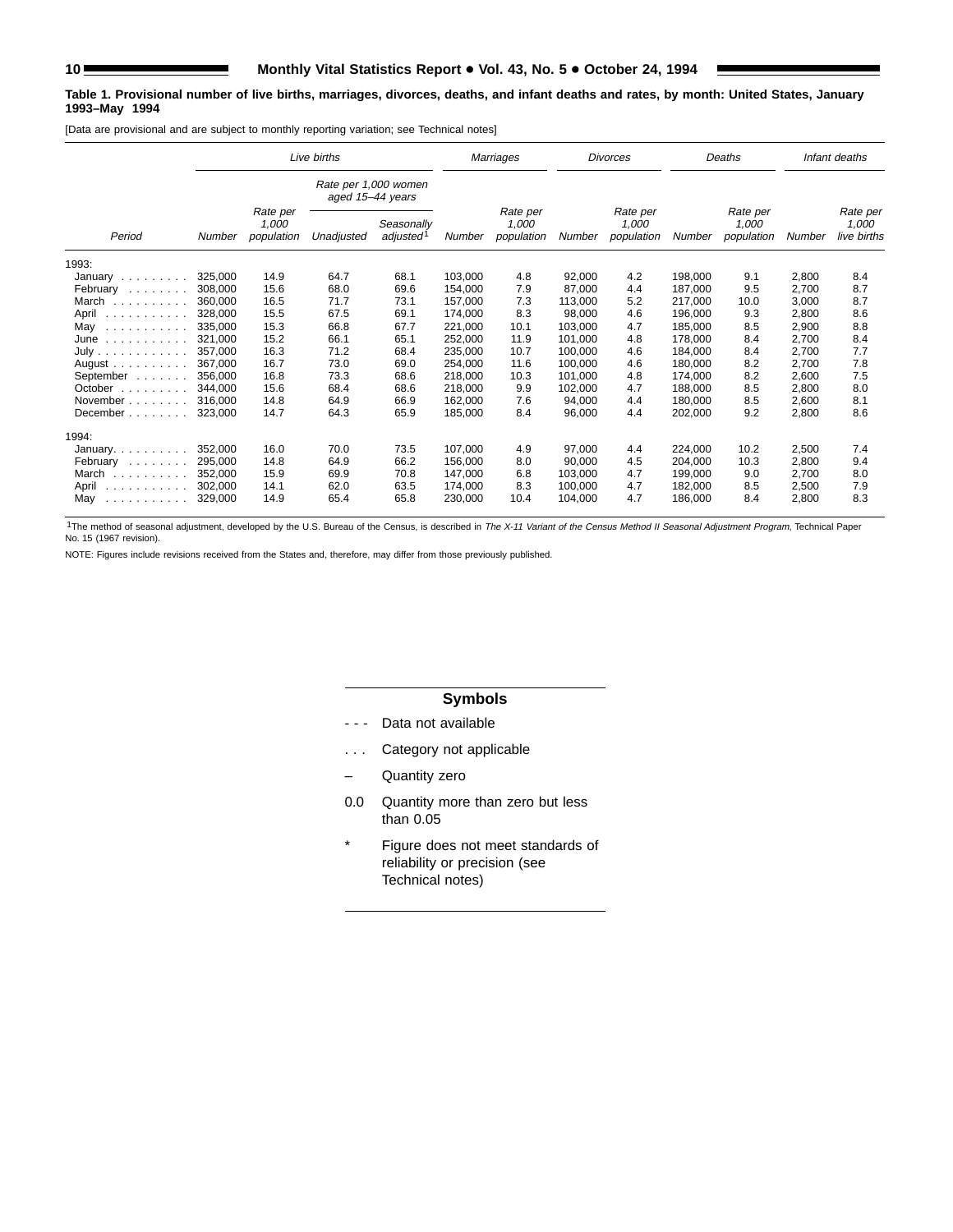[Data are estimates by State of residence; see Technical notes]

|                                                     |              |              | Live births     |                 |                 |              |              | Deaths          |                  |                 |
|-----------------------------------------------------|--------------|--------------|-----------------|-----------------|-----------------|--------------|--------------|-----------------|------------------|-----------------|
|                                                     |              | May          |                 | January–May     |                 |              | May          |                 | January–May      |                 |
| Area                                                | 1994         | 1993         | 1994            | 1993            | 1992            | 1994         | 1993         | 1994            | 1993             | 1992            |
| New England                                         | 16,791       | 15,766       | 72,649          | 74,423          | 81,729          | 11,006       | 9,774        | 51,255          | 52,300           | 49,323          |
| Maine                                               | 1,511        | 1,344        | 5,837           | 5,986           | 6,205           | 794          | 1,099        | 4,825           | 4,589            | 4,569           |
| New Hampshire                                       | 1,721        | 1,439        | 6,047           | 5,975           | 6,301           | 841          | 647          | 3,870           | 3,652            | 3,459           |
| Vermont $\ldots$ , $\ldots$ , $\ldots$ , $\ldots$   | 641          | 716          | 2,588           | 3,044           | 3,195           | 363          | 444          | 1,977           | 2,116            | 2,120           |
| Massachusetts                                       | 8,164        | 7,328        | 34,904          | 37,667          | 41,330          | 5,973        | 4,669        | 24,212          | 25,954           | 23,011          |
| Rhode Island $\ldots$ ,                             | 1,195        | 1,736        | 5,300           | 5,898           | 6,130           | 808          | 769          | 4,026           | 4,273            | 3,960           |
| Connecticut                                         | 3,559        | 3,203        | 17,973          | 15,853          | 18,568          | 2,227        | 2,146        | 12,345          | 11,716           | 12,204          |
| Middle Atlantic                                     | 45,724       | 44,148       | 224,533         | 230,393         | 232,477         | 27,695       | 28,828       | 159,979         | 162,681          | 155,028         |
| New York. $\ldots$ , $\ldots$ , $\ldots$ , $\ldots$ | 23,324       | 20,382       | 115,914         | 113,755         | 118,227         | 11,315       | 12,442       | 72,368          | 75,656           | 71,247          |
| New Jersey $\ldots$                                 | 9,208        | 9,212        | 43,710          | 48,962          | 44,989          | 6,267        | 5,723        | 31,404          | 31,686           | 30,647          |
| Pennsylvania                                        | 13,192       | 14,554       | 64,909          | 67,676          | 69,261          | 10,113       | 10,663       | 56,207          | 55,339           | 53,134          |
| East North Central                                  | 54,639       | 52,857       | 266,551         | 269,531         | 270,050         | 31,604       | 31,146       | 172,518         | 165,077          | 158,606         |
| Ohio.                                               | 14,030       | 13,664       | 68,797          | 67,260          | 71,745          | 8,376        | 8,307        | 47,443          | 43,445           | 42,461          |
| Indiana                                             | 6,656        | 6,872        | 33,226          | 34,585          | 34,119          | 4,445        | 3,895        | 22,981          | 22,104           | 21,683          |
| Illinois.                                           | 15,845       | 15,891       | 76,506          | 77,449          | 76,104          | 8,598        | 8,613        | 46,505          | 45,575           | 43,550          |
| Michigan                                            | 12,355       | 10,162       | 57,684          | 60,739          | 58,858          | 6,511        | 6,458        | 35,796          | 35,085           | 33,695          |
| Wisconsin                                           | 5,753        | 6,268        | 30,338          | 29,498          | 29,224          | 3,674        | 3,873        | 19,793          | 18,868           | 17,217          |
| West North Central                                  | 21,658       | 21,104       |                 |                 |                 |              |              | 74,901          | 75,026           | 68,693          |
|                                                     |              |              | 104,633         | 107,372         | 110,359         | 14,359       | 13,985       |                 | 15,409           |                 |
| Minnesota                                           | 5,624        | 5,530        | 26,817          | 26,573          | 27,176          | 2,976        | 2,865        | 15,719          |                  | 14,837          |
| $Iowa.$                                             | 3,558        | 3,114        | 14,437          | 15,721          | 15,878          | 2,288        | 2,348        | 11,581          | 12,937<br>24,856 | 11,699          |
| Missouri<br>North Dakota                            | 6,651<br>707 | 6,495<br>742 | 31,633<br>3,481 | 32,426<br>3,597 | 32,830<br>3,704 | 5,052<br>499 | 4,956<br>470 | 25,166<br>2,520 | 2,445            | 20,901<br>2,377 |
|                                                     | 818          | 930          |                 | 4,406           |                 | 515          | 520          |                 |                  |                 |
| South Dakota                                        | 1,867        | 2,089        | 4,303<br>9,294  | 9,626           | 4,730<br>9,998  | 1,189        | 1,144        | 2,936<br>6,359  | 2,920            | 3,028<br>6,445  |
| Nebraska<br>Kansas                                  | 2,433        | 2,204        | 14,668          | 15,023          | 16,043          | 1,840        | 1,682        | 10,620          | 6,367<br>10,092  | 9,406           |
|                                                     |              |              |                 |                 |                 |              |              |                 |                  |                 |
| South Atlantic                                      | 53,252       | 54,301       | 267,880         | 275,474         | 276,187         | 36,545       | 35,881       | 188,304         | 186,402          | 176,372         |
| Delaware                                            | 834          | 811          | 4,204           | 4,425           | 4,439           | 501          | 502          | 2,626           | 2,599            | 2,529           |
| Maryland                                            | 5,632        | 5,535        | 26,282          | 30,139          | 29,524          | 3,219        | 2,952        | 16,175          | 18,587           | 15,378          |
| District of Columbia                                | 838          | 828          | 3,776           | 4,133           | 4,203           | 706          | 601          | 2,682           | 2,877            | 2,882           |
| Virginia                                            | 8,398        | 8,982        | 38,336          | 39,446          | 40,440          | 5,311        | 4,260        | 24,174          | 22,497           | 21,336          |
| West Virginia                                       | 1,997        | 1,581        | 9,592           | 9,641           | 9,326           | 1,631        | 1,565        | 9,085           | 8,707            | 9,108           |
| North Carolina                                      | 7,814        | 8,173        | 40,875          | 41,128          | 42,100          | 5,330        | 5,113        | 28,605          | 27,747           | 25,647          |
| South Carolina                                      | 3,841        | 4,844        | 21,315          | 22,199          | 22,972          | 3,113        | 2,824        | 13,745          | 13,628           | 12,996          |
| Georgia                                             | 8,879        | 9,336        | 44,626          | 46,490          | 45,407          | 4,823        | 5,168        | 25,380          | 24,194           | 23,116          |
| Florida                                             | 15,019       | 14,211       | 78,874          | 77,873          | 77,776          | 11,911       | 12,896       | 65,832          | 65,566           | 63,380          |
| East South Central                                  | 17,306       | 17,206       | 94,665          | 93,150          | 95,194          | 12,138       | 11,677       | 69,013          | 67,432           | 64,829          |
| Kentucky                                            | 4,182        | 4,324        | 21,257          | 21,324          | 22,365          | 3,058        | 3,034        | 16,894          | 16,278           | 15,371          |
| Tennessee                                           | 4,797        | 5,484        | 30,455          | 29,258          | 30,063          | 3,465        | 3,579        | 20,595          | 21,511           | 20,791          |
| Alabama                                             | 5,439        | 4,246        | 25,703          | 25,839          | 25,822          | 3,454        | 3,018        | 19,575          | 18,214           | 17,753          |
| Mississippi                                         | 2,888        | 3,152        | 17,250          | 16,729          | 16,944          | 2,161        | 2,046        | 11,949          | 11,429           | 10,914          |
| West South Central                                  | 38,722       | 41,156       | 196,768         | 201,775         | 205,486         | 18,442       | 19,648       | 106,611         | 103,900          | 100,599         |
| Arkansas                                            | 2,612        | 2,966        | 14,008          | 13,934          | 14,206          | 2,197        | 2,157        | 12,121          | 11,681           | 11.052          |
| Louisiana                                           | 5,603        | 5,250        | 29,208          | 30,619          | 33,173          | 3,188        | 3,027        | 18,558          | 18,641           | 17,920          |
| Oklahoma                                            | 3,467        | 3,531        | 18,795          | 18,858          | 19,823          | 2,757        | 2,377        | 14,298          | 13,910           | 13,164          |
| $T$ exas $^1$                                       | 27,040       | 29,409       | 134,757         | 138,364         | 138,284         | 10,300       | 12,087       | 61,634          | 59,668           | 58,463          |
| Mountain                                            | 22,310       | 21,529       | 99,603          | 103,366         | 101,172         | 9,309        | 9,445        | 46,560          | 47,784           | 44,974          |
| Montana                                             | 1,026        | 1,002        | 4,476           | 4,675           | 4,920           | 615          | 562          | 3,091           | 3,207            | 3,071           |
| Idaho                                               | 1,338        | 1,387        | 7,197           | 7,187           | 7,024           | 687          | 684          | 3,596           | 3,508            | 3,357           |
| Wyoming                                             | 602          | 609          | 2,630           | 2,707           | 2,773           | 294          | 310          | 1,448           | 1,459            | 1,388           |
| Colorado                                            | 5,022        | 5,055        | 22,614          | 23,043          | 22,969          | 2,213        | 2,106        | 10,518          | 10,132           | 9,594           |
| New Mexico                                          | 2,427        | 2,081        | 11,552          | 11,436          | 11,120          | 945          | 1,094        | 5,319           | 5,347            | 5,299           |
| Arizona                                             | 7,960        | 6,196        | 26,367          | 30,194          | 27,430          | 2,922        | 2,967        | 13,170          | 15,290           | 13,686          |
| Utah.                                               | 3,299        | 3,177        | 15,938          | 15,129          | 15,721          | 690          | 860          | 4,377           | 4,271            | 4,180           |
| $N$ evada                                           | 636          | 2,022        | 8,829           | 8,995           | 9,215           | 943          | 862          | 5,041           | 4,570            | 4,399           |
| Pacific.                                            | 62,372       | 57,870       | 297,509         | 300,870         | 319,911         | 24,934       | 24,611       | 126,694         | 122,238          | 123,885         |
| Washington                                          | 7,797        | 4,964        | 31,498          | 25,369          | 29,295          | 1,887        | 3,452        | 15,480          | 15,695           | 16,150          |
| $O$ regon $\ldots \ldots \ldots \ldots$             | 2,900        | 3,816        | 17,673          | 17,695          | 17,415          | 1,983        | 2,148        | 11,948          | 11,310           | 10,594          |
| California <sup>1</sup>                             | 48,655       | 46,467       | 234,182         | 245,610         | 260,056         | 20,313       | 18,230       | 95,260          | 91,271           | 93,374          |
| Alaska                                              | 1,281        | 890          | 6,200           | 3,997           | 4,784           | 142          | 195          | 930             | 822              | 826             |
| Hawaii                                              | 1,739        | 1,733        | 7,956           | 8,199           | 8,361           | 609          | 586          | 3,076           | 3,140            | 2,941           |
|                                                     |              |              |                 |                 |                 |              |              |                 |                  |                 |

1Figures include adjustments for varying length of reporting periods; see Technical notes.

NOTES: Figures include all revisions received from the States. Cumulative figures for the current year reflect revisions received for previous months, and figures for earlier years may differ from those previously published.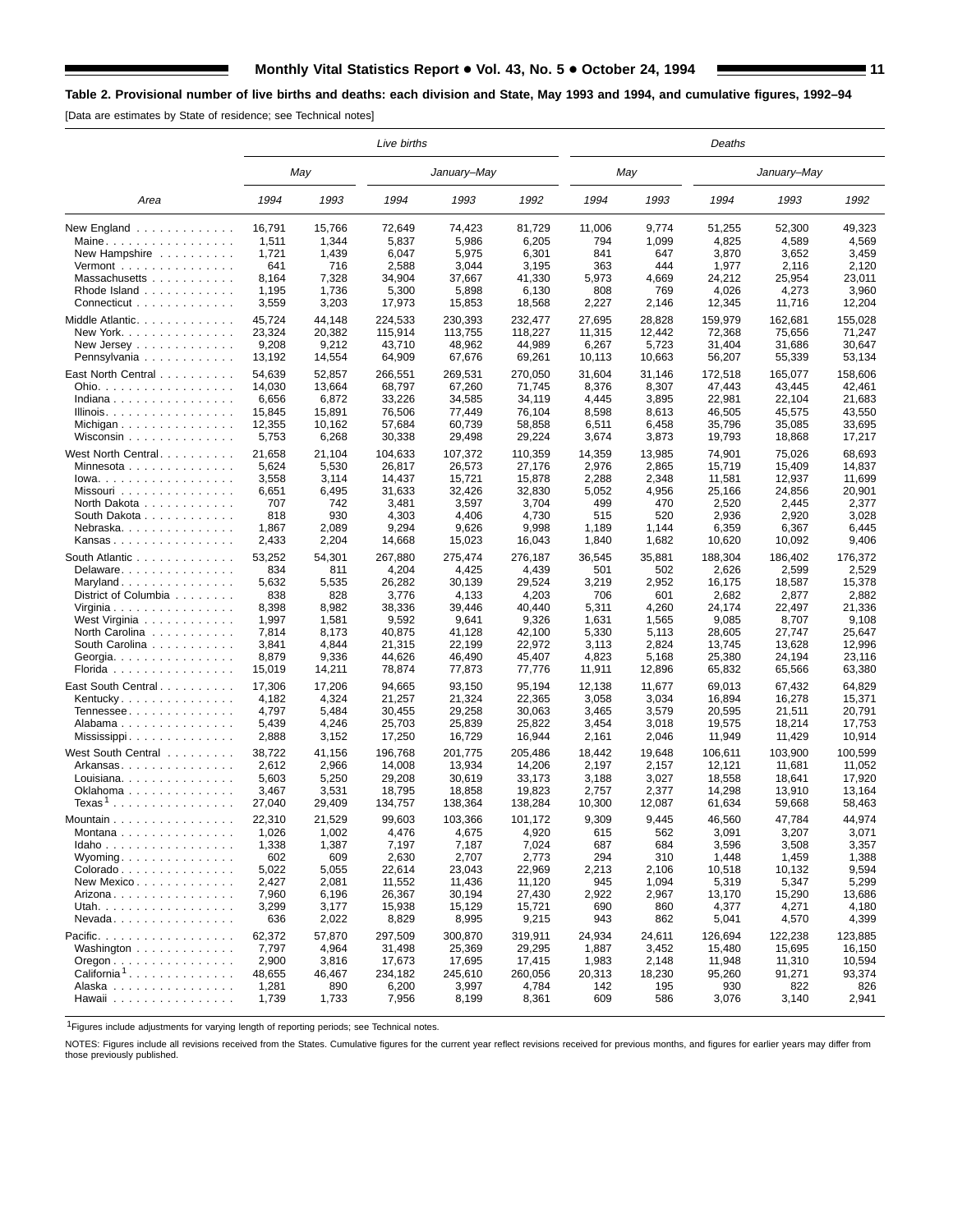#### 12 Monthly Vital Statistics Report . 43, No. 5 . October 24, 1994

#### **Table 3. Provisional number of marriages and divorces: each division and State, May 1993 and 1994, and cumulative figures, 1992–94**

[By State of occurrence. Number of events reported; see Technical notes. Divorces include reported annulments]

|                                                                                           |                                             |                                             | Marriages                                       |                                                 |                                                 |                                                |                                         | <b>Divorces</b>                     |                                              |                                      |
|-------------------------------------------------------------------------------------------|---------------------------------------------|---------------------------------------------|-------------------------------------------------|-------------------------------------------------|-------------------------------------------------|------------------------------------------------|-----------------------------------------|-------------------------------------|----------------------------------------------|--------------------------------------|
|                                                                                           |                                             | May                                         |                                                 | January–May                                     |                                                 | May                                            |                                         |                                     | January–May                                  |                                      |
| Area                                                                                      | 1994                                        | 1993                                        | 1994                                            | 1993                                            | 1992                                            | 1994                                           | 1993                                    | 1994                                | 1993                                         | 1992                                 |
| New England $\ldots$                                                                      | 14,141                                      | 5,210                                       | 125,117                                         | 21,843                                          | 31,192                                          | 12,440                                         | 3,994                                   | 112.487                             | 18,265                                       | 17,302                               |
| Maine                                                                                     | 780                                         | 893                                         | 2,416                                           | 2,385                                           | 2,883                                           | 626                                            | 599                                     | 1,948                               | 2,337                                        | 2,449                                |
| New Hampshire                                                                             | 1,030                                       | 685                                         | 2,786                                           | 2,077                                           | 2,728                                           | 380                                            | 424                                     | 1,999                               | 1,930                                        | 2,128                                |
| Vermont $\dots\dots\dots\dots\dots\dots$                                                  | 283                                         | 269                                         | 1,257                                           | 1,416                                           | 1,349                                           | 136                                            | 179                                     | 1,053                               | 1,120                                        | 1,306                                |
| Massachusetts                                                                             | 1,313                                       | 971                                         | 16,633                                          | 8,579                                           | 14,821                                          | 957                                            | 1,673                                   | 6,105                               | 6,958                                        | 5,189                                |
| Rhode Island                                                                              | 735                                         | 809                                         | 2,025                                           | 2,083                                           | 2,142                                           | 341                                            | 293                                     | 1,382                               | 1,494                                        | 1,441                                |
| Connecticut                                                                               | $\sim$ $\sim$ $\sim$                        | 1,583                                       | $\sim$ $\sim$ $\sim$                            | 5,303                                           | 7,269                                           | $\sim$ $\sim$ $\sim$                           | 826                                     | $\sim$ $\sim$ $\sim$                | 4,426                                        | 4,789                                |
| Middle Atlantic.                                                                          | 26,578                                      | 25,770                                      | 83,478                                          | 89,095                                          | 92,723                                          | 10,731                                         | 10,150                                  | 48,594                              | 48,996                                       | 51,756                               |
| New York <sup>2</sup>                                                                     | 12,808                                      | 12,057                                      | 44,587                                          | 48,153                                          | 49,956                                          | 4,643                                          | 4,692                                   | 22,955                              | 22,464                                       | 24,342                               |
| New Jersey $\dots$ , $\dots$ , $\dots$                                                    | 5,641                                       | 5,794                                       | 16,283                                          | 17,248                                          | 18,252                                          | 2,343                                          | 2,205                                   | 9,889                               | 10,540                                       | 11,153                               |
| Pennsylvania                                                                              | 8,129                                       | 7,919                                       | 22,608                                          | 23,694                                          | 24,515                                          | 3,745                                          | 3,253                                   | 15,750                              | 15,992                                       | 16,261                               |
| East North Central                                                                        | 29,832                                      | 30,353                                      | 101,631                                         | 105,333                                         | 112,589                                         | <sup>1</sup> 13,581                            | <sup>1</sup> 12,895                     | <sup>1</sup> 61,281                 | <sup>1</sup> 62,183                          | 162,363                              |
| Ohio.                                                                                     | 7,290                                       | 7,816                                       | 27,251                                          | 27,929                                          | 30,540                                          | 4,555                                          | 4,577                                   | 20,420                              | 20,346                                       | 21,621                               |
| Indiana                                                                                   | 4,386                                       | 4,056                                       | 15,592                                          | 15,701                                          | 17,072                                          | $ -$                                           | .                                       | .                                   | .                                            | $\sim$ $\sim$ $\sim$                 |
| Illinois.                                                                                 | 8,151                                       | 8,006                                       | 28,536                                          | 28,614                                          | 30,144                                          | 3,835                                          | 3,912                                   | 16,980                              | 18,046                                       | 17,647                               |
| Michigan                                                                                  | 6,523                                       | 5,721                                       | 20,240                                          | 19,953                                          | 21,140                                          | 3,869                                          | 3,085                                   | 16,727                              | 16,472                                       | 15,509                               |
| Wisconsin                                                                                 | 3,482                                       | 4,754                                       | 10,012                                          | 13,136                                          | 13,693                                          | 1,322                                          | 1,321                                   | 7,154                               | 7,319                                        | 7,586                                |
| West North Central.                                                                       | 12,765                                      | 11,765                                      | 44,461                                          | 46,541                                          | 46,641                                          | 6,176                                          | 6,651                                   | 32,706                              | 32,222                                       | 32,805                               |
| Minnesota                                                                                 | 2,846                                       | 2,910                                       | 8,777                                           | 8,664                                           | 9,162                                           | 1,348                                          | 1,312                                   | 6,815                               | 7,121                                        | 6,254                                |
| $lowa. \ldots \ldots \ldots \ldots$                                                       | 1,875                                       | 1,853                                       | 6,264                                           | 8,620                                           | 6,778                                           | 993                                            | 950                                     | 4,860                               | 4,519                                        | 4,695                                |
| Missouri                                                                                  | 4,202                                       | 3,376                                       | 14,312                                          | 14,470                                          | 15,161                                          | 2,670                                          | 2,727                                   | 11,562                              | 11,003                                       | 11,139                               |
| North Dakota                                                                              | 400                                         | 387                                         | 1,270                                           | 1,319                                           | 1,332                                           | 208                                            | 198                                     | 914                                 | 898                                          | 961                                  |
| South Dakota                                                                              | 616                                         | 578                                         | 2,127                                           | 2,193                                           | 2,317                                           | 223                                            | 231                                     | 1,146                               | 1,210                                        | 1,181                                |
| Nebraska.                                                                                 | 1,467                                       | 1,164                                       | 4,294                                           | 4,132                                           | 4,610                                           | 504                                            | 570                                     | 2,800                               | 2,653                                        | 2,740                                |
| Kansas                                                                                    | 1,359                                       | 1,497                                       | 7,417                                           | 7,143                                           | 7,281                                           | 230                                            | 663                                     | 4,609                               | 4,818                                        | 5,835                                |
| South Atlantic                                                                            | 39,344                                      | 39,069                                      | 165,868                                         | 166,473                                         | 163,619                                         | 20,407                                         | 20,268                                  | 95,712                              | 97,655                                       | 95,053                               |
| Delaware.                                                                                 | 495                                         | 564                                         | 1,661                                           | 1,766                                           | 1,781                                           | 377                                            | 263                                     | 1,382                               | 1,307                                        | 1,268                                |
| Maryland                                                                                  | 3,706                                       | 3,765                                       | 13,904                                          | 13,937                                          | 14,723                                          | 1,525                                          | 1,472                                   | 6,601                               | 7,042                                        | 7,172                                |
| District of Columbia                                                                      | 128                                         | 129                                         | 557                                             | 514                                             | 882                                             | 241                                            | 162                                     | 813                                 | 694                                          | 1,052                                |
| Virginia                                                                                  | 6,888                                       | 6,820                                       | 24,971                                          | 25,094                                          | 25,297                                          | 2,589                                          | 2,748                                   | 11,827                              | 11,871                                       | 11,813                               |
| West Virginia                                                                             | 632                                         | 1,272                                       | 3,142                                           | 5,230                                           | 3,905                                           | 771                                            | 940                                     | 3,709                               | 3,998                                        | 4,084                                |
| North Carolina                                                                            | 5,112                                       | 5,299                                       | 17,401                                          | 17,162                                          | 18,105                                          | 3,262                                          | 3,096                                   | 14,734                              | 14,532                                       | 15,011                               |
| South Carolina                                                                            | 4,660                                       | 4,931                                       | 20,150                                          | 20,236                                          | 21,357                                          | 1,511                                          | 1,439                                   | 6,318                               | 6,340                                        | 6,885                                |
| Georgia.                                                                                  | 4,877                                       | 5,061                                       | 23,456                                          | 23,728                                          | 19,629                                          | 3,027                                          | 3,105                                   | 14,946                              | 15,571                                       | 13,476                               |
| Florida                                                                                   | 12,846                                      | 11,228                                      | 60,626                                          | 58,806                                          | 57,940                                          | 7,104                                          | 7,043                                   | 35,382                              | 36,300                                       | 34,292                               |
| East South Central.                                                                       | 15,701                                      | 15,645                                      | 66,891                                          | 67,290                                          | 68,374                                          | 9,435                                          | 8,572                                   | 40,928                              | 39,205                                       | 42,411                               |
| Kentucky                                                                                  | 3,563                                       | 4,100                                       | 16,525                                          | 15,865                                          | 18,036                                          | 1,831                                          | 1,952                                   | 9,640                               | 8,984                                        | 10,290                               |
| Tennessee                                                                                 | 7,483                                       | 5,771                                       | 27,498                                          | 27,180                                          | 26,711                                          | 2,920                                          | 2,808                                   | 13,805                              | 13,530                                       | 14,119                               |
| Alabama                                                                                   | 2,473                                       | 3,399                                       | 14,506                                          | 15,237                                          | 14,897                                          | 2,341                                          | 2,659                                   | 10,953                              | 11,572                                       | 11,354                               |
| Mississippi                                                                               | 2,182                                       | 2,375                                       | 8,362                                           | 9,008                                           | 8,730                                           | 2,343                                          | 1,153                                   | 6,530                               | 5,119                                        | 6,648                                |
| West South Central<br>Arkansas<br>Louisiana. $\ldots$ .<br>Oklahoma<br>Texas <sup>3</sup> | 28,950<br>3,040<br>4,127<br>3,062<br>18,721 | 24,875<br>3,463<br>2,443<br>2,882<br>16,087 | 124.768<br>14,502<br>16,547<br>11,155<br>82,564 | 114,594<br>13,927<br>11,541<br>11,183<br>77,943 | 115,274<br>13.632<br>11,711<br>12,172<br>77,759 | <sup>1</sup> 11,596<br>1,326<br>1,850<br>8,420 | 113,132<br>1,497<br>.<br>1,846<br>9,789 | 160,063<br>7,759<br>8,869<br>43,435 | 160,254<br>7,100<br>- - -<br>8,768<br>44,386 | 162,713<br>7,538<br>10,788<br>44,387 |
| Mountain                                                                                  | 22,315                                      | 22.787                                      | 101,316                                         | 96,677                                          | 91,517                                          | <sup>1</sup> 6.460                             | 16.446                                  | <sup>1</sup> 31.456                 | 131.931                                      | <sup>1</sup> 32.414                  |
| Montana                                                                                   | 473                                         | 515                                         | 1,786                                           | 1,916                                           | 2,003                                           | 373                                            | 356                                     | 1,736                               | 1,727                                        | 1,808                                |
| $Idaho \ldots \ldots \ldots \ldots$                                                       | 806                                         | 731                                         | 5,254                                           | 4,357                                           | 4,816                                           | 453                                            | 545                                     | 2,952                               | 2,867                                        | 2,827                                |
| Wyoming                                                                                   | 442                                         | 421                                         | 1,413                                           | 1,394                                           | 1,544                                           | 222                                            | 220                                     | 1,203                               | 1,227                                        | 1,270                                |
| Colorado                                                                                  | 2,243                                       | 3,201                                       | 10,471                                          | 11,183                                          | 11,188                                          | 1,706                                          | 1,556                                   | 8,033                               | 7,931                                        | 7,869                                |
| New Mexico <sup>4,5</sup>                                                                 | 1,321                                       | 1,186                                       | 4,632                                           | 4,659                                           | 4,932                                           | 960                                            | 870                                     | 4,086                               | 4,213                                        | 4,023                                |
| Arizona <sup>2</sup>                                                                      | 3,013                                       | 3,519                                       | 15,026                                          | 16,912                                          | 14,540                                          | 1,967                                          | 2,067                                   | 9,578                               | 10,158                                       | 10,656                               |
| Utah.                                                                                     | 1,550                                       | 1,252                                       | 7,205                                           | 6,907                                           | 6,916                                           | 779                                            | 832                                     | 3,868                               | 3,808                                        | 3,961                                |
| $Nevada \ldots \ldots \ldots$                                                             | 12,467                                      | 11,962                                      | 55,529                                          | 49,349                                          | 45,578                                          | $\sim$ $\sim$ $\sim$                           | $\ddotsc$                               | .                                   | .                                            | $\sim$ $\sim$ $\sim$                 |
| Pacific.                                                                                  | 27,639                                      | 23,449                                      | 103,495                                         | 105,795                                         | 120,477                                         | 15,144                                         | 13,363                                  | 122,723                             | <sup>1</sup> 18,814                          | <sup>1</sup> 21,261                  |
| Washington                                                                                | 3,161                                       | 1,697                                       | 13,218                                          | 10,167                                          | 14,143                                          | 3,032                                          | 1,225                                   | 12,538                              | 9,035                                        | 11,268                               |
| $O$ regon $\ldots \ldots \ldots \ldots$                                                   | 2,500                                       | 2,121                                       | 8,011                                           | 7,682                                           | 6,938                                           | 1,250                                          | 1,347                                   | 7,094                               | 6,567                                        | 6,347                                |
| California                                                                                | 19,822                                      | 17,604                                      | 73,327                                          | 79,305                                          | 90,191                                          | $\sim$ $\sim$ $\sim$                           | - - -                                   | - - -                               | - - -                                        | $\sim$ $\sim$ $\sim$                 |
| Alaska                                                                                    | 394                                         | 387                                         | 1,833                                           | 1,637                                           | 1,988                                           | 254                                            | 262                                     | 1,351                               | 1,133                                        | 1,526                                |
| Hawaii                                                                                    | 1,762                                       | 1,640                                       | 7,106                                           | 7,004                                           | 7,217                                           | 608                                            | 529                                     | 1,740                               | 2,079                                        | 2,120                                |

1Excludes figures for State(s) shown below as not available.

2Figures for marriages are marriage licenses issued for some counties.

<sup>3</sup>Figures include adjustments for varying length of reporting periods; see Technical notes.

4Figures for marriages are marriage licenses issued.

5Figures for divorces include estimates for some counties.

NOTES: Figures include all revisions received from the States. Cumulative figures for the current year reflect revisions received for previous months, and figures for earlier years may differ from those previously published.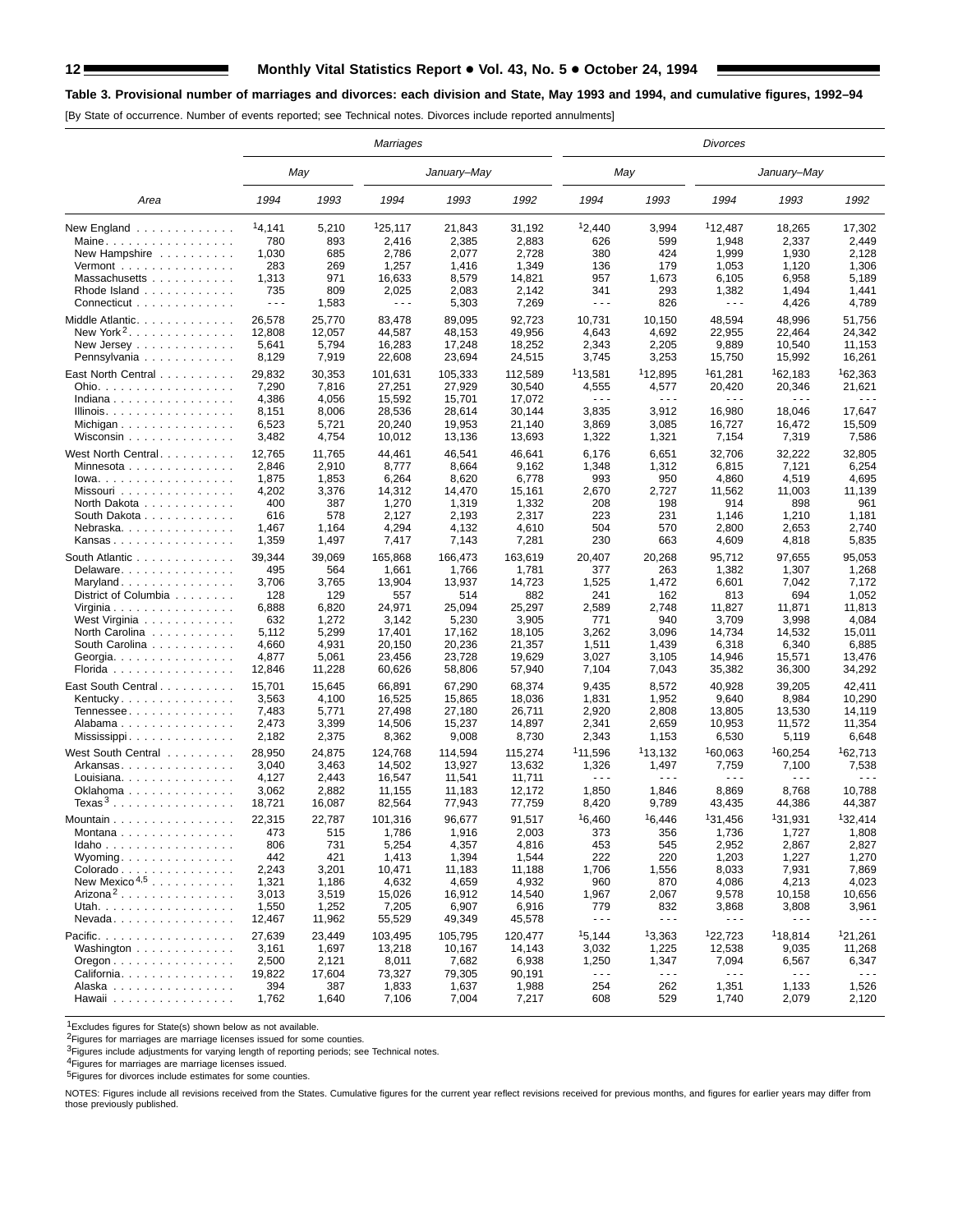#### **Table 4. Provisional number of deaths under 1 year and infant mortality rates: each division and State, 12 months ending with May 1993 and 1994**

[Data are estimates by State of residence; see Technical notes. Infant mortality rates are deaths under 1 year per 1,000 live births in specified area]

|                                                                                    | 12 months ending with May   |                             |              |              |
|------------------------------------------------------------------------------------|-----------------------------|-----------------------------|--------------|--------------|
|                                                                                    | 1994                        |                             | 1993         |              |
| Area                                                                               | Number                      | Rate                        | Number       | Rate         |
|                                                                                    | 1773                        | 15.8                        | 1,191        | 6.5          |
|                                                                                    | 93                          | 6.3                         | 71           | 4.6          |
| New Hampshire                                                                      | 92                          | 6.1                         | 76           | 4.9          |
|                                                                                    | 33                          | 4.8                         | 46           | 6.2          |
|                                                                                    | 453                         | 5.4                         | 557          | 6.6<br>9.0   |
|                                                                                    | 102<br>$\sim$ $\sim$ $\sim$ | 7.5<br>$\sim$ $\sim$ $\sim$ | 131<br>310   | 6.9          |
|                                                                                    |                             |                             |              |              |
|                                                                                    | 12,285                      | 18.3                        | 4,853        | 8.5          |
| New Jersey $\ldots \ldots \ldots \ldots \ldots \ldots \ldots \ldots \ldots \ldots$ | $- - -$<br>984              | $- - -$<br>8.4              | 2,451        | 8.7<br>7.9   |
|                                                                                    | 1,301                       | 8.3                         | 977<br>1,425 | 8.7          |
|                                                                                    |                             |                             |              |              |
|                                                                                    | 5,830                       | 9.1                         | 6,038        | 9.2          |
|                                                                                    | 1,483<br>725                | 9.4<br>8.7                  | 1,367<br>826 | 8.3<br>9.8   |
|                                                                                    | 1,842                       | 9.7                         | 1,927        | 9.9          |
|                                                                                    | 1,249                       | 8.9                         | 1,398        | 9.9          |
|                                                                                    | 531                         | 7.6                         | 520          | 7.4          |
|                                                                                    | 2,036                       | 8.0                         | 2,016        | 7.9          |
|                                                                                    | 483                         | 7.5                         | 457          | 7.0          |
|                                                                                    | 233                         | 6.5                         | 247          | 6.5          |
|                                                                                    | 626                         | 8.2                         | 684          | 9.1          |
|                                                                                    | 62                          | 7.2                         | 54           | 6.1          |
|                                                                                    | 114                         | 10.6                        | 113          | 10.3         |
|                                                                                    | 184                         | 8.2                         | 161          | 7.1          |
|                                                                                    | 334                         | 8.9                         | 300          | 8.2          |
|                                                                                    | 6,058                       | 9.1                         | 6,635        | 9.8          |
|                                                                                    | 88                          | 8.5                         | 108          | 9.9          |
|                                                                                    | 676                         | 9.4                         | 705          | 9.2          |
|                                                                                    | 170                         | 18.0                        | 185          | 18.5         |
|                                                                                    | 748                         | 8.0                         | 939          | 9.7          |
|                                                                                    | 170                         | 7.7                         | 220          | 9.8          |
|                                                                                    | 1,010                       | 10.1                        | 1,070        | 10.5         |
|                                                                                    | 475                         | 8.9                         | 564          | 10.1         |
|                                                                                    | 1,149                       | 10.4                        | 1,134        | 10.1         |
|                                                                                    | 1,572                       | 8.1                         | 1,710        | 8.9          |
|                                                                                    | 2,116                       | 9.1                         | 2,334        | 10.0         |
|                                                                                    | 428                         | 8.2                         | 472          | 8.9          |
|                                                                                    | 618                         | 8.3                         | 699          | 9.5          |
|                                                                                    | 623<br>447                  | 9.9<br>10.5                 | 650<br>513   | 10.3<br>11.9 |
|                                                                                    |                             |                             |              |              |
|                                                                                    | 3,843                       | 8.1                         | 3,819        | 8.0          |
|                                                                                    | 311<br>629                  | 9.1<br>9.2                  | 322          | 9.3<br>9.7   |
|                                                                                    | 449                         | 9.6                         | 674<br>437   | 9.3          |
|                                                                                    | 2,454                       | 7.5                         | 2,386        | 7.3          |
|                                                                                    |                             |                             |              |              |
|                                                                                    | 1,720                       | 7.1<br>7.8                  | 1,886        | 7.6<br>7.5   |
|                                                                                    | 88<br>130                   | 7.6                         | 85<br>154    | 8.7          |
| Wyoming                                                                            | 31                          | 4.7                         | 69           | 10.2         |
|                                                                                    | 371                         | 6.8                         | 412          | 7.5          |
|                                                                                    | 270                         | 9.7                         | 210          | 7.3          |
|                                                                                    | 488                         | 7.3                         | 571          | 8.2          |
|                                                                                    | 205                         | 5.5                         | 245          | 6.7          |
|                                                                                    | 137                         | 6.5                         | 140          | 6.3          |
|                                                                                    | 14,371                      | 16.7                        | 5,033        | 6.8          |
|                                                                                    | $\sim$ $\sim$ $\sim$        | $- - -$                     | 475          | 6.3          |
|                                                                                    | 290                         | 6.9                         | 314          | 7.5          |
| California <sup>2</sup>                                                            | 3,876                       | 6.7                         | 4,026        | 6.8          |
|                                                                                    | 76                          | 6.0                         | 85           | 7.8          |
|                                                                                    | 129                         | 6.7                         | 133          | 6.7          |

1Excludes figures for State shown below as not available.

2Figures include adjustments for varying length of reporting periods; see Technical notes.

NOTES: Figures include all revisions received from the States. Figures for the current year reflect revisions received for previous months, and figures for earlier years may differ from those previously published.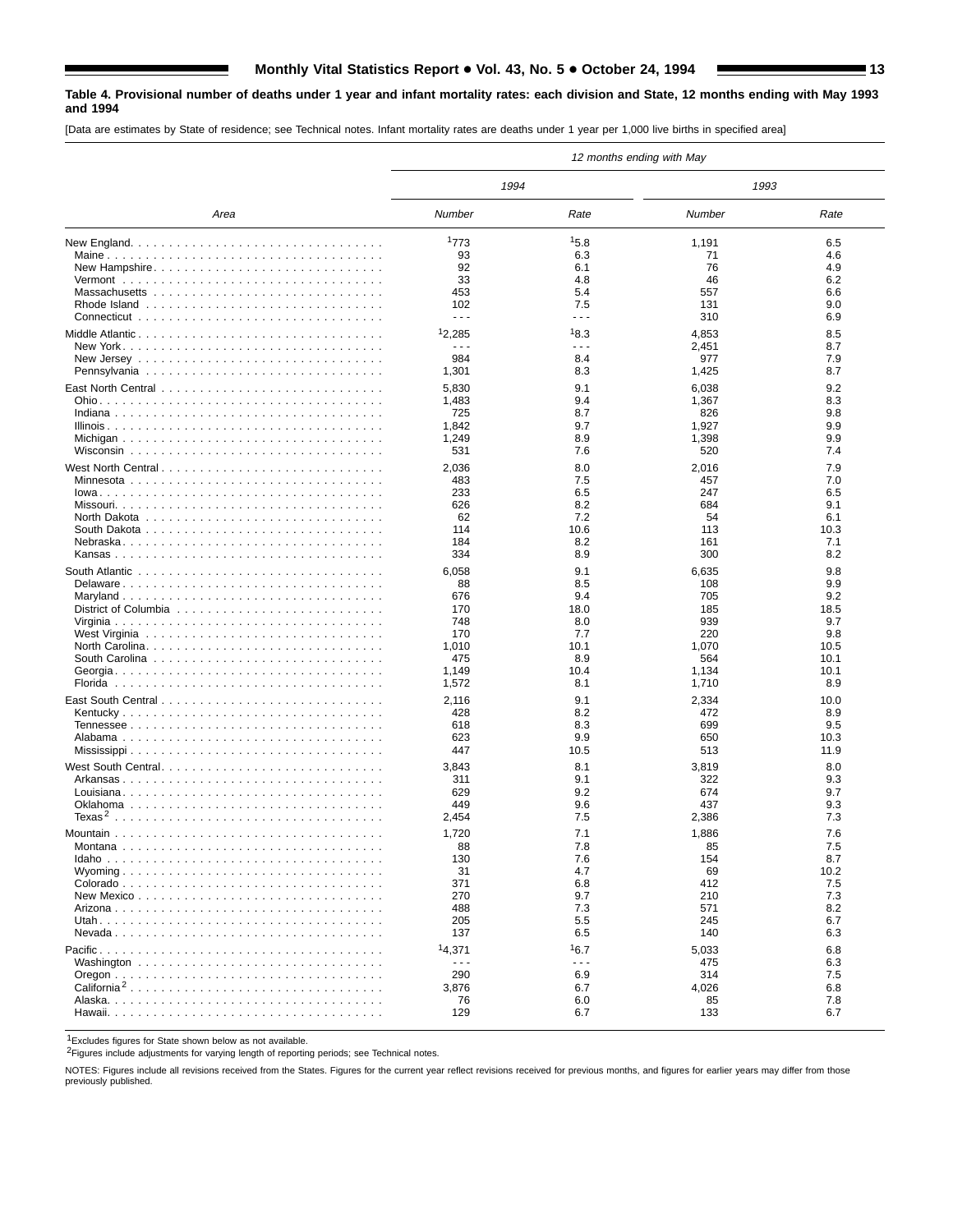#### **Table 5. Provisional number of deaths and death rates, by age, race, and sex, and age-adjusted death rates by race and sex: United States, April 1993 and 1994, cumulative figures 1993 and 1994, and 12 months ending with April 1993 and 1994**

[Data are provisional, estimated from a 10-percent sample of deaths. Age-specific rates on an annual basis per 100,000 population in specified group; age-adjusted<br>rates per 100,000 U.S. standard million population; see Tec

|                                                       |                 |                  | April           |                      |                      |                             | January-April        |                             |                     |                      | 12 months ending with April |                                 |
|-------------------------------------------------------|-----------------|------------------|-----------------|----------------------|----------------------|-----------------------------|----------------------|-----------------------------|---------------------|----------------------|-----------------------------|---------------------------------|
|                                                       |                 | 1994             |                 | 1993                 |                      | 1994                        |                      | 1993                        | 1994                |                      | 1993                        |                                 |
| Age, race, and sex                                    | Number          | Rate             | Number          | Rate                 | Number               | Rate                        | Number               | Rate                        | Number              | Rate                 | Number                      | Rate                            |
| All races, both sexes <sup>1</sup>                    |                 |                  |                 |                      |                      |                             |                      |                             |                     |                      |                             |                                 |
| All ages                                              | 182,000         | 853.5            | 196,000         | 926.6                | 810,000              | 948.7                       | 798,000              | 944.8                       | 2,280,000           | 880.5                | 2,207,000                   | 861.8                           |
|                                                       |                 |                  |                 |                      |                      | 2814.1                      | 11,500               | <sup>2</sup> 880.3          |                     | 2823.0               |                             | 2850.4                          |
| Under 1 year<br>$1-4$ years $\ldots$                  | 3,510           | 74.6             | 4,270           | 91.9                 | 10,600<br>2,460      | 47.2                        | 2,650                | 51.4                        | 32,400<br>6,840     | 43.2                 | 33,700<br>6,990             | 44.7                            |
| $5 - 14$ years $\ldots$                               |                 |                  |                 |                      | 2,380                | 19.4                        | 2,720                | 22.4                        | 8,410               | 22.6                 | 8,130                       | 22.2                            |
| 15-24 years.                                          | 2,790           | 94.4             | 2,740           | 92.5                 | 11,340               | 95.8                        | 10,950               | 92.5                        | 35,510              | 98.6                 | 35,010                      | 97.0                            |
| 25-34 years.                                          | 4,680           | 137.2            | 4,880           | 141.3                | 18,920               | 138.4                       | 19,360               | 139.9                       | 59,500              | 142.7                | 57,830                      | 136.9                           |
| 35-44 years.                                          | 7,560           | 221.6            | 7,870           | 236.0                | 32,410               | 238.1                       | 31,930               | 239.8                       | 97,030              | 235.9                | 94,420                      | 234.7                           |
| 45-54 years.                                          | 10,650          | 437.3            | 10,580          | 452.9                | 45,570               | 470.1                       | 43,820               | 471.5                       | 135,240             | 464.1                | 125,980                     | 451.2                           |
| 55-64 years.                                          | 18,800          | 1,088.9          | 20,620          | 1,199.8              | 82,400               | 1,193.7                     | 84,230               | 1,225.1                     | 240,480             | 1,147.3              | 241,380                     | 1,154.1                         |
| 65-74 years.                                          | 39,680          | 2,579.9          | 41,820          | 2,732.0              | 172,320              | 2,801.8                     | 173,050              | 2,829.2                     | 489,630             | 2,620.0              | 482,510                     | 2,601.3                         |
| 75-84 years.                                          | 51,180          | 5,696.5          | 55,710          | 6,316.9              | 231,740              | 6,461.6                     | 227,060              | 6,449.3                     | 642,400             | 5,920.2              | 620,020                     | 5,821.2                         |
| 85 years and over                                     | 43,480          | 15,364.7         | 47,310          | 17,156.6             | 199,480              | 17,665.0                    | 190,370              | 17,308.3                    | 531,560             | 15,583.7             | 500,540                     | 15,099.2                        |
| Not stated $\ldots$                                   | 60              | $\sim 10$        | 70              | $\sim$ .             | 200                  | $\ldots$                    | 260                  | $\ldots$                    | 820                 | $\sim 100$           | 820                         | $\sim$ $\sim$                   |
| Age-adjusted rate $3 \ldots$ .                        | $\sim 100$      | 492.4            | $\cdots$        | 532.4                | $\sim 100$           | 539.5                       | $\sim$ $\sim$ $\sim$ | 544.0                       | $\sim 100$          | 512.4                | $\sim 100$                  | 506.6                           |
| All races, male <sup>1</sup>                          |                 |                  |                 |                      |                      |                             |                      |                             |                     |                      |                             |                                 |
| All ages                                              | 92,540          | 886.9            | 99,960          | 968.7                | 410,300              | 984.4                       | 405,100              | 982.7                       | 1,171,370           | 926.6                | 1,131,780                   | 905.3                           |
| Under 1 year                                          |                 |                  |                 |                      | 6,300                | 2949.4                      | 6,490                | 2974.2                      | 19,140              | 2951.3               | 18,430                      | 2908.8                          |
| $1-4$ years                                           | 2,140           | 88.8             | 2,290           | 96.3                 | 1,510                | 56.6                        | 1,510                | 57.2                        | 3,980               | 49.2                 | 3,900                       | 48.8                            |
| $5-14$ years $\ldots \ldots$                          |                 |                  |                 |                      | 1,300                | 20.8                        | 1,540                | 24.7                        | 4,950               | 25.9                 | 4,930                       | 26.3                            |
| 15–24 years. $\ldots$                                 | 2,250           | 149.0            | 2,160           | 142.6                | 8,880                | 146.9                       | 8,270                | 136.3                       | 27,020              | 146.8                | 26,330                      | 142.7                           |
| 25-34 years.                                          | 3,360           | 196.9            | 3,570           | 206.6                | 13,510               | 197.8                       | 14,040               | 202.9                       | 43,820              | 210.1                | 42.420                      | 200.7                           |
| 35-44 years.                                          | 5,050           | 298.4            | 5,120           | 309.7                | 22,530               | 333.9                       | 21,890               | 331.7                       | 67,290              | 329.9                | 65,110                      | 326.5                           |
| 45–54 years.                                          | 6,390<br>11,690 | 536.8<br>1,425.0 | 6,640<br>12,750 | 581.6<br>1,564.7     | 28,640<br>50,610     | 604.5<br>1,543.6            | 27,700<br>50,730     | 609.7<br>1,556.7            | 85,420<br>146,790   | 599.7<br>1,474.8     | 79,350<br>144,960           | 581.4<br>1,462.3                |
| 55-64 years.<br>65-74 years.                          | 22,800          | 3,351.5          | 24,360          | 3,607.3              | 99,440               | 3.656.1                     | 99,280               | 3,680.3                     | 281.100             | 3,403.6              | 276,090                     | 3,377.7                         |
| 75-84 years.                                          | 24,710          | 7,170.0          | 27,800          | 8,273.8              | 113,130              | 8,229.1                     | 111,780              | 8,336.8                     | 317,880             | 7,654.2              | 305,700                     | 7,546.3                         |
| 85 years and over                                     | 14,110          | 17,679.9         | 15,220          | 19,741.6             | 64,350               | 20,214.6                    | 61,710               | 20,079.8                    | 173,480             | 18,089.7             | 164,050                     | 17,735.1                        |
| Not stated                                            | 40              | $\sim$ .         | 30              | $\sim$ $\sim$ $\sim$ | 90                   | $\sim$ .                    | 150                  | $\sim$ $\sim$ $\sim$        | 490                 | $\sim$ $\sim$ $\sim$ | 520                         | $\sim$ $\sim$ $\sim$            |
| Age-adjusted rate $3 \ldots$ .                        | $\ldots$        | 634.0            | $\ldots$        | 691.3                | $\sim$ $\sim$ $\sim$ | 697.6                       | $\ldots$             | 701.6                       | $\ldots$            | 665.3                | $\sim$ $\sim$               | 654.7                           |
| All races, female 1                                   |                 |                  |                 |                      |                      |                             |                      |                             |                     |                      |                             |                                 |
| All ages                                              | 89,850          | 821.7            | 95,910          | 886.5                | 399,500              | 914.5                       | 392,750              | 908.7                       | 1,108,440           | 836.5                | 1,075,550                   | 820.4                           |
| Under 1 year                                          |                 |                  |                 |                      | 4,280                | 2672.7                      | 4,960                | <sup>2</sup> 780.4          | 13,260              | 2688.5               | 15,270                      | 2789.1                          |
| $1-4$ years                                           | 1,370           | 59.6             | 1,980           | 87.3                 | 950<br>1,080         | 37.3<br>18.0                | 1,140<br>1,180       | 45.3<br>19.8                | 2,850<br>3,460      | 36.9<br>19.0         | 3,090<br>3,200              | 40.5<br>17.9                    |
| 5–14 years $\dots \dots$<br>15-24 years.              | 540             | 37.3             | 570             | 39.4                 | 2,460                | 42.7                        | 2,690                | 46.3                        | 8,480               | 48.1                 | 8,680                       | 49.2                            |
| 25-34 years.                                          | 1,320           | 77.4             | 1,320           | 76.5                 | 5,410                | 79.2                        | 5,320                | 77.1                        | 15,680              | 75.2                 | 15,410                      | 73.0                            |
| 35-44 years.                                          | 2,510           | 146.0            | 2,750           | 163.5                | 9,880                | 143.9                       | 10,040               | 149.7                       | 29,750              | 143.5                | 29,310                      | 144.4                           |
| 45–54 years.                                          | 4,260           | 342.1            | 3,940           | 329.9                | 16,920               | 341.4                       | 16,110               | 339.3                       | 49,810              | 334.4                | 46,640                      | 326.7                           |
| 55-64 years.                                          | 7,120           | 785.7            | 7,870           | 870.9                | 31,790               | 877.4                       | 33,500               | 926.6                       | 93,680              | 851.1                | 96,420                      | 876.3                           |
| 65-74 years.                                          | 16,880          | 1,968.1          | 17,460          | 2,041.0              | 72,880               | 2,124.6                     | 73,770               | 2,157.5                     | 208,530             | 1,999.5              | 206,430                     | 1,989.7                         |
| 75-84 years.                                          | 26,470          | 4,779.6          | 27,910          | 5,112.5              | 118,610              | 5,364.0                     | 115,280              | 5,288.1                     | 324,510             | 4.844.9              | 314,320                     | 4,762.4                         |
| 85 years and over                                     | 29,370          | 14,455.3         | 32,090          | 16,146.7             | 135,130              | 16,656.1                    | 128,660              | 16,233.3                    | 358,070             | 14,609.1             | 336,490                     | 14,090.9                        |
| Not stated $\ldots$<br>Age-adjusted rate $3 \ldots$ . | 20              | 374.9            | 40              | 403.0                | 110                  | 408.9                       | 110                  | 415.3                       | 330                 | 386.0                | 300                         | 385.3                           |
|                                                       | $\cdots$        |                  | $\cdots$        |                      | $\cdots$             |                             | $\sim$ $\sim$ $\sim$ |                             | $\sim$ $\sim$       |                      | $\cdots$                    |                                 |
| White                                                 |                 |                  | 168,900         |                      |                      |                             |                      |                             |                     |                      |                             |                                 |
| All ages<br>Under 1 year                              | 157,590         | 887.3            |                 | 959.1                | 698,030<br>6,870     | 983.4<br><sup>2</sup> 673.4 | 687,750<br>7,630     | 977.2<br><sup>2</sup> 745.2 | 1,960,280<br>20,880 | 909.9<br>2675.7      | 1,896,940<br>21,740         | 888.1<br>2697.2                 |
| $1-4$ years                                           | 2,430           | 65.1             | 2,900           | 78.5                 | 1,670                | 40.3                        | 1,820                | 44.6                        | 4,760               | 38.0                 | 4,930                       | 39.8                            |
| 5–14 years $\ldots \ldots$ J                          |                 |                  |                 |                      | 1,680                | 17.1                        | 2,010                | 20.8                        | 6,160               | 20.8                 | 5,910                       | 20.2                            |
| 15–24 years. $\ldots$<br>25-34 years.                 | 1,980<br>3,310  | 83.7<br>118.4    | 1,950<br>3,580  | 82.0<br>126.1        | 7,860<br>13,020      | 83.0<br>116.2               | 7,460<br>13,970      | 78.4<br>122.8               | 24,760<br>42,270    | 85.8<br>123.6        | 24,480<br>41,110            | 84.4<br>118.3                   |
| 35-44 years.                                          | 5,420           | 190.6            | 5,440           | 195.1                | 22,620               | 199.3                       | 22,500               | 202.2                       | 68,740              | 200.2                | 67,710                      | 201.0                           |
| 45-54 years.                                          | 8,250           | 395.2            | 8,160           | 406.5                | 35,190               | 423.4                       | 33,670               | 421.3                       | 104,190             | 416.6                | 97,560                      | 406.3                           |
| 55-64 years.                                          | 15,380          | 1,028.0          | 16,920          | 1,133.2              | 67,410               | 1,126.8                     | 68,860               | 1,152.5                     | 196,530             | 1,080.9              | 197,420                     | 1,085.0                         |
| 65-74 years.                                          | 34,850          | 2,549.5          | 36,340          | 2,665.6              | 149,570              | 2,735.8                     | 149,670              | 2,746.5                     | 423,860             | 2,549.5              | 417,580                     | 2,525.4                         |
| 75-84 years.                                          | 45,930          | 5,641.2          | 50,110          | 6,267.8              | 208,040              | 6,401.0                     | 204,260              | 6,399.7                     | 578,230             | 5,878.1              | 557,510                     | 5,772.5                         |
| 85 years and over                                     | 40,000          | 15,474.3         | 43,440          | 17,266.3             | 184,000              | 17,845.9                    | 175,730              | 17,508.4                    | 489,370             | 15,710.1             | 460,400                     | 15,214.8                        |
| Not stated                                            | 30              | $\sim$ $\sim$    | 50              | $\sim$ .             | 110                  | $\sim$ $\sim$               | 170                  | $\sim$ $\sim$               | 530                 | $\sim$ $\sim$ $\sim$ | 590                         | $\epsilon \rightarrow \epsilon$ |
| Age-adjusted rate $3 \ldots$ .                        | $\ldots$        | 469.0            | $\ldots$        | 504.9                | $\sim 100$           | 510.5                       | $\sim$ $\sim$        | 514.6                       | $\sim 100$          | 484.4                | $\sim$ $\sim$               | 478.5                           |

See footnotes at end of table.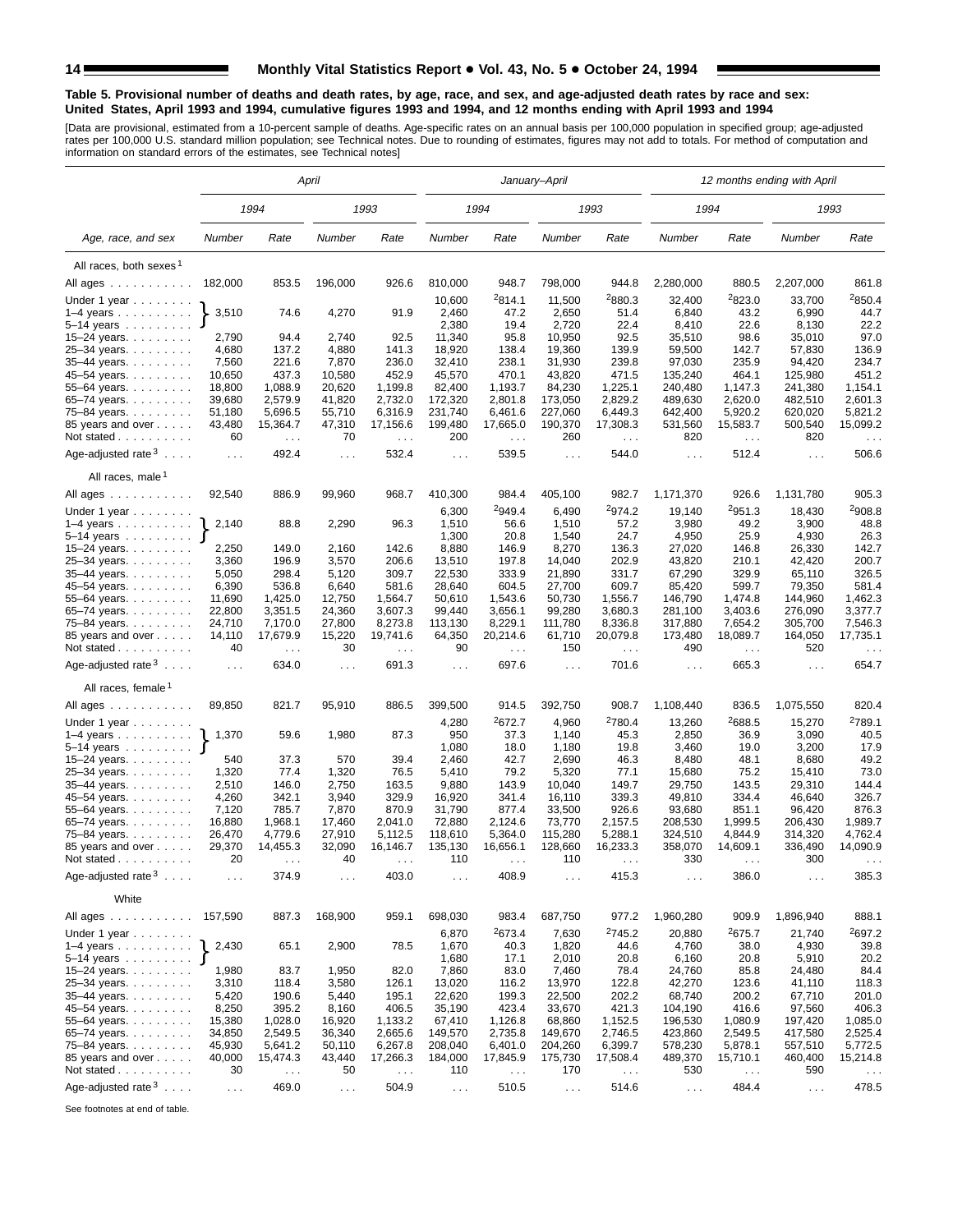#### **Table 5. Provisional number of deaths and death rates, by age, race, and sex, and age-adjusted death rates by race and sex: United States, April 1993 and 1994, cumulative figures 1993 and 1994, and 12 months ending with April 1993 and 1994—Con.**

[Data are provisional, estimated from a 10-percent sample of deaths. Age-specific rates on an annual basis per 100,000 population in specified group; age-adjusted<br>rates per 100,000 U.S. standard million population; see Tec

|                                          |                |                      | April          |                      |                      |                    | January-April        |                    |                      | 12 months ending with April |                      |                      |
|------------------------------------------|----------------|----------------------|----------------|----------------------|----------------------|--------------------|----------------------|--------------------|----------------------|-----------------------------|----------------------|----------------------|
|                                          |                | 1994                 |                | 1993                 |                      | 1994               |                      | 1993               |                      | 1994                        |                      | 1993                 |
| Age, race, and sex                       | Number         | Rate                 | Number         | Rate                 | Number               | Rate               | Number               | Rate               | Number               | Rate                        | Number               | Rate                 |
| White male                               |                |                      |                |                      |                      |                    |                      |                    |                      |                             |                      |                      |
| All ages                                 | 78,890         | 905.7                | 85,500         | 990.4                | 348,890              | 1,002.4            | 345,850              | 1,002.5            | 995,380              | 942.3                       | 963,810              | 920.6                |
| Under 1 year                             |                |                      |                |                      | 4,020                | <sup>2</sup> 766.8 | 4,310                | <sup>2</sup> 821.4 | 12,160               | <sup>2</sup> 768.6          | 12,050               | 2753.1               |
| $1-4$ years $\ldots$ $\ldots$ $\ldots$ . | 1,540          | 80.3                 | 1,510          | 79.7                 | 1,050                | 49.7               | 1,060                | 50.1               | 2,820                | 43.9                        | 2,820                | 44.4                 |
| $5-14$ years $\ldots$                    |                |                      |                |                      | 920                  | 18.3               | 1,170                | 23.6               | 3,690                | 24.2                        | 3,580                | 23.9                 |
| 15-24 years.                             | 1,610          | 132.7                | 1,610          | 131.9                | 6,110                | 125.8              | 5,600                | 114.6              | 18,510               | 125.1                       | 18,240               | 122.5                |
| 25-34 years.                             | 2,360          | 167.2                | 2,670          | 186.2                | 9,460                | 167.2              | 10,380               | 180.6              | 31,440               | 181.9                       | 30,790               | 175.3                |
| 35-44 years.                             | 3,580          | 251.1                | 3,700          | 264.8                | 15,760               | 276.9              | 15,880               | 284.7              | 48,300               | 280.7                       | 47,800               | 283.2                |
| 45-54 years.                             | 4,890          | 474.4                | 5,080          | 512.7                | 22,260               | 542.5              | 21,430               | 543.5              | 66,490               | 538.6                       | 61,970               | 523.0                |
| 55-64 years.                             | 9,600          | 1,335.9              | 10,610         | 1,482.7              | 41,860               | 1,457.1            | 42,010               | 1,467.7            | 121,000              | 1,386.5                     | 120,240              | 1,379.7              |
| 65-74 years.                             | 20,180         | 3,315.6              | 21,390         | 3,534.5              | 86,670               | 3,561.5            | 86,800               | 3,589.3            | 245,670              | 3,322.1                     | 240,850              | 3,285.4              |
| 75–84 years                              | 22,300         | 7,121.2              | 25,150         | 8,243.3              | 101,890              | 8,158.2            | 100,890              | 8,288.2            | 286,880              | 7,601.5                     | 275,870              | 7,498.5              |
| 85 years and over                        | 12,810         | 17,730.9             | 13,750         | 19,751.1             | 58,840               | 20,447.6           | 56,230               | 20,248.6           | 158,100              | 18,214.3                    | 149,250              | 17,831.5             |
| Not stated                               | 20             | $\sim 100$           | 20             | $\sim$ .             | 60                   | $\sim$ $\sim$      | 90                   | $\sim$ $\sim$      | 320                  | $\sim$ $\sim$               | 350                  | $\sim$ $\sim$ $\sim$ |
| Age-adjusted rate $3 \ldots$ .           | $\cdots$       | 600.8                | $\cdots$       | 657.5                | $\sim$ $\sim$ $\sim$ | 657.8              | $\sim$ .             | 664.8              | $\sim 100$           | 627.7                       | $\sim 100$           | 619.2                |
| White female                             |                |                      |                |                      |                      |                    |                      |                    |                      |                             |                      |                      |
| All ages                                 | 78,700         | 869.5                | 83,400         | 929.0                | 349,140              | 965.2              | 341,900              | 952.9              | 964,910              | 878.8                       | 933,130              | 856.9                |
| Under 1 year $\ldots$                    |                |                      |                |                      | 2,850                | <sup>2</sup> 571.5 | 3,320                | <sup>2</sup> 666.9 | 8,720                | 2578.2                      | 9,690                | 2638.3               |
| $1-4$ years                              | 890            | 48.9                 | 1,390          | 77.3                 | 620                  | 30.8               | 760                  | 38.2               | 1,940                | 31.8                        | 2,110                | 35.0                 |
| $5-14$ years                             |                |                      |                |                      | 760                  | 16.0               | 830                  | 17.7               | 2,470                | 17.1                        | 2,340                | 16.4                 |
| 15-24 years.                             | 370            | 32.1                 | 340            | 29.4                 | 1,750                | 37.8               | 1,860                | 40.0               | 6,250                | 44.5                        | 6,240                | 44.2                 |
| 25-34 years.                             | 960            | 69.4                 | 920            | 65.5                 | 3,560                | 64.4               | 3,590                | 63.8               | 10,830               | 64.0                        | 10,320               | 60.0                 |
| 35-44 years.                             | 1,840          | 129.7                | 1,730          | 124.3                | 6,850                | 121.0              | 6,620                | 119.2              | 20,440               | 119.3                       | 19,910               | 118.4                |
| 45-54 years.                             | 3,350          | 317.0                | 3,080          | 302.9                | 12,930               | 306.9              | 12,240               | 302.5              | 37,700               | 297.7                       | 35,590               | 292.6                |
| 55-64 years.                             | 5,790          | 744.7                | 6,310          | 811.5                | 25,560               | 822.0              | 26,850               | 862.8              | 75,530               | 798.8                       | 77,180               | 814.1                |
| 65-74 years.                             | 14,670         | 1,934.6              | 14,950         | 1.971.9              | 62,900               | 2.074.0            | 62,880               | 2,074.1            | 178,190              | 1,930.6                     | 176,720              | 1,920.0              |
| 75-84 years.                             | 23,630         | 4,716.2              | 24,960         | 5,048.7              | 106,140              | 5,303.8            | 103,370              | 5,235.7            | 291,360              | 4,805.5                     | 281,650              | 4,710.7              |
| 85 years and over                        | 27,190         | 14,598.9             | 29,690         | 16,315.6             | 125,160              | 16,838.6           | 119,500              | 16,459.2           | 331,270              | 14,742.8                    | 311,150              | 14,214.3             |
| Not stated                               | 10             | $\sim 100$           | 30             | $\sim$ $\sim$ $\sim$ | 50                   | $\ldots$           | 80                   | $\sim 100$         | 210                  | $\sim 100$                  | 240                  | $\cdots$             |
| Age-adjusted rate $3 \ldots$ .           | $\ldots$       | 359.4                | $\cdots$       | 380.0                | $\sim$ $\sim$ $\sim$ | 388.6              | $\sim$ $\sim$ $\sim$ | 391.5              | $\sim 100$           | 365.6                       | $\sim$ $\sim$ $\sim$ | 362.8                |
| <b>Black</b>                             |                |                      |                |                      |                      |                    |                      |                    |                      |                             |                      |                      |
| All ages                                 | 22,160         | 828.2                | 24,030         | 912.6                | 99,350               | 930.0              | 98,010               | 932.3              | 283,400              | 876.0                       | 275,360              | 865.1                |
| Under 1 year                             |                |                      |                |                      | 3,320                | 21,589.9           | 3,530                | 21,671.1           | 10,480               | 21,655.6                    | 10,780               | 21,684.4             |
| $1-4$ years                              | 950            | 129.7                | 1,240          | 171.8                | 640                  | 77.6               | 760                  | 91.7               | 1,680                | 67.1                        | 1,770                | 71.5                 |
| 5–14 years <b>J</b>                      |                |                      |                |                      | 600                  | 31.2               | 580                  | 31.9               | 1,910                | 33.4                        | 1,870                | 33.4                 |
| 15-24 years.                             | 760            | 171.7                | 620            | 141.4                | 3,090                | 175.3              | 3,030                | 172.1              | 9,510                | 177.2                       | 9,050                | 169.7                |
| 25-34 years.                             | 1,230          | 274.1                | 1,210          | 268.4                | 5,200                | 289.5              | 4,880                | 270.6              | 15,210               | 277.9                       | 15,040               | 273.7                |
| 35-44 years.                             | 1,980          | 481.5                | 2,240          | 563.2                | 9,140                | 557.7              | 8,570                | 540.4              | 26,040               | 527.1                       | 24,110               | 504.8                |
| 45–54 years.                             | 2,210          | 882.2                | 2,130          | 893.9                | 9,320                | 935.3              | 9,110                | 960.8              | 27,900               | 935.0                       | 25,330               | 891.0                |
| 55-64 years.                             | 2,990          | 1,746.4              | 3,210          | 1,897.7              | 13,190               | 1,929.5            | 13,640               | 2,017.7            | 38,790               | 1,870.3                     | 39,040               | 1,905.3              |
| 65-74 years.                             | 4,290          | 3,262.2              | 4,880          | 3,757.8              | 20,240               | 3,848.4            | 20,680               | 3,987.2            | 58,390               | 3,663.1                     | 57,400               | 3,653.7              |
| 75-84 years.                             | 4,660          | 6,889.0              | 5,000          | 7,510.3              | 20,940               | 7,762.6            | 20,150               | 7,573.1            | 56,210               | 6,888.5                     | 55,350               | 6,858.7              |
| 85 years and over                        | 3,060          | 15.195.9             | 3,480          | 17,352.5             | 13,570               | 16.913.0           | 12,990               | 16,222.9           | 36,980               | 15.155.7                    | 35,370               | 14,676.3             |
| Not stated                               | 30             | $\sim$ $\sim$ $\sim$ | 20             | $\sim$ $\sim$ $\sim$ | 90                   | $\cdots$           | 90                   | $\cdots$           | 290                  | $\sim$ $\sim$ $\sim$        | 230                  | $\sim$ $\sim$ $\sim$ |
| Age-adjusted rate $3 \ldots$ .           | $\cdots$       | 735.6                | $\cdots$       | 802.9                | $\sim$ $\sim$ $\sim$ | 823.8              | $\cdots$             | 831.6              | $\sim$ $\sim$ $\sim$ | 784.9                       | $\cdots$             | 775.8                |
| Black male                               |                |                      |                |                      |                      |                    |                      |                    |                      |                             |                      |                      |
| All ages                                 | 12,060         | 950.1                | 12,740         | 1,020.7              | 54,290               | 1,071.4            | 52,520               | 1,054.0            | 155,290              | 1,012.0                     | 148,200              | 982.4                |
| Under 1 year $\ldots$                    |                |                      |                |                      | 2,080                | 21,970.9           | 2,010                | 21,881.1           | 6,380                | 21,987.5                    | 5,810                | 21,793.2             |
| $1-4$ years                              | 540            | 145.4                | 720            | 196.9                | 350                  | 83.7               | 420                  | 101.4              | 920                  | 72.6                        | 920                  | 73.4                 |
| 5-14 years $J$                           |                |                      |                |                      | 330                  | 34.4               | 300                  | 30.9               | 1,050                | 36.2                        | 1,130                | 39.9                 |
| 15–24 years. $\ldots$                    | 600            | 271.4                | 410            | 187.2                | 2,480                | 280.7              | 2,310                | 263.6              | 7,670                | 286.1                       | 7,010                | 263.2                |
| 25-34 years.                             | 920            | 433.2                | 830            | 389.4                | 3,580                | 421.2              | 3,320                | 390.6              | 10,900               | 421.0                       | 10,500               | 404.2                |
| 35-44 years.                             | 1,350          | 704.0<br>1,179.7     | 1,300          | 702.0                | 6,330                | 828.4              | 5,500                | 745.4              | 17,570               | 763.2                       | 15,750               | 708.8<br>1,200.9     |
| 45-54 years.<br>55-64 years.             | 1,340<br>1,830 | 2,452.1              | 1,360<br>1,870 | 1,259.2<br>2,539.2   | 5,690<br>7,710       | 1,260.7<br>2,584.9 | 5,690<br>7,810       | 1,322.9<br>2,655.5 | 17,030<br>22,800     | 1,258.7<br>2,522.1          | 15,480<br>21,940     | 2,456.9              |
| 65-74 years.                             | 2,330          | 4,269.3              | 2,670          | 4,967.1              | 11,350               | 5,212.3            | 11,030               | 5,141.4            | 31,550               | 4,780.3                     | 31,200               | 4,807.4              |
| 75-84 years.                             | 2,050          | 8,426.2              | 2,310          | 9,658.1              | 9,810                | 10,117.2           | 9,400                | 9,844.0            | 26,450               | 9,027.3                     | 25,780               | 8,889.7              |
| 85 years and over                        | 1,080          | 18,507.0             | 1,270          | 21,460.6             | 4,550                | 19,492.4           | 4,650                | 19,644.1           | 12,810               | 18,042.3                    | 12,520               | 17,885.7             |
| Not stated                               | 20             | $\sim$ $\sim$        | 10             | $\ldots$             | 30                   | $\sim$ $\sim$      | 60                   | $\sim$ $\sim$      | 170                  | $\sim$ $\sim$               | 170                  | $\sim$ $\sim$ $\sim$ |
|                                          |                |                      |                |                      |                      |                    |                      |                    |                      |                             |                      |                      |
| Age-adjusted rate $3 \ldots$ .           | $\sim$ .       | 989.5                | $\sim$ $\sim$  | 1,057.3              | $\sim$ $\sim$        | 1,113.6            | $\sim$ $\sim$        | 1,098.4            | $\sim$ $\sim$        | 1,056.3                     | $\sim 10$            | 1,026.0              |

See footnotes at end of table.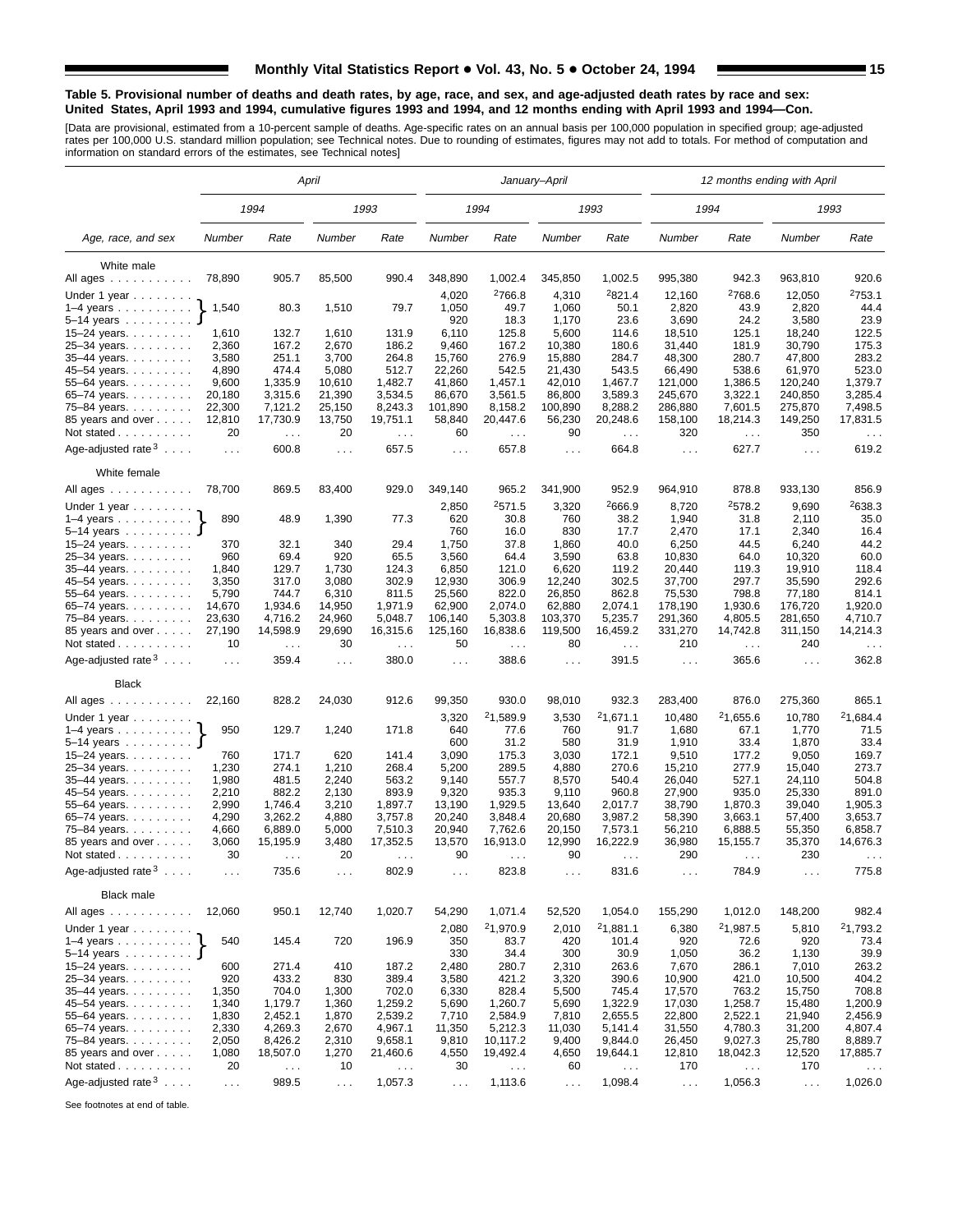#### **Table 5. Provisional number of deaths and death rates, by age, race, and sex, and age-adjusted death rates by race and sex: United States, April 1993 and 1994, cumulative figures 1993 and 1994, and 12 months ending with April 1993 and 1994—Con.**

[Data are provisional, estimated from a 10-percent sample of deaths. Age-specific rates on an annual basis per 100,000 population in specified group; age-adjusted<br>rates per 100,000 U.S. standard million population; see Tec

|                                |          |                      | April    |                      |          |                      | January-April |                      |          | 12 months ending with April |          |                      |
|--------------------------------|----------|----------------------|----------|----------------------|----------|----------------------|---------------|----------------------|----------|-----------------------------|----------|----------------------|
|                                |          | 1994                 |          | 1993                 |          | 1994                 |               | 1993                 |          | 1994                        |          | 1993                 |
| Age, race, and sex             | Number   | Rate                 | Number   | Rate                 | Number   | Rate                 | <b>Number</b> | Rate                 | Number   | Rate                        | Number   | Rate                 |
| <b>Black female</b>            |          |                      |          |                      |          |                      |               |                      |          |                             |          |                      |
| All ages                       | 10,100   | 718.2                | 11,300   | 816.0                | 45,050   | 802.4                | 45,500        | 822.9                | 128,110  | 753.2                       | 127,160  | 759.5                |
| Under 1 year                   |          |                      |          |                      | 1,230    | 21,207.8             | 1,520         | 21,456.1             | 4,100    | 21,314.1                    | 4,970    | 21,572.8             |
| 1-4 years $\uparrow$           | 410      | 113.6                | 520      | 145.9                | 300      | 73.7                 | 340           | 84.2                 | 760      | 61.5                        | 840      | 68.7                 |
| $5 - 14$ years                 |          |                      |          |                      | 270      | 30.0                 | 280           | 31.7                 | 870      | 30.8                        | 750      | 27.2                 |
| $15 - 24$ years.               | 150      | 67.7                 | 210      | 95.7                 | 610      | 67.8                 | 720           | 82.0                 | 1,840    | 68.5                        | 2,050    | 76.8                 |
| 25-34 years.                   | 310      | 131.2                | 380      | 159.9                | 1,620    | 171.2                | 1.560         | 163.0                | 4.310    | 149.4                       | 4,550    | 157.1                |
| 35-44 years.                   | 630      | 287.1                | 940      | 442.2                | 2,810    | 322.4                | 3,070         | 362.1                | 8.470    | 321.1                       | 8,360    | 327.3                |
| 45-54 years.                   | 870      | 635.3                | 770      | 591.1                | 3,620    | 665.3                | 3,420         | 658.7                | 10,860   | 665.8                       | 9,850    | 633.8                |
| 55-64 years.                   | 1,160    | 1,201.1              | 1,340    | 1,403.0              | 5,490    | 1,422.9              | 5,830         | 1,528.1              | 16,000   | 1.367.5                     | 17,100   | 1,479.2              |
| 65-74 years.                   | 1,960    | 2,547.7              | 2,210    | 2,903.7              | 8,880    | 2,885.7              | 9,650         | 3,173.0              | 26,840   | 2,873.7                     | 26,200   | 2,841.6              |
| 75-84 years                    | 2,620    | 6.048.7              | 2,690    | 6.306.0              | 11,130   | 6.451.8              | 10,750        | 6.299.8              | 29.750   | 5.688.3                     | 29,580   | 5,721.5              |
| 85 years and over              | 1,970    | 13,774.9             | 2,210    | 15,632.7             | 9,020    | 15,838.9             | 8,340         | 14,769.9             | 24,170   | 13.971.1                    | 22,860   | 13,368.4             |
| Not stated                     | 10       | $\sim$ $\sim$ $\sim$ | 10       | $\sim$ $\sim$ $\sim$ | 60       | $\sim$ $\sim$ $\sim$ | 30            | $\sim$ $\sim$ $\sim$ | 120      | $\sim$ $\sim$ $\sim$        | 60       | $\sim$ $\sim$ $\sim$ |
| Age-adjusted rate $3 \ldots$ . | $\cdots$ | 537.8                | $\cdots$ | 612.9                | $\cdots$ | 601.2                | $\cdots$      | 628.8                | $\cdots$ | 575.3                       | $\cdots$ | 585.3                |

1Includes races other than white and black.

2Death rates under 1 year (based on population estimates) differ from infant mortality rates (based on live births); see table 9 for infant mortality rates.

3For method of computation, see Technical notes.

NOTES: Figures include all revisions received from the States. Cumulative and 12-month figures for the current year reflect revisions received for previous months, and figures for earlier years may differ from those previously published.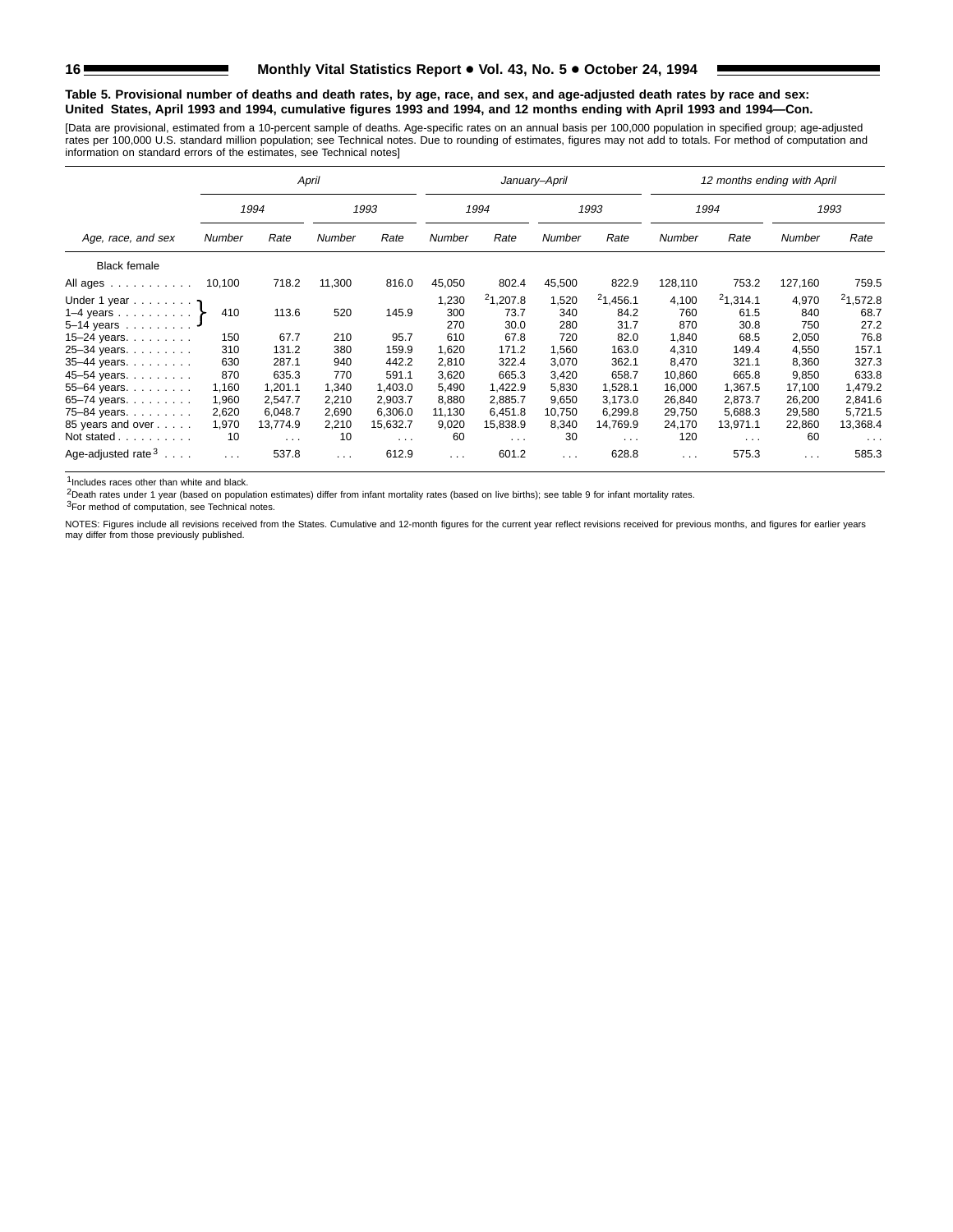#### Table 6. Provisional number of deaths and death rates for 72 selected causes and Human immunodeficiency virus infection: United States, April 1993 and 1994, cumulative figures 1993 and 1994, and 12 months ending with April 1993 and 1994

[Data are provisional, estimated from <sup>a</sup> 10-percent sample of deaths. Rates on an annual basis per 100,000 estimated population. Due to rounding of estimates, figures may not add to totals. For method of computation and information on standard errors of the estimates, see Technical notes. For explanation of the asterisk preceding cause-of-death codes, see Technical notes]

|                                                                                                                                                                     |                                                                                                               |                                                                                          | April                                                                                                        |                                                                                          | January-April                                                                                                              |                                                                                                        |                                                                                                                            |                                                                                                         | 12 months ending with April                                                                                                      |                                                                                                        |                                                                                                                                  |                                                                                                        |
|---------------------------------------------------------------------------------------------------------------------------------------------------------------------|---------------------------------------------------------------------------------------------------------------|------------------------------------------------------------------------------------------|--------------------------------------------------------------------------------------------------------------|------------------------------------------------------------------------------------------|----------------------------------------------------------------------------------------------------------------------------|--------------------------------------------------------------------------------------------------------|----------------------------------------------------------------------------------------------------------------------------|---------------------------------------------------------------------------------------------------------|----------------------------------------------------------------------------------------------------------------------------------|--------------------------------------------------------------------------------------------------------|----------------------------------------------------------------------------------------------------------------------------------|--------------------------------------------------------------------------------------------------------|
|                                                                                                                                                                     | 1994                                                                                                          |                                                                                          | 1993                                                                                                         |                                                                                          | 1994                                                                                                                       |                                                                                                        | 1993                                                                                                                       |                                                                                                         | 1994                                                                                                                             |                                                                                                        | 1993                                                                                                                             |                                                                                                        |
| Cause of death (Ninth Revision, International Classification of Diseases, 1975)                                                                                     | Number                                                                                                        | Rate                                                                                     | Number                                                                                                       | Rate                                                                                     | Number                                                                                                                     | Rate                                                                                                   | Number                                                                                                                     | Rate                                                                                                    | Number                                                                                                                           | Rate                                                                                                   | <b>Number</b>                                                                                                                    | Rate                                                                                                   |
|                                                                                                                                                                     | 182,000                                                                                                       | 853.5                                                                                    | 196.000                                                                                                      | 926.6                                                                                    | 810.000                                                                                                                    | 948.7                                                                                                  | 798.000                                                                                                                    | 944.8                                                                                                   | 2.280.000                                                                                                                        | 880.5                                                                                                  | 2.207.000                                                                                                                        | 861.8                                                                                                  |
| Septicemia                                                                                                                                                          | 90<br>110<br>110<br>10<br>20<br>1,710                                                                         | $\star$<br>0.5<br>0.5<br>$\star$<br>8.0                                                  | 60<br>190<br>170<br>20<br>40<br>1,830                                                                        | 0.9<br>0.8<br>8.7                                                                        | 10<br>320<br>490<br>400<br>90<br>20<br>110<br>7,660                                                                        | 0.4<br>0.6<br>0.5<br>0.1<br>9.0                                                                        | 230<br>580<br>480<br>100<br>10<br>130<br>7,320                                                                             | 0.3<br>0.7<br>0.6<br>0.1<br>8.7                                                                         | 10<br>670<br>1,440<br>1,150<br>290<br>20<br>260<br>20,730                                                                        | 0.3<br>0.6<br>0.4<br>0.1<br>0.1<br>8.0                                                                 | 690<br>1,510<br>1,210<br>300<br>20<br>280<br>20,010                                                                              | 0.3<br>0.6<br>0.5<br>0.1<br>0.1<br>7.8                                                                 |
| All other infectious and parasitic<br>diseases <sup>1</sup> 001-003,005,020-032,037,039-041,*042-*044,046-054,056-066,071-088,098-139                               | 180<br>3.470                                                                                                  | 0.8<br>16.2                                                                              | 220<br>3,590                                                                                                 | 1.0<br>17.0                                                                              | 910<br>60<br>15,110                                                                                                        | 1.0<br>17.7                                                                                            | 820<br>10<br>14.280                                                                                                        | 1.0<br>16.9                                                                                             | 2,600<br>150<br>44,970                                                                                                           | 1.0<br>0.1<br>17.4                                                                                     | 2,090<br>40<br>40.250                                                                                                            | 0.8<br>15.7                                                                                            |
| Malignant neoplasms, including neoplasms of lymphatic and hematopoietic tissues 140–208<br>Other malignant neoplasms of lymphatic and hematopoietic tissues 200–203 | 41.820<br>550<br>9.940<br>11.800<br>3,500<br>4,750<br>1,790<br>5,160<br>1,630<br>2,700                        | 195.7<br>2.6<br>46.5<br>55.2<br>16.4<br>22.2<br>8.4<br>24.1<br>7.6<br>12.6               | 43.270<br>690<br>9.970<br>12.580<br>3,800<br>4.940<br>1,940<br>5,150<br>1,520<br>2,680                       | 204.7<br>3.3<br>47.2<br>59.5<br>18.0<br>23.4<br>9.2<br>24.4<br>7.2<br>12.7               | 178,350<br>2.540<br>41,740<br>50,570<br>14,570<br>20,370<br>7,690<br>22,250<br>6,990<br>11,620                             | 208.9<br>3.0<br>48.9<br>59.2<br>17.1<br>23.9<br>9.0<br>26.1<br>8.2<br>13.6                             | 177,900<br>2.700<br>39,960<br>52,230<br>15,220<br>20,820<br>7,750<br>21,750<br>6,620<br>10,840                             | 210.7<br>3.2<br>47.3<br>61.9<br>18.0<br>24.7<br>9.2<br>25.8<br>7.8<br>12.8                              | 531,720<br>8.000<br>125,240<br>152,270<br>44,060<br>60,290<br>22,070<br>66,880<br>19,320<br>33,610                               | 205.4<br>3.1<br>48.4<br>58.8<br>17.0<br>23.3<br>8.5<br>25.8<br>7.5<br>13.0                             | 526.140<br>8.110<br>121,720<br>153.110<br>43,780<br>59.830<br>22,690<br>64,550<br>19,830<br>32,510                               | 205.4<br>3.2<br>47.5<br>59.8<br>17.1<br>23.4<br>8.9<br>25.2<br>7.7<br>12.7                             |
| Benign neoplasms, carcinoma in situ, and neoplasms of uncertain behavior and<br>Anemias<br>Andina pectoris.<br>Old myocardial infarction and other forms of         | 610<br>4,250<br>250<br>410<br>40<br>76.480<br>59,650<br>540<br>1,930<br>220<br>39,500<br>18,540<br>190<br>100 | 2.8<br>19.9<br>1.2<br>1.9<br>357.9<br>279.1<br>2.5<br>9.0<br>1.0<br>184.8<br>86.8<br>0.9 | 610<br>4,700<br>220<br>360<br>40<br>83,210<br>65,460<br>540<br>2,010<br>230<br>43,290<br>20,090<br>190<br>80 | 2.9<br>22.2<br>1.0<br>1.7<br>393.6<br>309.7<br>2.5<br>9.5<br>1.1<br>204.8<br>95.0<br>0.9 | 2,640<br>19,430<br>1,150<br>1,420<br>370<br>340,020<br>264,400<br>1,970<br>8,440<br>680<br>174,520<br>81,850<br>980<br>360 | 3.1<br>22.7<br>1.3<br>1.7<br>0.4<br>398.3<br>309.7<br>2.3<br>9.9<br>0.8<br>204.4<br>95.9<br>1.1<br>0.4 | 2,580<br>19,610<br>1,040<br>1,560<br>330<br>339.950<br>266,060<br>1,990<br>8,590<br>790<br>175,920<br>81,300<br>990<br>270 | 3.1<br>23.2<br>1.2<br>1.8<br>0.4<br>402.5<br>315.1<br>2.4<br>10.2<br>0.9<br>208.3<br>96.3<br>1.2<br>0.3 | 8.110<br>54,850<br>3,440<br>4,390<br>860<br>940.560<br>735,330<br>5,560<br>23,120<br>2.170<br>484,120<br>227,230<br>2,950<br>820 | 3.1<br>21.2<br>1.3<br>1.7<br>0.3<br>363.3<br>284.0<br>2.1<br>8.9<br>0.8<br>187.0<br>87.8<br>1.1<br>0.3 | 7.440<br>51,380<br>3,110<br>4,280<br>770<br>925.320<br>727,310<br>5,770<br>23,260<br>2.340<br>482,250<br>227,410<br>2,810<br>910 | 2.9<br>20.1<br>1.2<br>1.7<br>0.3<br>361.3<br>284.0<br>2.3<br>9.1<br>0.9<br>188.3<br>88.8<br>1.1<br>0.4 |
| 434.0,434.9. Cerebral thrombosis and unspecified occlusion of cerebral arteries 434.0,434.9                                                                         | 20.680<br>1,040<br>16,420<br>860<br>12,390<br>1.840<br>1,310                                                  | 96.8<br>4.9<br>76.8<br>4.0<br>58.0<br>8.6<br>6.1                                         | 22,940<br>1,330<br>18,060<br>920<br>13,050<br>1.890<br>1,320                                                 | 108.5<br>6.3<br>85.4<br>4.3<br>61.7<br>8.9<br>6.2                                        | 91,330<br>5,090<br>73,710<br>4.170<br>55,150<br>7.480<br>5,400                                                             | 107.0<br>6.0<br>86.3<br>4.9<br>64.6<br>8.8<br>6.3                                                      | 93.350<br>5,150<br>73,620<br>3.730<br>54.050<br>8.020<br>5,620                                                             | 110.5<br>6.1<br>87.2<br>4.4<br>64.0<br>9.5<br>6.7                                                       | 253,110<br>14,420<br>205,950<br>10.970<br>150.600<br>20.730<br>15,590                                                            | 97.8<br>5.6<br>79.5<br>4.2<br>58.2<br>8.0<br>6.0                                                       | 251,120<br>14,690<br>198,990<br>10.240<br>146,030<br>21,510<br>15,560                                                            | 98.0<br>5.7<br>77.7<br>4.0<br>57.0<br>8.4<br>6.1                                                       |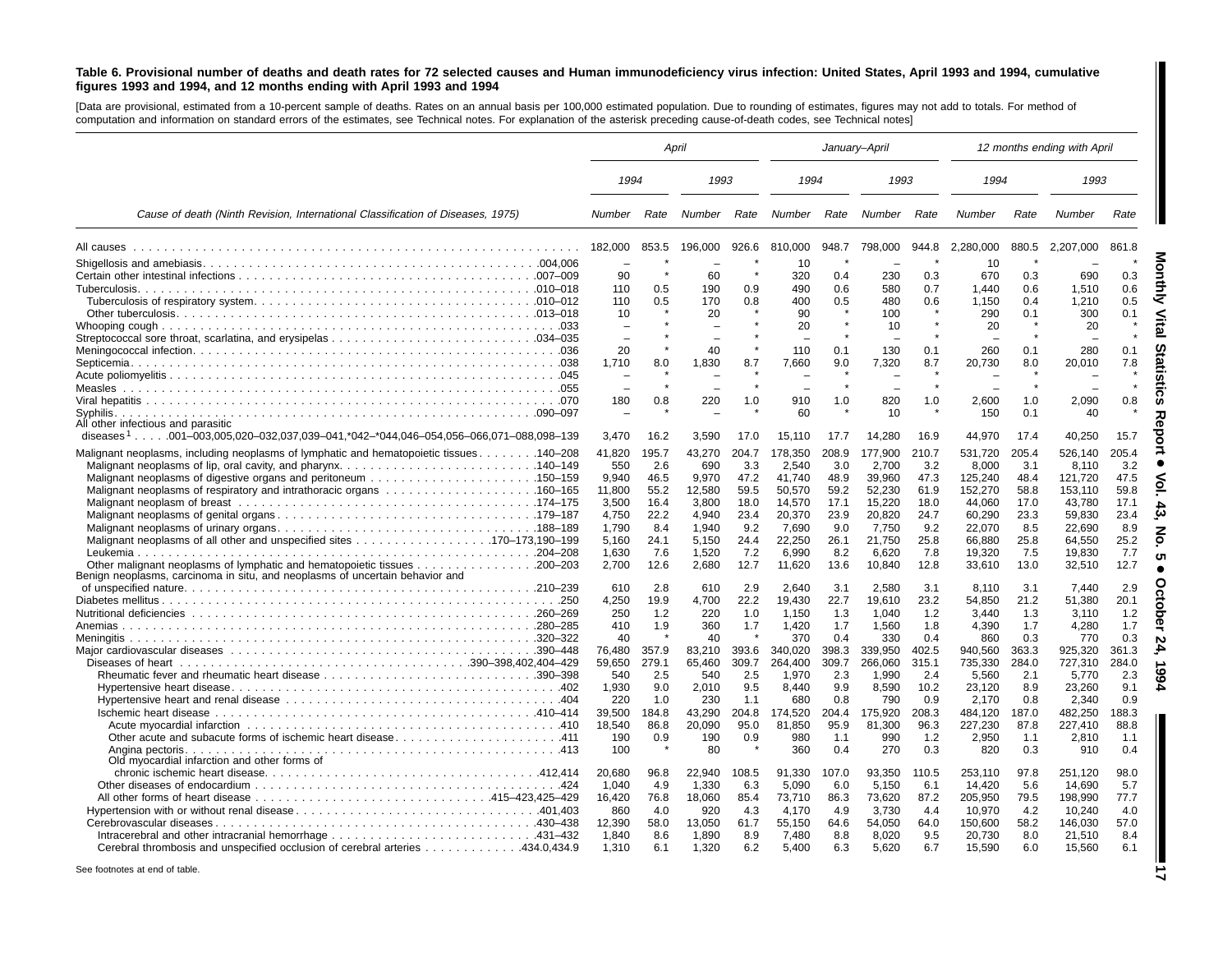#### Table 6. Provisional number of deaths and death rates for 72 selected causes and Human immunodeficiency virus infection: United States, April 1993 and 1994, cumulative figures 1993 and 1994, and 12 months ending with April 1993 and 1994-Con.

[Data are provisional, estimated from a 10-percent sample of deaths. Rates on an annual basis per 100,000 estimated population. Due to rounding of estimates, figures may not add to totals. For method of computation and information on standard errors of the estimates, see Technical notes. For explanation of the asterisk preceding cause-of-death codes, see Technical notes]

|                                                                                 | April        |                |              |                |                |                | January-April  |            | 12 months ending with April |            |                 |            |
|---------------------------------------------------------------------------------|--------------|----------------|--------------|----------------|----------------|----------------|----------------|------------|-----------------------------|------------|-----------------|------------|
|                                                                                 | 1994         |                | 1993         |                | 1994           |                | 1993           |            | 1994                        |            | 1993            |            |
| Cause of death (Ninth Revision, International Classification of Diseases, 1975) | Number       | Rate           | Number       | Rate           | Number         | Rate           | Number         | Rate       | Number                      | Rate       | Number          | Rate       |
|                                                                                 | 70           |                | 20           |                | 340            | 0.4            | 180            | 0.2        | 650                         | 0.3        | 580             | 0.2        |
|                                                                                 | 9,170        | 42.9           | 9,830        | 46.5           | 41,940         | 49.1           | 40,220         | 47.6       | 113,630                     | 43.9       | 108,390         | 42.3       |
|                                                                                 | 1,400        | 6.5            | 1,450        | 6.8            | 6,710          | 7.9            | 6,530          | 7.7        | 17,230                      | 6.7        | 17,000          | 6.6        |
| Other diseases of arteries, arterioles, and capillaries 441-448                 | 2.180        | 10.2           | 2.340        | 11.1           | 9.580          | 11.2           | 9,570          | 11.3       | 26,430                      | 10.2       | 24.740          | 9.7        |
|                                                                                 | 40           |                | 40           |                | 340            | 0.4            | 310            | 0.3        | 590                         | 0.2        | 580             | 0.2        |
|                                                                                 | 6,220        | 29.1           | 8.180        | 38.7           | 36.050         | 42.2           | 32,660         | 38.7       | 83.110                      | 32.1       | 76.520          | 29.9       |
|                                                                                 | 6,190        | 29.0           | 8,040        | 38.0           | 34,870         | 40.8           | 32,030         | 37.9       | 81,630                      | 31.5       | 75,780          | 29.6       |
| Influenza                                                                       | 30           | $\star$        | 140          | 0.7            | 1.180          | 1.4            | 630            | 0.8        | 1.470                       | 0.6        | 730             | 0.3        |
|                                                                                 | 8,250        | 38.6           | 9.660        | 45.7           | 39,880         | 46.7           | 37,990         | 45.0       | 102,510                     | 39.6       | 93,330          | 36.4       |
|                                                                                 | 220<br>1,370 | 1.0<br>6.4     | 270<br>1,680 | 1.3<br>7.9     | 1,460<br>6,440 | 1.7<br>7.5     | 1,500<br>6,880 | 1.8<br>8.1 | 3,550<br>17,540             | 1.4<br>6.8 | 3,660<br>17,380 | 1.4<br>6.8 |
|                                                                                 | 370          | 1.7            | 460          | 2.2            | 2.100          | 2.4            | 1.740          | 2.1        | 5,220                       | 2.0        | 4,530           | 1.8        |
| Other chronic obstructive pulmonary diseases and allied conditions 494–496      | 6.280        | 29.4           | 7,260        | 34.3           | 29,880         | 35.0           | 27,860         | 33.0       | 76,190                      | 29.4       | 67,770          | 26.5       |
|                                                                                 |              |                |              |                |                |                |                |            |                             |            |                 |            |
|                                                                                 | 630          | 2.9<br>$\star$ | 530          | 2.5<br>$\star$ | 2,210          | 2.6<br>$\star$ | 2,110          | 2.5        | 5.640                       | 2.2        | 5,790           | 2.3        |
| Appendicitis.                                                                   | 10           |                | 40           |                | 80             |                | 160            | 0.2        | 370                         | 0.1        | 320             | 0.1        |
| Hernia of abdominal cavity and intestinal obstruction without                   | 450          | 2.1            | 430          | 2.0            | 2,070          | 2.4            | 1,870          | 2.2        | 5.980                       | 2.3        | 5.730           | 2.2        |
|                                                                                 | 2,110        | 9.9            | 2,150        | 10.2           | 8,610          | 10.1           | 8,440          | 10.0       | 24,840                      | 9.6        | 24,740          | 9.7        |
| Cholelithiasis and other disorders of gallbladder574-575                        | 280          | 1.3            | 190          | 0.9            | 940            | 1.1            | 960            | 1.1        | 2,650                       | 1.0        | 2,860           | 1.1        |
| Nephritis and nephrotic syndrome, and nephrosis580–589                          | 2.180        | 10.2           | 2,110        | 10.0           | 8,910          | 10.4           | 9,280          | 11.0       | 24,300                      | 9.4        | 24,020          | 9.4        |
| Chronic glomerulonephritis, nephritis and nephropathy, not specified as         | 30           | $\star$        | 20           | $\star$        | 110            | 0.1            | 110            | 0.1        | 330                         | 0.1        | 280             | 0.1        |
|                                                                                 | 150          | 0.7            | 140          | 0.7            | 520            | 0.6            | 510            | 0.6        | 1,580                       | 0.6        | 1,480           | 0.6        |
| Renal failure, disorders resulting from impaired renal function, and            |              |                |              |                |                |                |                |            |                             |            |                 |            |
|                                                                                 | 2,000        | 9.4            | 1.960        | 9.3            | 8,280          | 9.7            | 8,650          | 10.2       | 22,390                      | 8.6        | 22,260          | 8.7        |
|                                                                                 | 80           | $\star$        | 110          | 0.5<br>$\star$ | 410            | 0.5            | 350            | 0.4        | 1,050                       | 0.4        | 1,050           | 0.4        |
|                                                                                 | 30           |                | 50           |                | 140            | 0.2            | 150            | 0.2        | 440                         | 0.2        | 370             | 0.1        |
|                                                                                 | 20           |                | 30           | $\star$        | 90             |                | 140            | 0.2        | 250                         | 0.1        | 370             | 0.1        |
|                                                                                 | ÷            |                |              | $\star$        | 30             | $\star$        | 30             | $\star$    | 60                          | -8         | 60              |            |
|                                                                                 | 20           | $\pmb{\ast}$   | 30           | $\star$        | 60             | $\star$        | 110            | 0.1        | 190                         | 0.1        | 310             | 0.1        |
|                                                                                 | 770          | 3.6            | 860          | 4.1            | 3.720          | 4.4            | 3,820          | 4.5        | 11.520                      | 4.4        | 11.990          | 4.7        |
|                                                                                 | 1.000        | 4.7            | 1,330        | 6.3            | 4.520          | 5.3            | 4,930          | 5.8        | 15,200                      | 5.9        | 15,350          | 6.0        |
| Birth trauma, intrauterine hypoxia, birth asphyxia, and                         | 140          |                |              |                |                |                | 980            |            |                             |            |                 |            |
|                                                                                 | 860          | 0.6<br>4.0     | 320<br>1.000 | 1.5<br>4.7     | 850<br>3.670   | 1.0<br>4.3     | 3.950          | 1.2<br>4.7 | 2,790<br>12.410             | 1.1<br>4.8 | 3,090<br>12.250 | 1.2<br>4.8 |
|                                                                                 | 2.990        | 14.0           | 3.830        | 18.1           | 13,680         | 16.0           | 13,840         | 16.4       | 39.140                      | 15.1       | 36.890          | 14.4       |
|                                                                                 | 16,180       | 75.7           | 16,980       | 80.3           | 73,710         | 86.3           | 70,540         | 83.5       | 200,630                     | 77.5       | 185,170         | 72.3       |
|                                                                                 | 7,030        | 32.9           | 6,560        | 31.0           | 27,740         | 32.5           | 25,720         | 30.4       | 89,040                      | 34.4       | 83,480          | 32.6       |
|                                                                                 | 3.430        | 16.0           | 3.100        | 14.7           | 12,380         | 14.5           | 11,620         | 13.8       | 41,540                      | 16.0       | 40,540          | 15.8       |
|                                                                                 | 3.600        | 16.8           | 3.470        | 16.4           | 15,350         | 18.0           | 14.090         | 16.7       | 47.490                      | 18.3       | 42.950          | 16.8       |
| Suicide.                                                                        | 2,730        | 12.8           | 2,320        | 11.0           | 10,120         | 11.8           | 9,520          | 11.3       | 30,600                      | 11.8       | 28,380          | 11.1       |
|                                                                                 | 1,680        | 7.9            | 1,890        | 8.9            | 7,760          | 9.1            | 7,720          | 9.1        | 24,820                      | 9.6        | 24,660          | 9.6        |
|                                                                                 | 260          | 1.2            | 210          | 1.0            | 770            | 0.9            | 990            | 1.2        | 2,380                       | 0.9        | 2,410           | 0.9        |
|                                                                                 | 3,010        | 14.1           | 2.900        | 13.7           | 12,830         | 15.0           | 11,780         | 13.9       | 38,020                      | 14.7       | 33,470          | 13.1       |

1Includes data for deaths due to Human immunodeficiency virus infection (category nos. \*042–\*044) shown separately below; see Technical notes.

2Included in All other infectious and parasitic diseases shown above.

NOTES: Figures include all revisions received from the States. Cumulative and 12-month figures for the current year reflect revisions received for previous months, and figures for earlier years may differ from those previo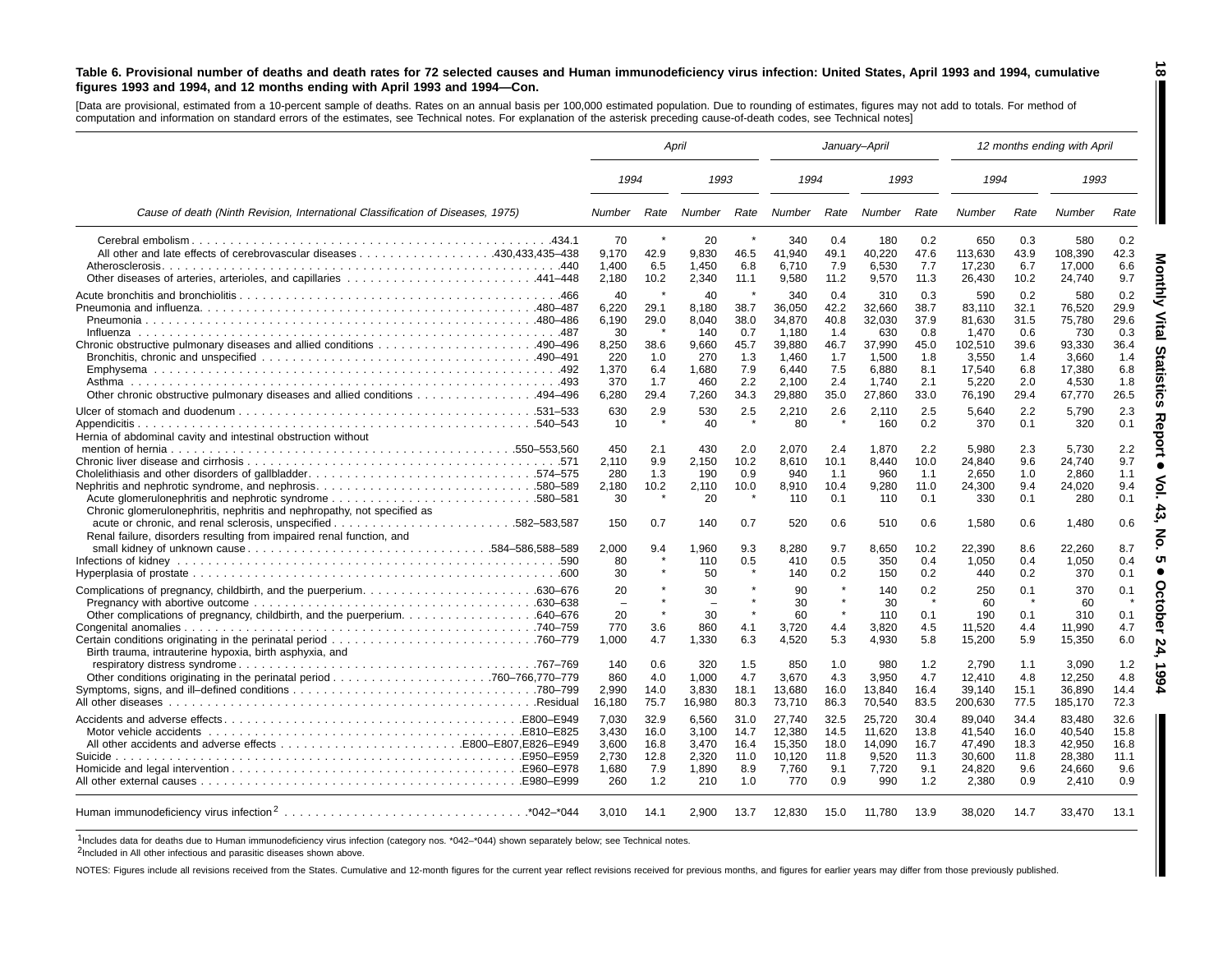#### Table 7. Provisional number of deaths and death rates for 16 selected subcategories of Malignant neoplasms, including neoplasms of lymphatic and hematopoietic tissues: United States, April 1993 and 1994, cumulative figures 1993 and 1994, and 12 months ending with April 1993 and 1994

[Data are provisional, estimated from a 10-percent sample of deaths. Rates on an annual basis per 100,000 estimated population. Due to rounding of estimates, figures may not add to totals. For method of computation and information on standard errors of the estimates, see Technical notes]

|                                                                                                 | April           |             |                 | January-April |                 |              |                 | 12 months ending with April |                   |              |                   |              |
|-------------------------------------------------------------------------------------------------|-----------------|-------------|-----------------|---------------|-----------------|--------------|-----------------|-----------------------------|-------------------|--------------|-------------------|--------------|
|                                                                                                 | 1993<br>1994    |             | 1994            |               | 1993            |              | 1994            |                             | 1993              |              |                   |              |
| Cause of death (Ninth Revision, International Classification of Diseases, 1975)                 | Number          | Rate        | Number          | Rate          | Number          | Rate         | Number          | Rate                        | Number            | Rate         | Number            | Rate         |
| Malignant neoplasms, including neoplasms of lymphatic and hematopoietic tissues 1140–208        | 41,820          | 195.7       | 43,270          | 204.7         | 178,350         | 208.9        | 177,900         | 210.7                       | 531.720           | 205.4        | 526,140           | 205.4        |
|                                                                                                 | 1,010           | 4.7         | 790             | 3.7           | 3,850           | 4.5          | 3,140           | 3.7                         | 10,940            | 4.2          | 10,440            | 4.1          |
|                                                                                                 | 970             | 4.5         | 1,330           | 6.3           | 4,230           | 4.9          | 4,550           | 5.4                         | 13,520            | 5.2          | 13,070            | 5.1          |
| Malignant neoplasms of colon, rectum, rectosigmoid junction, and anus 153,154                   | 4,470           | 20.9<br>9.8 | 4,680           | 22.1<br>9.6   | 19,340          | 22.6<br>10.4 | 18,010          | 21.3<br>10.7                | 57,900            | 22.4<br>10.2 | 55,880            | 21.8<br>10.4 |
|                                                                                                 | 2,100<br>11,350 | 53.1        | 2,040<br>12,140 | 57.4          | 8,920<br>48,850 | 57.2         | 9,030<br>50,660 | 60.0                        | 26,470<br>147,070 | 56.8         | 26,750<br>148,230 | 57.9         |
|                                                                                                 | 740             | 3.5         | 540             | 2.5           | 2,380           | 2.8          | 2,280           | 2.7                         | 6,880             | 2.7          | 6,890             | 2.7          |
|                                                                                                 | 400             | 1.9         | 380             | 1.8           | 1,510           | 1.8          | 1,690           | 2.0                         | 4,630             | 1.8          | 4,550             | 1.8          |
| Malignant neoplasms of body of uterus and of uterus, part unspecified. 179,182                  | 530             | 2.5         | 350             | 1.7           | 1,950           | 2.3          | 2,020           | 2.4                         | 5,920             | 2.3          | 6,170             | 2.4          |
|                                                                                                 | 930             | 4.3         | 1,030           | 4.9           | 4,160           | 4.9          | 4,400           | 5.2                         | 12,510            | 4.8          | 12,990            | 5.1          |
|                                                                                                 | 2,720           | 12.7        | 3,020           | 14.3          | 11,960          | 14.0         | 12,170          | 14.4                        | 35,130            | 13.6         | 34,380            | 13.4         |
|                                                                                                 | 900             | 4.2         | 880             | 4.2           | 3,800           | 4.4          | 3,920           | 4.6                         | 10,900            | 4.2          | 11.270            | 4.4          |
|                                                                                                 | 890             | 4.2         | 1,060           | 5.0           | 3,890           | 4.6          | 3,830           | 4.5                         | 11,170            | 4.3          | 11,420            | 4.5          |
| 191,192. Malignant neoplasms of brain and other and unspecified parts of nervous system 191,192 | 920             | 4.3         | 850             | 4.0           | 3,840           | 4.5          | 3,720           | 4.4                         | 11,270            | 4.4          | 11,020            | 4.3          |
|                                                                                                 | 130             | 0.6         | 170             | 0.8           | 530             | 0.6          | 600             | 0.7                         | 1,540             | 0.6          | 1,760             | 0.7          |
|                                                                                                 | 1,820<br>750    | 8.5<br>3.5  | 1,770<br>740    | 8.4<br>3.5    | 7,490<br>3,600  | 8.8<br>4.2   | 6,870<br>3,370  | 8.1<br>4.0                  | 21,960<br>10,110  | 8.5<br>3.9   | 21,090<br>9,660   | 8.2<br>3.8   |

1Includes figures for subcategories not shown below.

NOTES: Figures include all revisions received from the States. Cumulative and 12-month figures for the current year reflect revisions received for previous months, and figures for earlier years may differ from those previo

#### Table 8. Provisional number of deaths and death rates for injury by firearms: United States, April 1993 and 1994, cumulative figures 1993 and 1994, and 12 months ending with **April 1993 and 1994**

[Data are provisional, estimated from a 10-percent sample of deaths. Rates on an annual basis per 100,000 estimated population. Due to rounding of estimates, figures may not add to totals. For method of computation and information on standard errors of the estimates, see Technical notes]

|                                                                                                             | April                     |                   |                             | January-April     |                             |                   |                              | 12 months ending with April |                                  |                          |                                  |                          |
|-------------------------------------------------------------------------------------------------------------|---------------------------|-------------------|-----------------------------|-------------------|-----------------------------|-------------------|------------------------------|-----------------------------|----------------------------------|--------------------------|----------------------------------|--------------------------|
|                                                                                                             | 1994                      |                   | 1993                        |                   | 1994                        |                   | 1993                         |                             | 1994                             |                          | 1993                             |                          |
| Cause of death (Ninth Revision, International Classification of Diseases, 1975)                             | Number                    | Rate              | Number                      | Rate              | Number                      | Rate              | Number                       | Rate                        | Number                           | Rate                     | Number                           | Rate                     |
|                                                                                                             | 3,050                     | 14.3              | 3,130                       | 14.8              | 12.530                      | 14.7              | 12.150                       | 14.4                        | 39.170                           | 15.1                     | 36,790                           | 14.4                     |
| E955.0-E955.4<br>Injury by firearms, undetermined whether accidentally or purposely inflicted E985.0–E985.4 | 130<br>.630<br>.250<br>30 | 0.6<br>7.6<br>5.8 | 180<br>1,490<br>1.430<br>30 | 0.8<br>7.0<br>6.8 | 430<br>6.430<br>5.600<br>70 | 0.5<br>7.5<br>6.6 | 590<br>5,870<br>5,550<br>150 | 0.7<br>6.9<br>6.6<br>0.2    | 1.520<br>19.370<br>18.000<br>290 | 0.6<br>7.5<br>7.0<br>0.1 | 1.720<br>17.670<br>17.060<br>340 | 0.7<br>6.9<br>6.7<br>0.1 |

NOTES: Figures include all revisions received from the States. Cumulative and 12-month figures for the current year reflect revisions received for previous months, and figures for earlier years may differ from those previo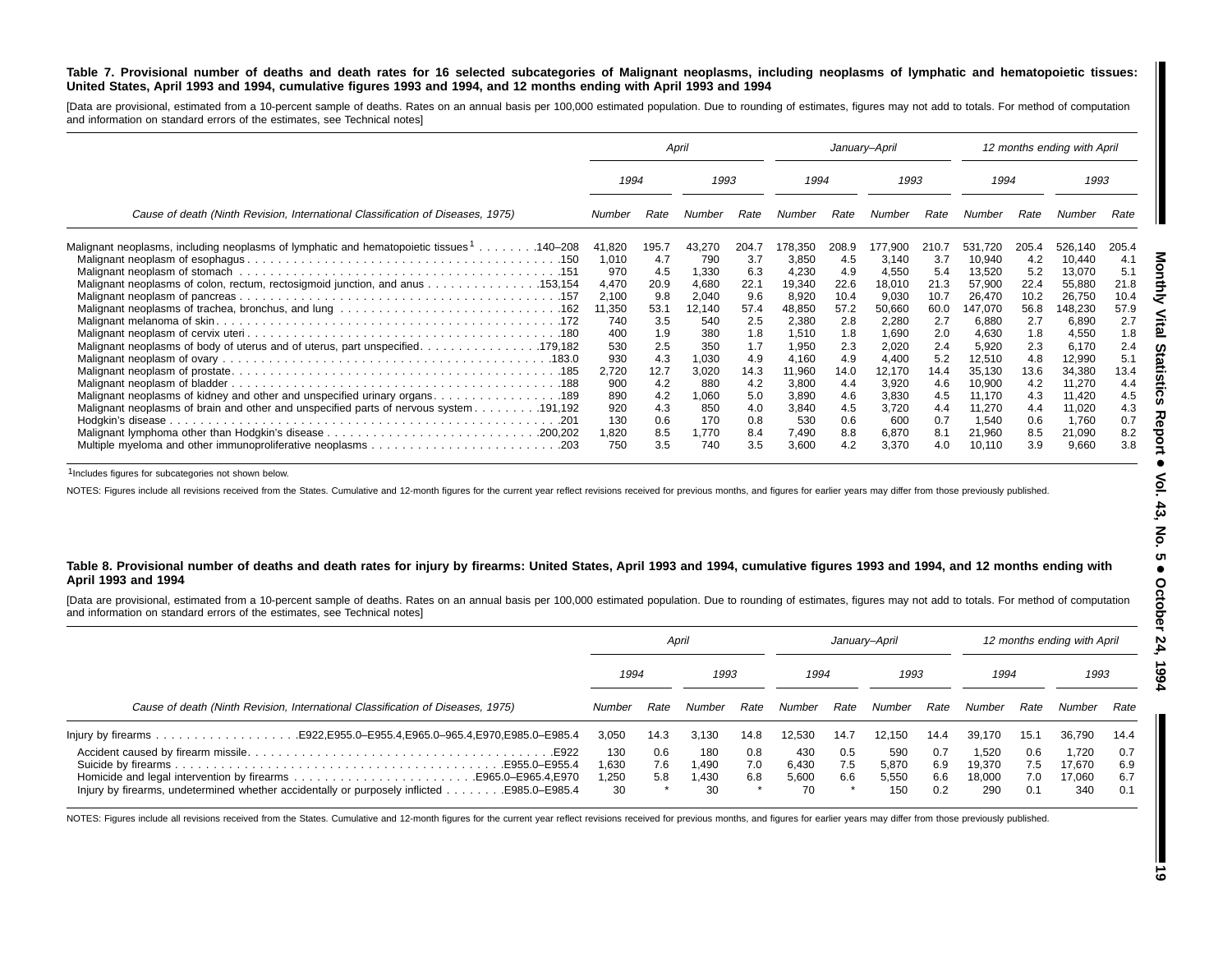#### Table 9. Provisional number of deaths under 1 year and infant mortality rates, by age and for 10 selected causes: United States, April 1993 and 1994, cumulative figures 1993 **and 1994, and 12 months ending with April 1993 and 1994**

[Data are provisional, estimated from <sup>a</sup> 10-percent sample of deaths. Rates on an annual basis per 100,000 live births. Due to rounding of estimates, figures may not add to totals. For method of computation and information on standard errors of the estimates, see Technical notes]

|                                                                                         | April                                                          |                                                  |                                                                | January-April                                     |                                                                            |                                                                  |                                                                            | 12 months ending with April                                      |                                                                                |                                                                                |                                                                                |                                                                                |
|-----------------------------------------------------------------------------------------|----------------------------------------------------------------|--------------------------------------------------|----------------------------------------------------------------|---------------------------------------------------|----------------------------------------------------------------------------|------------------------------------------------------------------|----------------------------------------------------------------------------|------------------------------------------------------------------|--------------------------------------------------------------------------------|--------------------------------------------------------------------------------|--------------------------------------------------------------------------------|--------------------------------------------------------------------------------|
|                                                                                         | 1994<br>1993                                                   |                                                  | 1994                                                           |                                                   | 1993                                                                       |                                                                  | 1994                                                                       |                                                                  | 1993                                                                           |                                                                                |                                                                                |                                                                                |
| Age and cause of death (Ninth Revision, International Classification of Diseases, 1975) | Number                                                         | Rate                                             | Number                                                         | Rate                                              | Number                                                                     | Rate                                                             | Number                                                                     | Rate                                                             | Number                                                                         | Rate                                                                           | Number                                                                         | Rate                                                                           |
|                                                                                         | 2,500                                                          | 792.2                                            | 2,800                                                          | 861.9                                             | 10,600                                                                     | 814.9                                                            | 11,500                                                                     | 860.8                                                            | 32,400                                                                         | 815.2                                                                          | 33,700                                                                         | 832.1                                                                          |
|                                                                                         | 1,450<br>1,000                                                 | 466.4<br>321.6                                   | 1,830<br>1,000                                                 | 555.9<br>303.8                                    | 6,280<br>4,300                                                             | 483.1<br>330.8                                                   | 6,760<br>4.690                                                             | 508.1<br>352.5                                                   | 20,920<br>11.480                                                               | 526.3<br>288.8                                                                 | 21,210<br>12,490                                                               | 523.8<br>308.4                                                                 |
| .Residual                                                                               | 20<br>60<br>540<br>330<br>20<br>10<br>110<br>530<br>270<br>570 | 173.7<br>106.1<br>35.4<br>170.5<br>86.8<br>183.3 | 30<br>40<br>470<br>340<br>30<br>80<br>210<br>630<br>450<br>560 | 142.8<br>103.3<br>63.8<br>191.4<br>136.7<br>170.1 | 80<br>240<br>2.220<br>1,220<br>90<br>170<br>570<br>2,350<br>1.310<br>2.330 | 18.5<br>170.8<br>93.8<br>13.1<br>43.8<br>180.8<br>100.8<br>179.2 | 80<br>210<br>2.170<br>1.300<br>50<br>240<br>680<br>2,610<br>1.690<br>2.420 | 15.8<br>163.1<br>97.7<br>18.0<br>51.1<br>196.2<br>127.0<br>181.9 | 200<br>490<br>6.770<br>4,010<br>180<br>580<br>1,970<br>8,160<br>3,920<br>6.110 | 5.0<br>12.3<br>170.3<br>100.9<br>4.5<br>14.6<br>49.6<br>205.3<br>98.6<br>153.7 | 310<br>560<br>7,110<br>3,840<br>160<br>750<br>2,150<br>8,290<br>4,190<br>6,350 | 7.7<br>13.8<br>175.6<br>94.8<br>4.0<br>18.5<br>53.7<br>204.7<br>103.5<br>156.8 |

NOTES: Figures include all revisions received from the States. Cumulative and 12-month figures for the current year reflect revisions received for previous months, and figures for earlier years may differ from those previo

**20**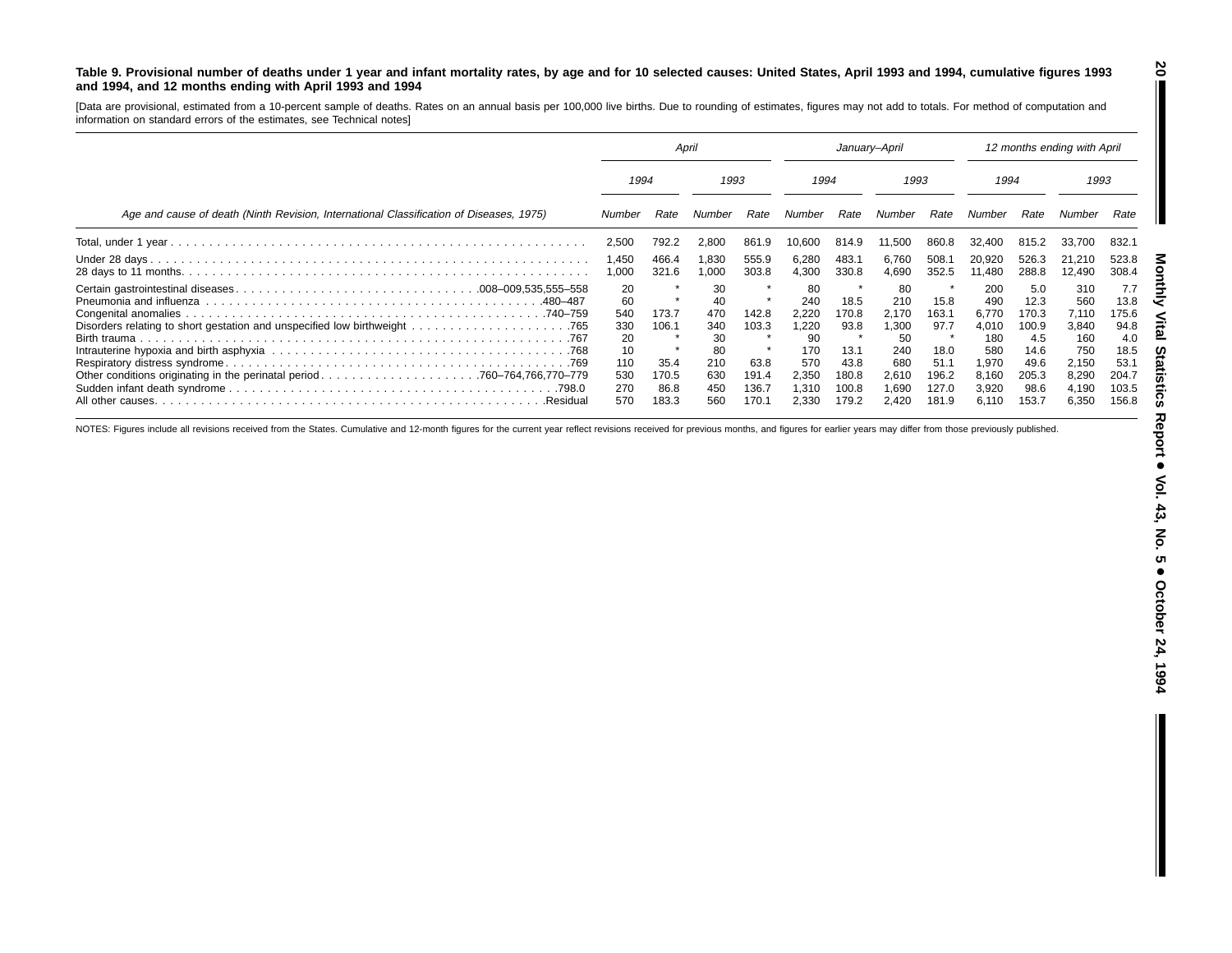### **Technical notes**

#### **Nature and sources of data**

Data in this report are provisional unless otherwise specified and include only events occurring within the United States. Mortality data exclude fetal deaths.

Birth, death, and infant death figures in tables 2 and 4 for each State are estimates by State of residence. These estimates are derived by applying adjustment ratios to the actual counts of certificates for all events occurring in the State and received in registration offices during a 1-month period regardless of date of the event. The adjustment ratios for each data year represent the observed relationship between final State occurrence and residence figures for the three most recent years for which final data were available and are expressed as a single ratio for each State. As in previous years, monthly State marriage and divorce figures represent the actual count of all events occurring in the State (State of occurrence) that were received in the registration offices during the 1 month period. Delay in the receipt of certificates in a registration office may result in a low State figure for a given month followed by a high figure for the month(s) in which the delayed records are received. Data for previous months and cumulative data include revised figures received from the States.

Figures for births, deaths, and infant deaths for California shown in tables 2 and 4 contain adjustments for varying length of State reporting periods. Figures for Texas for all events shown in tables 2–4 also are adjusted for varying length of State reporting periods. The figures for both States are adjusted by the ratio between the number of days in the data month and the number of days in the State reporting period. The adjusted figures are included in the U.S. totals shown elsewhere in this report.

U.S. totals for births, deaths, and infant deaths are based on the State estimates by State of residence and, therefore, in effect, exclude events to nonresidents of the United States. Events to nonresidents of the United

States are included in all marriage and divorce figures. The effect of excluding events to nonresidents from the U.S. totals is small.

Provisional totals for the United States include estimates for State data shown as not available. Provisional totals for births and marriages for the entire United States include adjustments for observed differences between provisional and final monthly figures.

Divorce figures include reported annulments. The monthly national divorce estimate is obtained by multiplying the total for the reporting areas by the ratio observed between the most recent final annual divorce total for the United States and the provisional total for the reporting areas combined.

*Random variation*—Although the counts in this report are not subject to sampling variability (except the Current Mortality Sample), they may be affected by random variation. When the number of events is small and the probability of such an event is small, considerable caution must be observed in interpreting the data. Such infrequent events may be assumed to follow a Poisson probability distribution. For this distribution a simple approximation may be used to estimate the random variation as follows:

If *N* is the number of events in the population and *R* is the corresponding rate, the chances are 19 in 20 that

1. 
$$
N - 2\sqrt{N}
$$
 and  $N + 2\sqrt{N}$ 

covers the ''true'' number of events.

2. 
$$
R-2
$$
  $\frac{R}{\sqrt{N}}$  and  $R+2$   $\frac{R}{\sqrt{N}}$ 

covers the ''true'' rate.

If the rate  $R_1$  corresponding to  $N_1$ events is compared with the rate  $R_2$  corresponding to  $N_2$  events, the difference between the two rates may be regarded as statistically significant at the 0.05 level if it exceeds

$$
2\sqrt{\frac{R_1^2}{N_1}+\frac{R_2^2}{N_2}}
$$

Additional information on random variation in numbers of events, rates, and ratios may be found in the technical appendixes of *Vital Statistics of the United States, 1989,* volumes I and II.

#### **Rates**

Rates are on an annual basis and, except for infant mortality rates, are per 1,000 or 100,000 estimated population residing in the United States. The populations used for computing these rates are furnished by the U.S. Bureau of the Census. Rates shown in this report were computed using populations comparable to those used for final data. Monthly rates are based on populations estimated for the specific month. Year-to-date rates are averages of monthly rates that have been weighted by the number of days in the corresponding months. Rates for 12-month periods are the sum of events for the period per population estimated at the midpoint of the period.

Infant mortality rates are deaths under 1 year of age for the specified period (monthly, year-to-date, or 12-month period) per 1,000 or 100,000 live births. Births used for computing monthly and year-to-date infant mortality rates are adjusted for monthly variation in the number of births. Births used to compute 12-month rates do not contain this adjustment. Births used for computing infant mortality rates are not corrected for observed differences between provisional and final monthly figures as described in Nature and sources of data. Because monthly infant mortality rates are based on relatively few events, they are highly variable. Therefore, comparisons of monthly infant mortality rates should be interpreted cautiously; see Random variation.

Age-adjusted death rates are used to compare relative mortality risks across groups and over time. However, they should be viewed as constructs or indexes rather than as direct or actual measures of mortality risk. Statistically, they are weighted averages of the age-specific death rates, where the weights represent the fixed population proportions by age. See chapter 5 of an earlier report (3). The age-adjusted death rates presented in this report were computed by the direct method, that is, by applying age-specific death rates to the U.S. standard million population (4). See also chapter 10 of an earlier report (3). Age groups in table 5 were used to compute the age-adjusted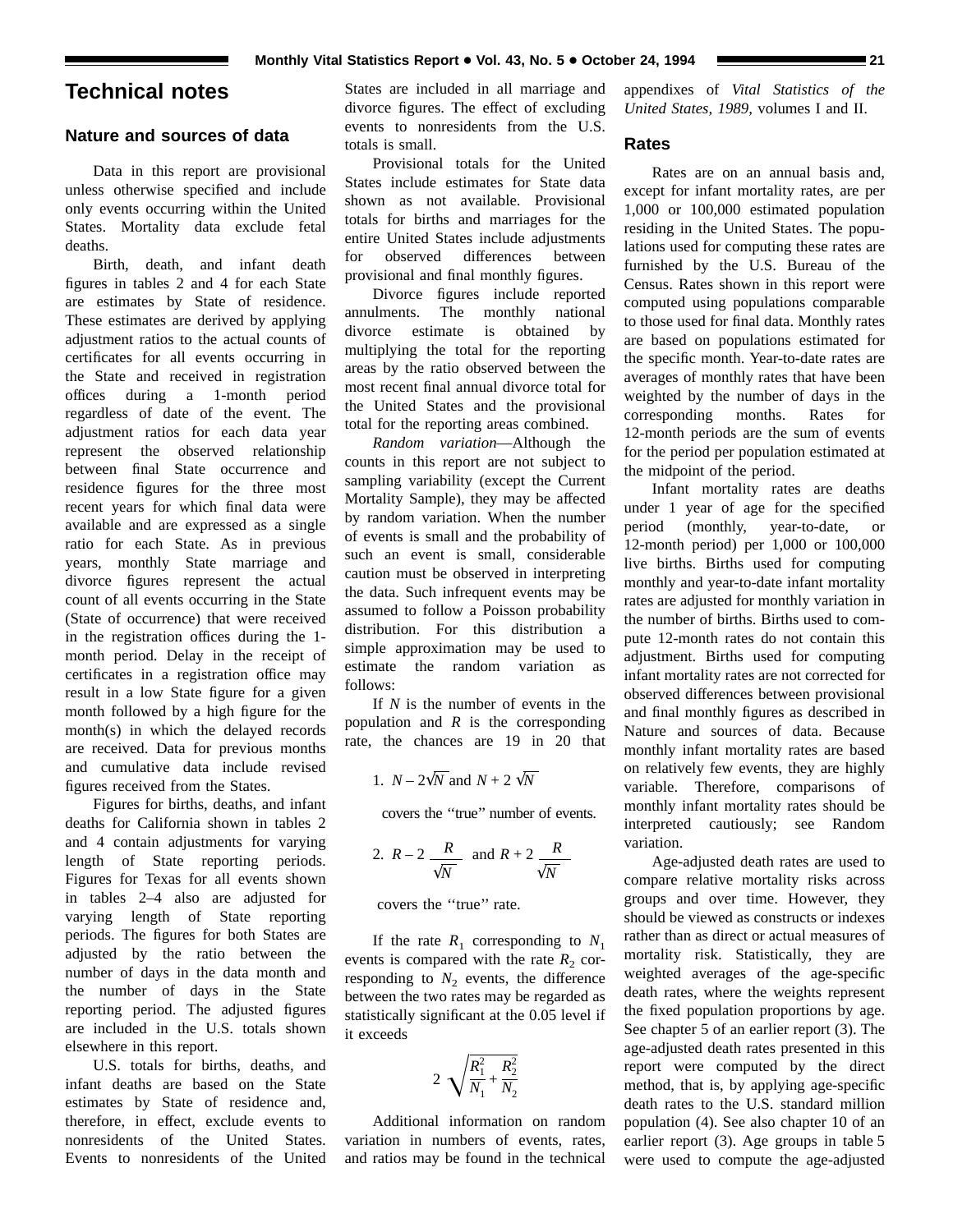rates shown in that table. The ageadjusted death rates on which the State maps are based and which are shown with the State maps were computed from average annual age-specific death rates in 10-year age groups for the specified 3-year period. The average annual agespecific death rates were computed by dividing the number of deaths in an age group for the 3-year period by three times the population in that age group estimated at the midpoint of the period (5). It is important not to compare age-adjusted rates with crude rates.

#### **Current Mortality Sample**

The Current Mortality Sample (CMS) is a 10-percent systematic sample of death certificates drawn each month after the certificates are counted in the State registration offices. Deaths and death rates for the United States by age, race, sex, and cause are estimated based on the sample. Because of the additional time required to select and process the certificates, data based on the CMS are published 1 month after publication of the U.S. and State counts. Complete information concerning the underlying cause of death sometimes is not available when the sample is drawn. As a result, estimates based on sample counts for certain causes are biased. Correction for bias is not made in this report but is made in the annual summary (issue number 13 in this series) each year.

Estimated numbers of deaths based on the sample were proportionately adjusted to be consistent with estimates based on the count of death certificates received in State registration offices.

*HIV infection*—Beginning with data for 1987, the National Center for Health Statistics introduced category numbers \*042–\*044 for classifying and coding Human immunodeficiency virus infection. The asterisk before the category numbers indicates that these codes are not part of the *Ninth Revision of the International Classification of Diseases.* Deaths classified to these categories are included in All other infectious and parasitic diseases in the List of 72 Selected Causes of Death and are also shown separately at the bottom of table 6.

*Sampling variability*—Because the estimates of deaths and death rates presented in this report (with the exception of total deaths and deaths under 1 year) are based on a sample of death certificates, they are subject to sampling variability. The estimated relative standard error shown in the following table is a measure of the sampling error of the estimated number of deaths (or of the estimated death rate) expressed as a percent of the estimate. The first column refers to monthly estimates; the second, to annual; cumulative year-to-date totals fall between the two.

The chances are about 2 in 3 that the percent difference between an estimate and the result of a complete count is less than the percent shown. The chances are about 19 in 20 that the percent difference is less than twice the percent shown. A figure based on 100 or fewer estimated deaths has a relative standard error of 30 percent or more and is, therefore, considered unreliable. A rate based on 100 or fewer estimated deaths has been replaced by an asterisk.

Unless otherwise specified. comparisons made in the text between death rates based on the CMS were statistically significant at the 0.05 level of significance. Lack of comment in the text about any two rates does not mean

**Relative standard errors for estimated numbers of deaths from the Current Mortality Sample expressed as a percent of the estimate**

|                                | Relative standard error<br>of estimate (as percent) |                                               |  |  |  |
|--------------------------------|-----------------------------------------------------|-----------------------------------------------|--|--|--|
| Estimated number<br>of deaths  | 170,000<br>estimated<br>deaths<br>each month        | 2,000,000<br>estimated<br>deaths<br>each year |  |  |  |
| 10                             | 94.9                                                | 94.9                                          |  |  |  |
| 20                             | 67.1                                                | 67.1                                          |  |  |  |
| 50                             | 42.4                                                | 424                                           |  |  |  |
| 100                            | 30.0                                                | 30.0                                          |  |  |  |
| 200                            | 21.2                                                | 21.2                                          |  |  |  |
| 500                            | 13.4                                                | 13.4                                          |  |  |  |
| 1,000                          | 9.5                                                 | 9.5                                           |  |  |  |
| 2,000                          | 6.7                                                 | 6.7                                           |  |  |  |
| $5,000$                        | 4.2                                                 | 4.2                                           |  |  |  |
| 10,000                         | 2.9                                                 | 3.0                                           |  |  |  |
| $20,000$                       | 2.0                                                 | 2.1                                           |  |  |  |
| 50.000                         | 1.1                                                 | 1.3                                           |  |  |  |
| 100,000.<br>and a straight and | 0.6                                                 | 0.9                                           |  |  |  |
| 200.000                        |                                                     | 0.6                                           |  |  |  |
| $500,000$                      |                                                     | 0.4                                           |  |  |  |
| $1,000,000$                    |                                                     | 0.2                                           |  |  |  |

that the difference was tested and found not to be significant at this level.

*Mortality Surveillance System*—The Mortality Surveillance System (MSS) charts are based entirely on monthly provisional data from the CMS. Where sample size permits, age-race-sex comparisons are made for the causes of death. Where sample size is too small, only age-sex comparisons are made. A time series regression model of the following form was used:

$$
Y(t) = A_0 + A_1 t + A_2 t^2 + C \cos (2\pi t / 12) + S \sin (2\pi t / 12) + \epsilon_t
$$

where

- $Y(t) =$  monthly death rate at time *t* 
	- *t* = month number
- $A_0$  = coefficient, which, together with *C* determines the *Y*-intercept
- $A_1$  = coefficient of *t*
- $A_2$  = coefficient of  $t^2$
- $C.S =$  coefficients of the harmonic terms
	- $\epsilon$  = error terms, assumed to be independent and normally distributed with means 0 and constant variances,

and cos  $(2\pi t/12)$  and sin  $(2\pi t/12)$  are 12-month period harmonic functions.

The coefficients of this model were estimated using provisional monthly death rates for January 1985 through the month that is 12 months prior to the latest month shown in the chart. The graph of the estimated equation and 95 percent prediction intervals is shown for January 1986 through the month that is 12 months prior to the latest month shown in the chart; the graph for the subsequent 12 months is projected  $(6)$ . Symbols in each chart represent actual monthly death rates based on the CMS. In some cases the data are converted by the natural logarithm before fitting the model. For graphical purposes the data are converted back to rates by the inverse of the natural logarithm. This procedure has the advantage of avoiding negative prediction intervals for the model. The models, parameter estimates, and statistical tests for lack of fit are available on request for the charts published in the MSS. Time series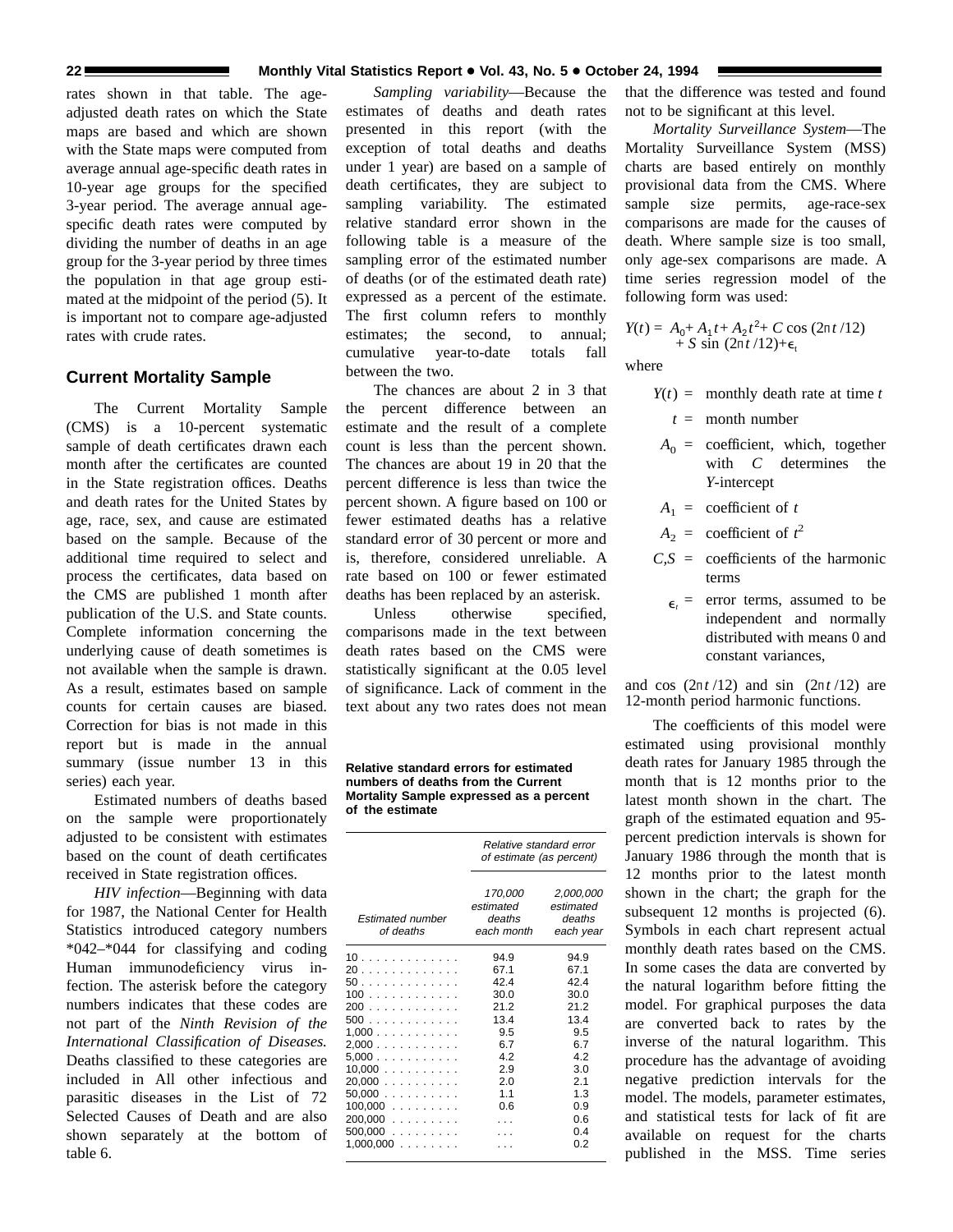regression models have been used previously to describe trends in mortality data (7–9). A list of MSS cause-of-death topics and comparable *Healthy People 2000* (2) objectives is presented on the back of this report.

#### **State maps**

Unlike other data presented in this report, the State maps are based on final data instead of provisional data. The age-adjusted death rates used to produce the State maps were computed by using a 3-year total number of deaths for 1989–91 and the 1990 census population enumerated as of April 1, 1990 (5). Assigning the States into the given categories on the maps was carried out in two steps: a) determining whether the State age-adjusted death rate differed significantly from the corresponding U.S. rate at the 0.05 level of significance; b) then grouping the State rates found to be significantly different from the U.S. rate into the four categories: 10 highest State rates of those significantly greater than the U.S. rate, remaining State rates significantly greater than the U.S. rate, 10 lowest State rates of those significantly lower than the U.S. rate, and remaining State rates significantly lower than the U.S. rate. Age-adjusted death rates and the corresponding 95-percent confidence intervals are shown in the tables. The symbols † and †† in the tables are used to denote State rates that differ significantly from the U.S. rate at the 0.05 and 0.01 levels of significance, respectively. Different procedures were used to determine tests of statistical significance and confidence intervals, depending on the number of deaths.

For 50 deaths or more, the standard normal *Z* statistic was used to perform the significance test:

$$
Z = (R'_s - R'_{us}) / \sqrt{S^2(R'_s) + S^2(R'_{us})}
$$

where

 $R'$ <sub>s</sub> = age-adjusted rate for

1989–91 for the given State per 100,000 U.S. standard million population

- $R'_{\text{us}}$  = age-adjusted rate for 1989–91 for the United States per 100,000 U.S. standard million population
- $S^2(R'_s)$  = estimated variance of the age-adjusted death rate for 1989–91 for the State
- $S^2$  ( $R'_{us}$ ) = estimated variance of the age-adjusted death rate for 1989–91 for the United States

The variance of the age-adjusted death rate was computed in terms of the variances of age-specific death rates (10) under the assumption that the age-specific death rates are binomial proportions (11). The 95-percent confidence limits were estimated as follows:

Lower limit =  $R'_s - 1.96 \cdot S(R'_s)$ 

and

Upper  $\text{limit} = R'_{\text{s}} + 1.96 \cdot S(R'_{\text{s}})$ 

For 1–49 deaths the lower and upper 95-percent confidence limits were estimated as described elsewhere (12). The difference between the State and U.S. age-adjusted rates was determined to be statistically significant at the 0.05 or 0.01 level if the rates' respective 95 percent or 99-percent confidence limits did not overlap.

For zero deaths, the following test statistic  $(\lambda)$  was used to perform the significance test:

$$
\lambda = \left[\sum_{x=1}^{n} M_{x(\text{us})} \bullet P_{x(\text{s})}\right] / 100,000
$$

where

- $M_{x \text{ (us)}}$  = age-specific death rate per 100,000 population in the  $x^{\text{th}}$ age group for the United **States** 
	- $P_{x(s)}$  = population in the  $x^{\text{th}}$  age group for the given State

 $n =$  number of age groups = 11.

The difference between the State and U.S. age-adjusted rates was determined to be statistically significant at the 0.05 level if  $3.00 \le \lambda < 4.61$ . The difference between the State and U.S. age-adjusted rates was determined to be statistically significant at 0.01 level if  $\lambda \geq 4.61$  (13). For zero deaths, confidence limits for the age-adjusted death rates are not applicable.

#### **References**

1. Centers for Disease Control and Prevention. Morbidity and mortality weekly report; vol 43 no 10. Washington: Public Health Service. 1994.

2. U.S. Department of Health and Human Services. Healthy People 2000: National health promotion and disease prevention objectives. Washington: Public Health Service. 1991.

3. Feinleib M, Zarate AO, eds. Reconsidering age adjustment procedures: Workshop proceedings. National Center for Health Statistics. Vital Health Stat 4(29). 1992.

4. Grove RD, Hetzel AM. Vital statistics rates in the United States, 1940–1960. Public Health Service. Washington: National Center for Health Statistics. 1968.

5. U.S. Bureau of the Census. Unpublished data from the 1990 census consistent with State population estimates by age and sex: 1980 to 1992; series P-25, no 1106. U.S. Government Printing Office, 1993.

6. Ostle B. Statistics in research. 2d ed. Ames, Iowa: The Iowa State University Press. 159–221. 1963.

7. Lui KJ, Kendal AP. Impact of influenza epidemics on mortality in the United States from October 1972 to May 1985. Am J Public Health 77(6):712–6. 1987.

8. Serfling RE. Methods for current statistical analysis of excess pneumonia-influenza deaths. Public Health Rep 78(6):494–506. 1963.

9. Shumway RH. Applied statistical time series analysis. Englewood Cliffs, New Jersey: Prentice-Hall 1988.

10. Chiang CL. Standard error of the age-adjusted death rate. Vital statistics-Special reports. 47(9). National Office of Vital Statistics. Washington: Public Health Service. 1961.

11. Seal HL. Mortality data and the binomial probability law. Skand. Actuar. 33:188–216. 1949.

12. Haenszel W, Loveland DB, Sirken MG. Lung cancer mortality as related to residence and smoking histories. I. White males. JNCI 28:947–1001. 1962.

13. Louis TA. Confidence intervals for a binomial parameter after observing no successes. The American Statistician 35(3):154. 1981.